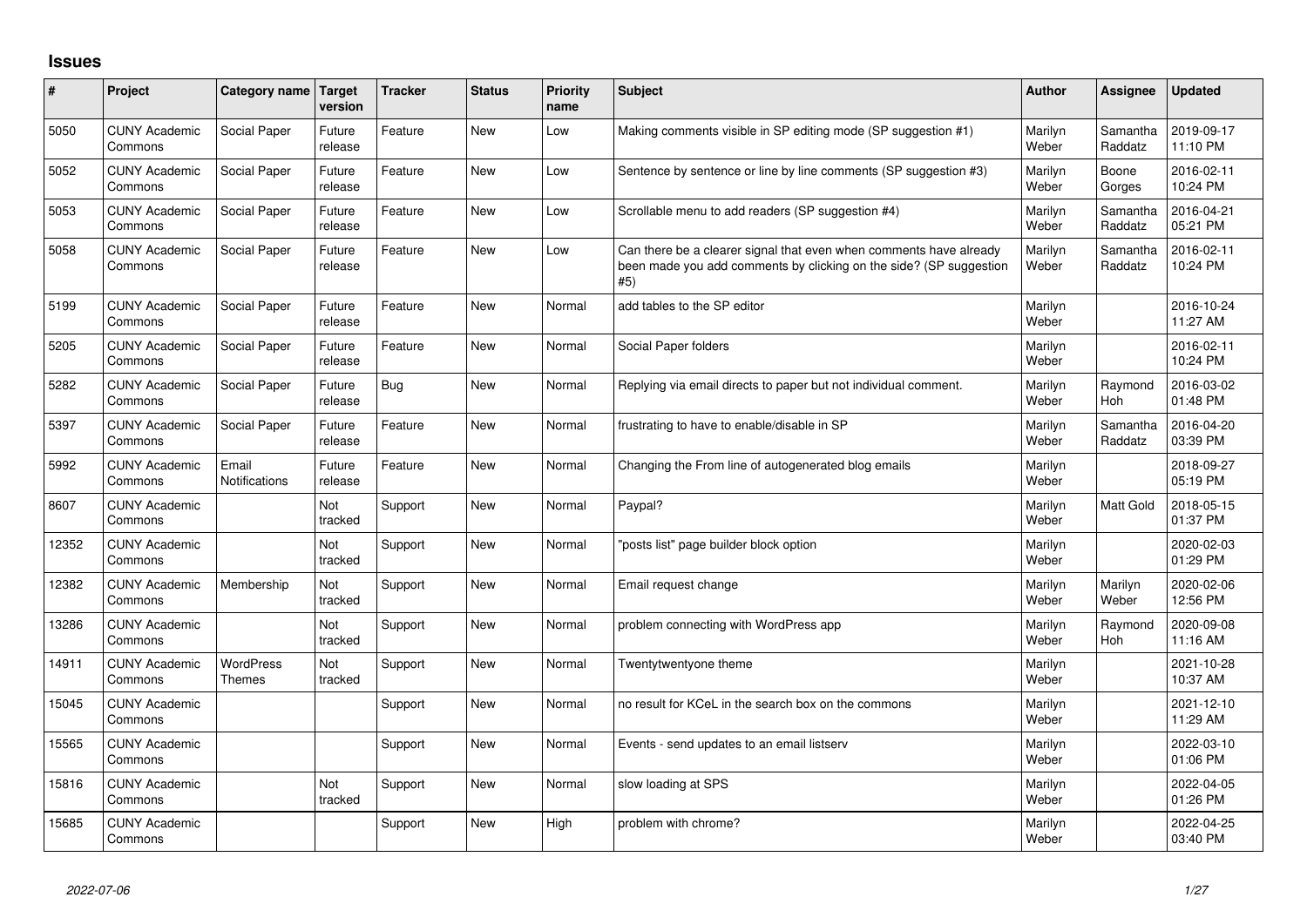| #     | Project                         | Category name               | Target<br>version | <b>Tracker</b> | <b>Status</b>        | <b>Priority</b><br>name | <b>Subject</b>                                                                             | <b>Author</b>    | Assignee              | <b>Updated</b>         |
|-------|---------------------------------|-----------------------------|-------------------|----------------|----------------------|-------------------------|--------------------------------------------------------------------------------------------|------------------|-----------------------|------------------------|
| 9835  | <b>CUNY Academic</b><br>Commons | Group Forums                | Future<br>release | Bug            | Assigned             | Normal                  | add a "like" function?                                                                     | Marilyn<br>Weber | Erik<br>Trainer       | 2018-06-05<br>01:49 PM |
| 11519 | <b>CUNY Academic</b><br>Commons |                             | Not<br>tracked    | Support        | Assigned             | Normal                  | comment option not appearing                                                               | Marilyn<br>Weber |                       | 2019-09-24<br>10:28 AM |
| 13912 | <b>CUNY Academic</b><br>Commons |                             | Not<br>tracked    | Feature        | Hold                 | Low                     | posting "missed schedule"                                                                  | Marilyn<br>Weber |                       | 2021-02-23<br>10:46 AM |
| 11848 | <b>CUNY Academic</b><br>Commons |                             | Not<br>tracked    | Support        | Hold                 | Normal                  | a Dean of Faculty wants to share a large file                                              | Marilyn<br>Weber |                       | 2019-09-24<br>08:44 AM |
| 11971 | <b>CUNY Academic</b><br>Commons | Email<br>Notifications      | Future<br>release | Bug            | Reporter<br>Feedback | Low                     | Pictures obscured in emailed post notifications                                            | Marilyn<br>Weber | Raymond<br>Hoh        | 2019-11-21<br>01:14 PM |
| 9207  | <b>CUNY Academic</b><br>Commons |                             | Future<br>release | Support        | Reporter<br>Feedback | Normal                  | display dashboards made in Tableau?                                                        | Marilyn<br>Weber | Boone<br>Gorges       | 2018-04-10<br>10:42 AM |
| 10273 | <b>CUNY Academic</b><br>Commons | Registration                | Not<br>tracked    | Support        | Reporter<br>Feedback | Normal                  | users combining CF and campus address                                                      | Marilyn<br>Weber |                       | 2019-09-18<br>10:58 AM |
| 10657 | <b>CUNY Academic</b><br>Commons |                             | Not<br>tracked    | Support        | Reporter<br>Feedback | Normal                  | child theme problems                                                                       | Marilyn<br>Weber |                       | 2018-11-08<br>01:19 PM |
| 11149 | <b>CUNY Academic</b><br>Commons |                             | Not<br>tracked    | Support        | Reporter<br>Feedback | Normal                  | comments getting blocked                                                                   | Marilyn<br>Weber | Raymond<br><b>Hoh</b> | 2019-03-26<br>11:40 AM |
| 11509 | <b>CUNY Academic</b><br>Commons |                             | Not<br>tracked    | Support        | Reporter<br>Feedback | Normal                  | deleted Page causing a Menu problem?                                                       | Marilyn<br>Weber |                       | 2019-06-04<br>09:54 AM |
| 11771 | <b>CUNY Academic</b><br>Commons |                             | Not<br>tracked    | Support        | Reporter<br>Feedback | Normal                  | post displays in sections                                                                  | Marilyn<br>Weber |                       | 2019-08-20<br>10:34 AM |
| 11787 | <b>CUNY Academic</b><br>Commons |                             | Not<br>tracked    | Support        | Reporter<br>Feedback | Normal                  | automated comments notifications on ZenDesk                                                | Marilyn<br>Weber |                       | 2019-08-26<br>06:18 PM |
| 12350 | <b>CUNY Academic</b><br>Commons | Blogs<br>(BuddyPress)       | Not<br>tracked    | Support        | Reporter<br>Feedback | Normal                  | URL creation problem                                                                       | Marilyn<br>Weber |                       | 2020-02-03<br>11:27 AM |
| 12360 | <b>CUNY Academic</b><br>Commons | WordPress<br><b>Themes</b>  | Not<br>tracked    | <b>Bug</b>     | Reporter<br>Feedback | Normal                  | site just says "DANTE We are currently in maintenance mode, please<br>check back shortly." | Marilyn<br>Weber |                       | 2020-02-04<br>12:13 PM |
| 12741 | <b>CUNY Academic</b><br>Commons | <b>WordPress</b><br>Plugins | Not<br>tracked    | Support        | Reporter<br>Feedback | Normal                  | <b>Tableau Public Viz Block</b>                                                            | Marilyn<br>Weber | Raymond<br><b>Hoh</b> | 2020-05-12<br>11:00 AM |
| 13034 | <b>CUNY Academic</b><br>Commons |                             | Not<br>tracked    | Support        | Reporter<br>Feedback | Normal                  | a site is asking people to join the Commons to get a download                              | Marilyn<br>Weber |                       | 2020-07-12<br>07:23 AM |
| 13255 | <b>CUNY Academic</b><br>Commons |                             | Not<br>tracked    | Support        | Reporter<br>Feedback | Normal                  | Accessibility problems                                                                     | Marilyn<br>Weber |                       | 2020-09-01<br>05:48 PM |
| 13328 | <b>CUNY Academic</b><br>Commons | Group Forums                | Not<br>tracked    | <b>Bug</b>     | Reporter<br>Feedback | Normal                  | cross-posting in two related groups                                                        | Marilyn<br>Weber | Raymond<br>Hoh        | 2020-09-15<br>10:39 PM |
| 13975 | <b>CUNY Academic</b><br>Commons | Social Paper                | Not<br>tracked    | Support        | Reporter<br>Feedback | Normal                  | can't approve comments on Social Paper paper                                               | Marilyn<br>Weber |                       | 2021-02-12<br>09:33 AM |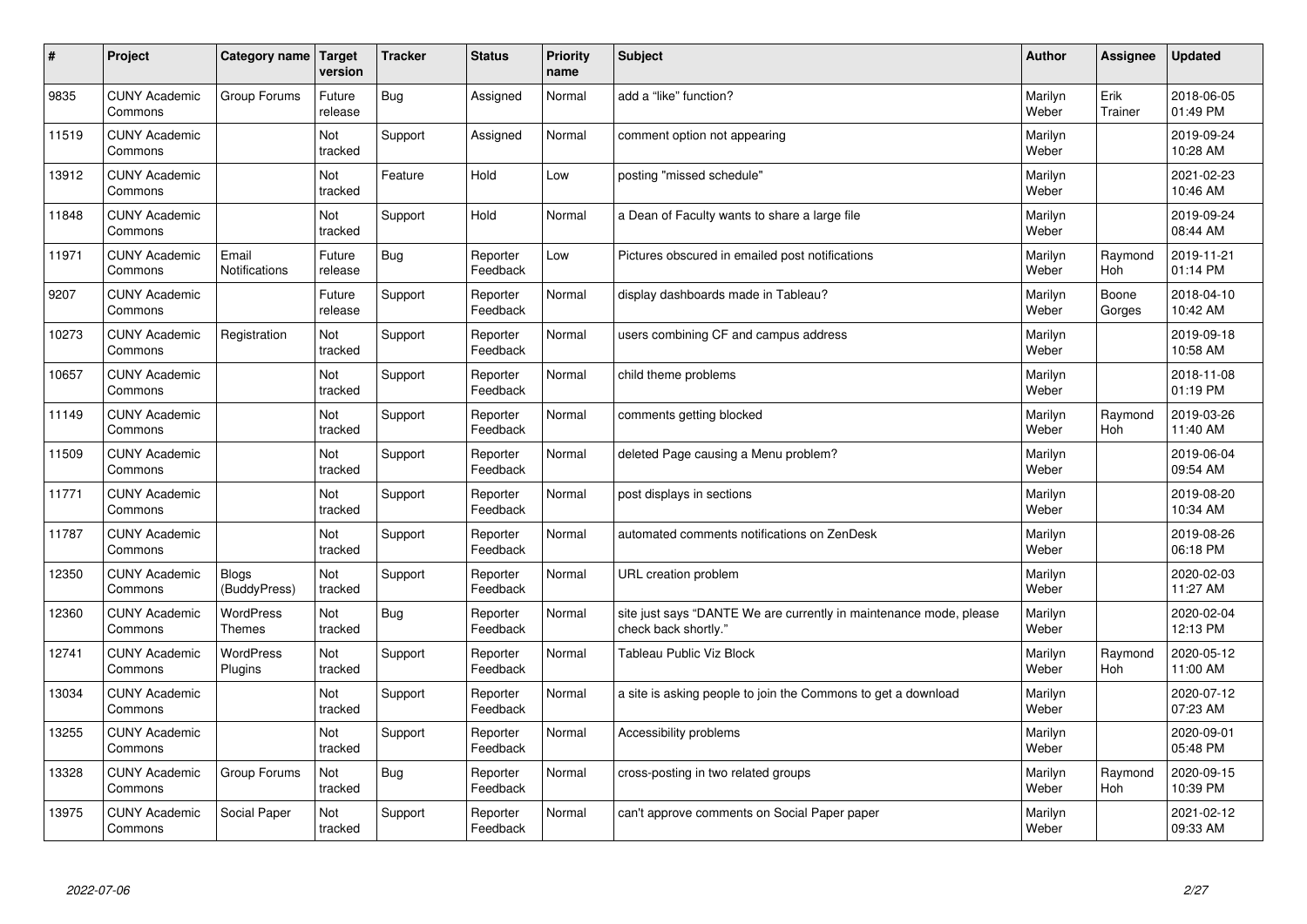| #     | Project                         | Category name               | Target<br>version | <b>Tracker</b> | <b>Status</b>        | <b>Priority</b><br>name | <b>Subject</b>                                                 | <b>Author</b>    | Assignee         | <b>Updated</b>         |
|-------|---------------------------------|-----------------------------|-------------------|----------------|----------------------|-------------------------|----------------------------------------------------------------|------------------|------------------|------------------------|
| 14074 | <b>CUNY Academic</b><br>Commons | <b>WordPress</b><br>(misc)  | Not<br>tracked    | Support        | Reporter<br>Feedback | Normal                  | page password protection problem                               | Marilyn<br>Weber |                  | 2021-03-02<br>11:03 AM |
| 14398 | <b>CUNY Academic</b><br>Commons |                             | Not<br>tracked    | Support        | Reporter<br>Feedback | Normal                  | Events plug-in notification problem                            | Marilyn<br>Weber |                  | 2021-05-11<br>11:21 AM |
| 14784 | <b>CUNY Academic</b><br>Commons |                             |                   | Support        | Reporter<br>Feedback | Normal                  | User report of logo problem when using Customizer theme        | Marilyn<br>Weber |                  | 2021-09-17<br>10:25 AM |
| 14900 | <b>CUNY Academic</b><br>Commons |                             | Not<br>tracked    | Support        | Reporter<br>Feedback | Normal                  | previous theme?                                                | Marilyn<br>Weber |                  | 2021-10-25<br>10:31 AM |
| 15169 | <b>CUNY Academic</b><br>Commons |                             | 2.0.3             | Support        | Reporter<br>Feedback | Normal                  | new Prelude website zipfiles for custom theme and other files. | Marilyn<br>Weber |                  | 2022-06-29<br>11:32 AM |
| 15260 | <b>CUNY Academic</b><br>Commons |                             |                   | Support        | Reporter<br>Feedback | Normal                  | Diacritical markings   European Stages                         | Marilyn<br>Weber |                  | 2022-02-04<br>08:16 AM |
| 15370 | <b>CUNY Academic</b><br>Commons |                             |                   | Support        | Reporter<br>Feedback | Normal                  | All-in-One Event Calendar?                                     | Marilyn<br>Weber |                  | 2022-02-17<br>11:03 AM |
| 15655 | <b>CUNY Academic</b><br>Commons |                             | 2.0.3             | Support        | Reporter<br>Feedback | Normal                  | Event Aggregator plugin?                                       | Marilyn<br>Weber |                  | 2022-06-29<br>11:32 AM |
| 16099 | <b>CUNY Academic</b><br>Commons |                             |                   | Support        | Reporter<br>Feedback | Normal                  | request for Newsletter Glue                                    | Marilyn<br>Weber |                  | 2022-05-13<br>12:14 PM |
| 16110 | <b>CUNY Academic</b><br>Commons |                             |                   | Support        | Reporter<br>Feedback | Normal                  | remove Creative Commons license from pages?                    | Marilyn<br>Weber | Raymond<br>Hoh   | 2022-05-17<br>06:11 PM |
| 3533  | <b>CUNY Academic</b><br>Commons | Group<br>Invitations        | 1.7.8             | <b>Bug</b>     | Resolved             | Low                     | Trying to invite member to a new group                         | Marilyn<br>Weber | Boone<br>Gorges  | 2015-04-01<br>09:13 PM |
| 13935 | <b>CUNY Academic</b><br>Commons | <b>WordPress</b><br>Plugins | 1.18.4            | Support        | Resolved             | Low                     | Add Users sidebar widget not working                           | Marilyn<br>Weber |                  | 2021-02-09<br>11:05 AM |
| 15686 | <b>CUNY Academic</b><br>Commons | ZenDesk                     | Not<br>tracked    | Support        | Resolved             | Low                     | ZenDesk introducing "triggers"                                 | Marilyn<br>Weber |                  | 2022-03-22<br>09:37 AM |
| 2777  | <b>CUNY Academic</b><br>Commons | <b>WordPress</b><br>(misc)  | Not<br>tracked    | <b>Bug</b>     | Resolved             | Normal                  | Hero slide access                                              | Marilyn<br>Weber | Boone<br>Gorges  | 2013-09-07<br>12:26 PM |
| 3001  | <b>CUNY Academic</b><br>Commons | <b>WordPress</b><br>(misc)  | Not<br>tracked    | Support        | Resolved             | Normal                  | shortlink requested                                            | Marilyn<br>Weber | Boone<br>Gorges  | 2014-01-30<br>01:26 PM |
| 3029  | <b>CUNY Academic</b><br>Commons | cuny.is                     | Not<br>tracked    | Support        | Resolved             | Normal                  | shortlink request                                              | Marilyn<br>Weber | Boone<br>Gorges  | 2014-02-12<br>10:03 AM |
| 3037  | <b>CUNY Academic</b><br>Commons | <b>Ground Control</b>       | Not<br>tracked    | Publicity      | Resolved             | Normal                  | <b>Ground Control</b>                                          | Marilyn<br>Weber | scott voth       | 2016-01-26<br>05:23 PM |
| 3038  | <b>CUNY Academic</b><br>Commons | <b>Ground Control</b>       | Not<br>tracked    | Publicity      | Resolved             | Normal                  | <b>Ground Control</b>                                          | Marilyn<br>Weber | <b>Matt Gold</b> | 2016-01-26<br>05:10 PM |
| 3039  | <b>CUNY Academic</b><br>Commons | <b>Ground Control</b>       | Not<br>tracked    | Publicity      | Resolved             | Normal                  | <b>Ground Control</b>                                          | Marilyn<br>Weber | Sarah<br>Morgano | 2016-01-26<br>05:19 PM |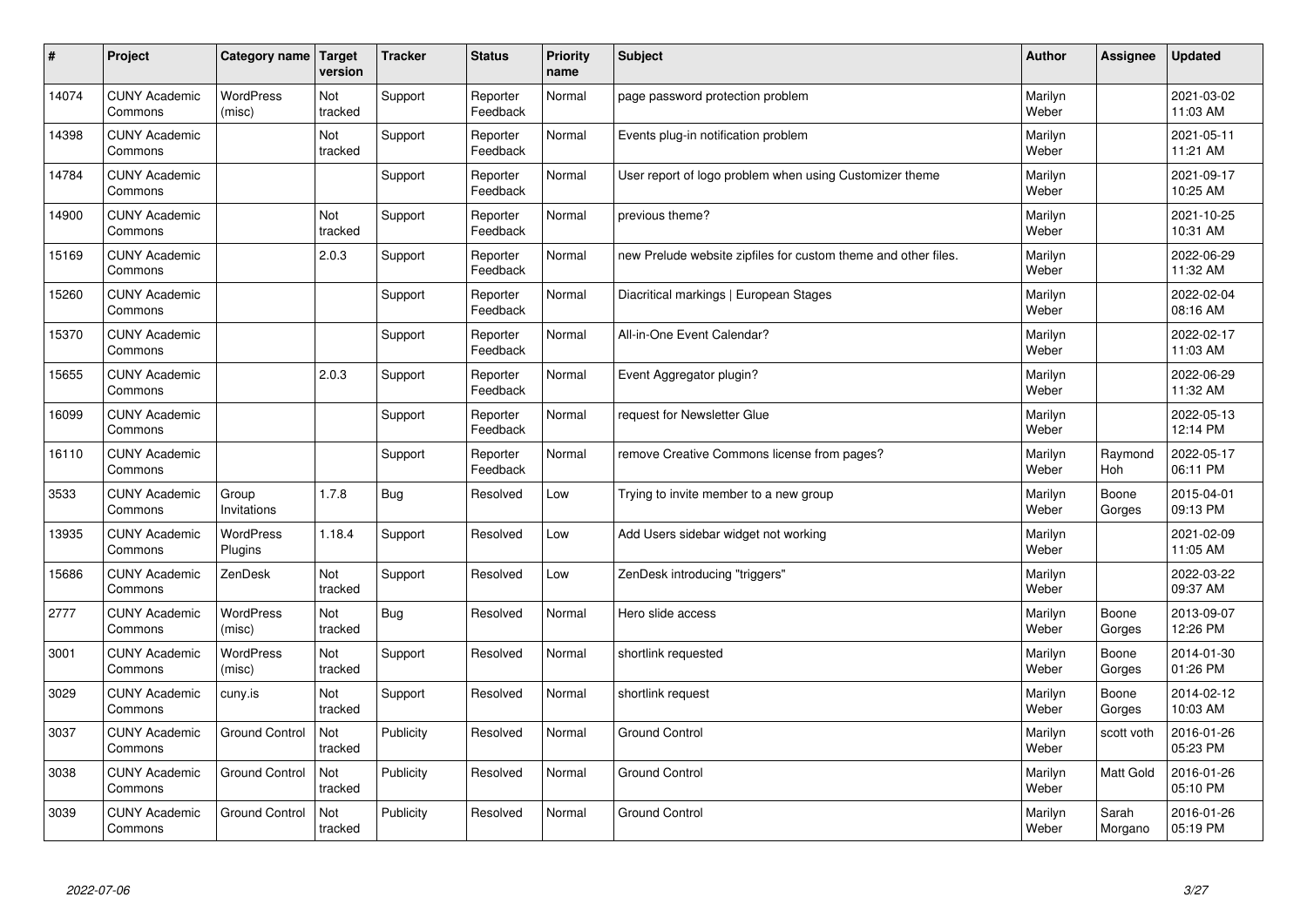| $\sharp$ | Project                         | Category name   Target            | version        | <b>Tracker</b> | <b>Status</b> | <b>Priority</b><br>name | <b>Subject</b>                                        | <b>Author</b>    | Assignee            | <b>Updated</b>         |
|----------|---------------------------------|-----------------------------------|----------------|----------------|---------------|-------------------------|-------------------------------------------------------|------------------|---------------------|------------------------|
| 3040     | <b>CUNY Academic</b><br>Commons | <b>Ground Control</b>             | Not<br>tracked | Publicity      | Resolved      | Normal                  | <b>Ground Control</b>                                 | Marilyn<br>Weber | Micki<br>Kaufman    | 2016-01-26<br>05:16 PM |
| 3041     | <b>CUNY Academic</b><br>Commons | <b>Ground Control</b>             | Not<br>tracked | Publicity      | Resolved      | Normal                  | <b>Ground Control</b>                                 | Marilyn<br>Weber | <b>Chris Stein</b>  | 2016-01-26<br>04:52 PM |
| 3071     | <b>CUNY Academic</b><br>Commons | <b>WordPress</b><br><b>Themes</b> | 1.5.22         | <b>Bug</b>     | Resolved      | Normal                  | Twenty Fourteen theme differences                     | Marilyn<br>Weber | Boone<br>Gorges     | 2014-04-01<br>08:18 PM |
| 3116     | <b>CUNY Academic</b><br>Commons | <b>WordPress</b><br>(Permissions) |                | <b>Bug</b>     | Resolved      | Normal                  | Updating the FAQ page                                 | Marilyn<br>Weber | Boone<br>Gorges     | 2014-04-01<br>10:12 PM |
| 3138     | <b>CUNY Academic</b><br>Commons | Documentation                     | Not<br>tracked | Bug            | Resolved      | Normal                  | Codex documentation                                   | Marilyn<br>Weber | scott voth          | 2016-03-04<br>08:49 AM |
| 3197     | <b>CUNY Academic</b><br>Commons | Groups (misc)                     | 1.6.4          | Bug            | Resolved      | Normal                  | trying to set up a hidden group blog with no RSS feed | Marilyn<br>Weber | Boone<br>Gorges     | 2014-05-21<br>09:39 PM |
| 3466     | <b>CUNY Academic</b><br>Commons | Membership                        | 1.6.16         | Feature        | Resolved      | Normal                  | restricting undergrad registration                    | Marilyn<br>Weber | Boone<br>Gorges     | 2014-09-18<br>12:02 AM |
| 3592     | <b>CUNY Academic</b><br>Commons | WordPress<br>(Permissions)        | Not<br>tracked | Publicity      | Resolved      | Normal                  | Oops - Announcing 1.6!                                | Marilyn<br>Weber | Boone<br>Gorges     | 2014-10-22<br>03:03 PM |
| 3620     | <b>CUNY Academic</b><br>Commons | Groups (misc)                     | Not<br>tracked | Bug            | Resolved      | Normal                  | admins of The Group for Group Admins                  | Marilyn<br>Weber |                     | 2014-11-03<br>08:38 AM |
| 4012     | <b>CUNY Academic</b><br>Commons |                                   | 1.7.20         | <b>Bug</b>     | Resolved      | Normal                  | Two users reporting same Forbidden 403 error message. | Marilyn<br>Weber |                     | 2015-05-01<br>08:13 PM |
| 4102     | <b>CUNY Academic</b><br>Commons | User<br>Experience                | 1.8.1          | Design/UX      | Resolved      | Normal                  | Username rules                                        | Marilyn<br>Weber | Samantha<br>Raddatz | 2015-06-01<br>01:23 PM |
| 4340     | <b>CUNY Academic</b><br>Commons | WordPress -<br>Media              | 1.8.14         | Feature        | Resolved      | Normal                  | embedding a video                                     | Marilyn<br>Weber | Daniel<br>Jones     | 2015-10-20<br>12:01 AM |
| 4496     | <b>CUNY Academic</b><br>Commons | cuny.is                           | 1.8.9          | Bug            | Resolved      | Normal                  | Quick links broken?                                   | Marilyn<br>Weber | Boone<br>Gorges     | 2015-08-28<br>10:39 AM |
| 4542     | <b>CUNY Academic</b><br>Commons | WordPress<br>Plugins              | 1.8.10         | <b>Bug</b>     | Resolved      | Normal                  | Emailing group users problem                          | Marilyn<br>Weber | Boone<br>Gorges     | 2015-09-11<br>11:16 AM |
| 4577     | <b>CUNY Academic</b><br>Commons | Registration                      | Not<br>tracked | Bug            | Resolved      | Normal                  | New users are not getting their email verification    | Marilyn<br>Weber | Boone<br>Gorges     | 2016-01-26<br>03:30 PM |
| 4831     | <b>CUNY Academic</b><br>Commons | <b>Public Portfolio</b>           | 1.9.4          | Bug            | Resolved      | Normal                  | User cannot update profile                            | Marilyn<br>Weber | Boone<br>Gorges     | 2016-01-11<br>10:46 PM |
| 4834     | <b>CUNY Academic</b><br>Commons | <b>Blogs</b><br>(BuddyPress)      |                | <b>Bug</b>     | Resolved      | Normal                  | Admin invite problem                                  | Marilyn<br>Weber | Boone<br>Gorges     | 2015-11-13<br>12:25 PM |
| 4881     | <b>CUNY Academic</b><br>Commons | ZenDesk                           | Not<br>tracked | <b>Bug</b>     | Resolved      | Normal                  | ZenDesk emails not being sent                         | Marilyn<br>Weber |                     | 2015-12-07<br>01:34 AM |
| 4965     | <b>CUNY Academic</b><br>Commons | <b>WordPress</b><br><b>Themes</b> | Not<br>tracked | Feature        | Resolved      | Normal                  | Theme requested                                       | Marilyn<br>Weber | Boone<br>Gorges     | 2016-02-24<br>09:46 PM |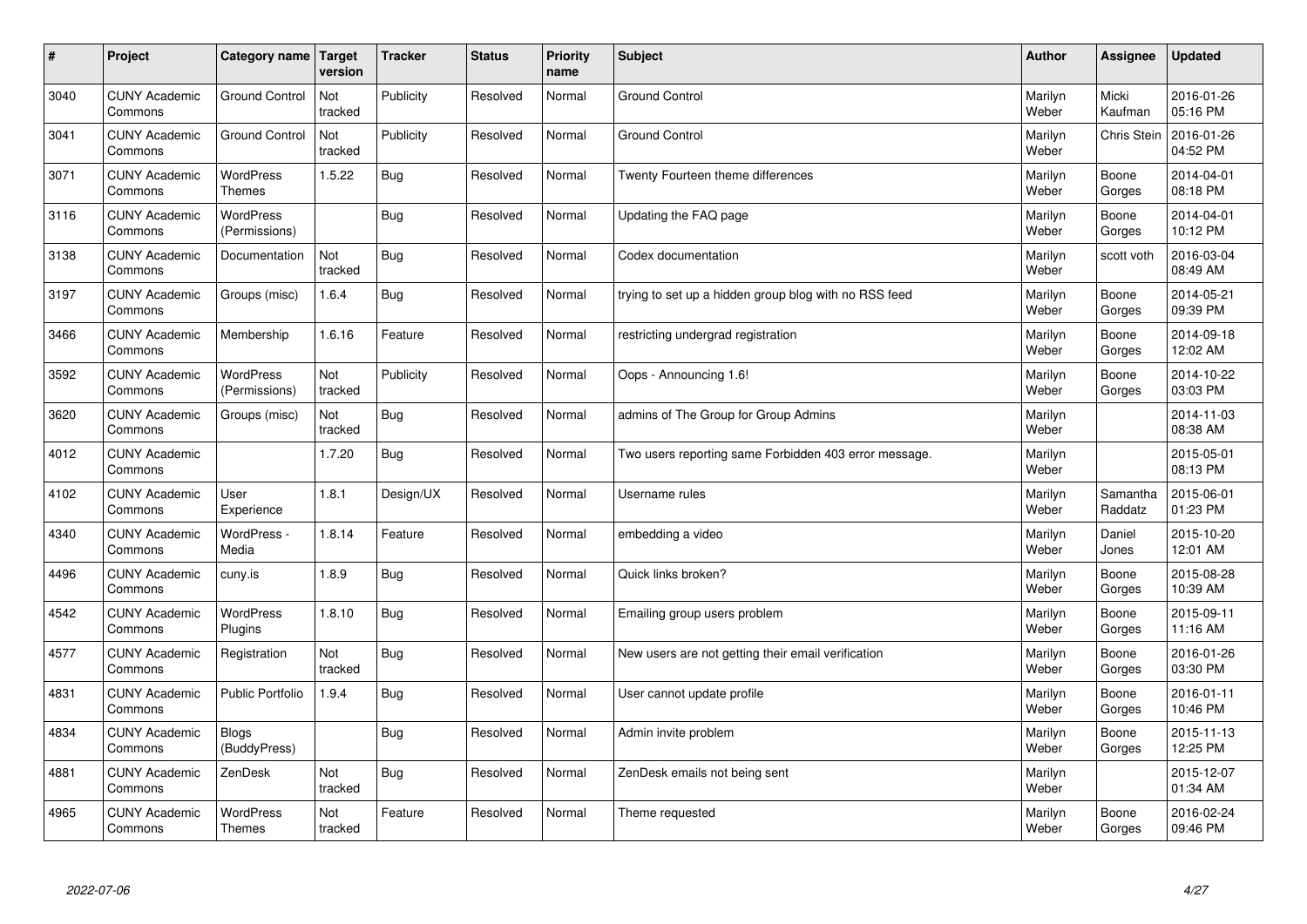| #    | Project                         | Category name               | <b>Target</b><br>version | <b>Tracker</b> | <b>Status</b> | <b>Priority</b><br>name | <b>Subject</b>                                             | <b>Author</b>    | Assignee         | <b>Updated</b>         |
|------|---------------------------------|-----------------------------|--------------------------|----------------|---------------|-------------------------|------------------------------------------------------------|------------------|------------------|------------------------|
| 4997 | <b>CUNY Academic</b><br>Commons | <b>WordPress</b><br>Plugins | 1.9.4                    | Feature        | Resolved      | Normal                  | ability to embed maps from StoryMapJS?                     | Marilyn<br>Weber | Boone<br>Gorges  | 2016-01-07<br>12:34 PM |
| 5019 | <b>CUNY Academic</b><br>Commons | Registration                | Not<br>tracked           | Support        | Resolved      | Normal                  | Forgotten password for user with new email address         | Marilyn<br>Weber | Marilyn<br>Weber | 2015-12-11<br>04:18 PM |
| 5036 | <b>CUNY Academic</b><br>Commons | <b>WordPress</b><br>Plugins | 1.9.1.1                  | Feature        | Resolved      | Normal                  | Embeds request                                             | Marilyn<br>Weber | Boone<br>Gorges  | 2015-12-18<br>10:12 PM |
| 5037 | <b>CUNY Academic</b><br>Commons | Registration                | Not<br>tracked           | Support        | Resolved      | Normal                  | Another Forgotten password for user with new email address | Marilyn<br>Weber | Boone<br>Gorges  | 2015-12-22<br>05:24 PM |
| 5059 | <b>CUNY Academic</b><br>Commons |                             | Not<br>tracked           | <b>Bug</b>     | Resolved      | Normal                  | Instagram embed?                                           | Marilyn<br>Weber |                  | 2016-01-26<br>12:05 AM |
| 5176 | <b>CUNY Academic</b><br>Commons | <b>Public Portfolio</b>     | 1.9.6                    | <b>Bug</b>     | Resolved      | Normal                  | Widgets in Profile not saving                              | Marilyn<br>Weber | Boone<br>Gorges  | 2016-02-01<br>11:07 AM |
| 5177 | <b>CUNY Academic</b><br>Commons | Toolbar                     | 1.9.6                    | Bug            | Resolved      | Normal                  | No "My Papers" tab                                         | Marilyn<br>Weber | Raymond<br>Hoh   | 2016-01-29<br>08:37 AM |
| 5302 | <b>CUNY Academic</b><br>Commons | WordPress<br>Plugins        | 1.9.10                   | Feature        | Resolved      | Normal                  | request for WP Gallery Custom Links plug-in                | Marilyn<br>Weber | Boone<br>Gorges  | 2016-03-11<br>09:20 PM |
| 5319 | <b>CUNY Academic</b><br>Commons |                             | Not<br>tracked           | Bug            | Resolved      | Normal                  | <b>Broken URL</b>                                          | Marilyn<br>Weber | Marilyn<br>Weber | 2017-11-15<br>05:46 PM |
| 5346 | <b>CUNY Academic</b><br>Commons | Toolbar                     | 1.9.11                   | <b>Bug</b>     | Resolved      | Normal                  | possible dynamic HTML code bug?                            | Marilyn<br>Weber | Boone<br>Gorges  | 2016-03-22<br>10:53 AM |
| 5436 | <b>CUNY Academic</b><br>Commons |                             | Not<br>tracked           | Bug            | Resolved      | Normal                  | Trying to change email settings for                        | Marilyn<br>Weber | Boone<br>Gorges  | 2016-04-21<br>10:12 PM |
| 5522 | <b>CUNY Academic</b><br>Commons | <b>WordPress</b><br>Plugins | 1.9.15                   | Feature        | Resolved      | Normal                  | plugin request                                             | Marilyn<br>Weber | Boone<br>Gorges  | 2016-05-09<br>10:36 AM |
| 5621 | <b>CUNY Academic</b><br>Commons | <b>WordPress</b><br>Plugins | 1.9.17                   | Feature        | Resolved      | Normal                  | Taxonomy plugin request                                    | Marilyn<br>Weber | Boone<br>Gorges  | 2016-06-01<br>11:28 PM |
| 5629 | <b>CUNY Academic</b><br>Commons | Public Portfolio            | 1.10.4                   | Support        | Resolved      | Normal                  | Title field in profile can't be edited                     | Marilyn<br>Weber |                  | 2016-12-13<br>11:19 AM |
| 5630 | <b>CUNY Academic</b><br>Commons | <b>WordPress</b><br>Themes  | 1.9.17                   | Feature        | Resolved      | Normal                  | Bavota magazine Pro theme                                  | Marilyn<br>Weber | Boone<br>Gorges  | 2016-06-02<br>12:09 AM |
| 5657 | <b>CUNY Academic</b><br>Commons | <b>WordPress</b><br>Plugins | 1.9.18                   | Feature        | Resolved      | Normal                  | Plugin Request - Instagram Feed WD                         | Marilyn<br>Weber | Boone<br>Gorges  | 2016-06-08<br>12:36 PM |
| 5667 | <b>CUNY Academic</b><br>Commons | Public Portfolio            | 1.9.18                   | Bug            | Resolved      | Normal                  | publication section on my public portfolio won't update    | Marilyn<br>Weber | Boone<br>Gorges  | 2016-06-12<br>10:19 AM |
| 5684 | <b>CUNY Academic</b><br>Commons | <b>Group Files</b>          | Not<br>tracked           | <b>Bug</b>     | Resolved      | Normal                  | Making Group files appear as Blog entries                  | Marilyn<br>Weber | Boone<br>Gorges  | 2017-11-20<br>03:28 PM |
| 5753 | <b>CUNY Academic</b><br>Commons | <b>WordPress</b><br>(misc)  | Not<br>tracked           | Support        | Resolved      | Normal                  | merging blogs and groups                                   | Marilyn<br>Weber | Boone<br>Gorges  | 2016-08-29<br>03:09 PM |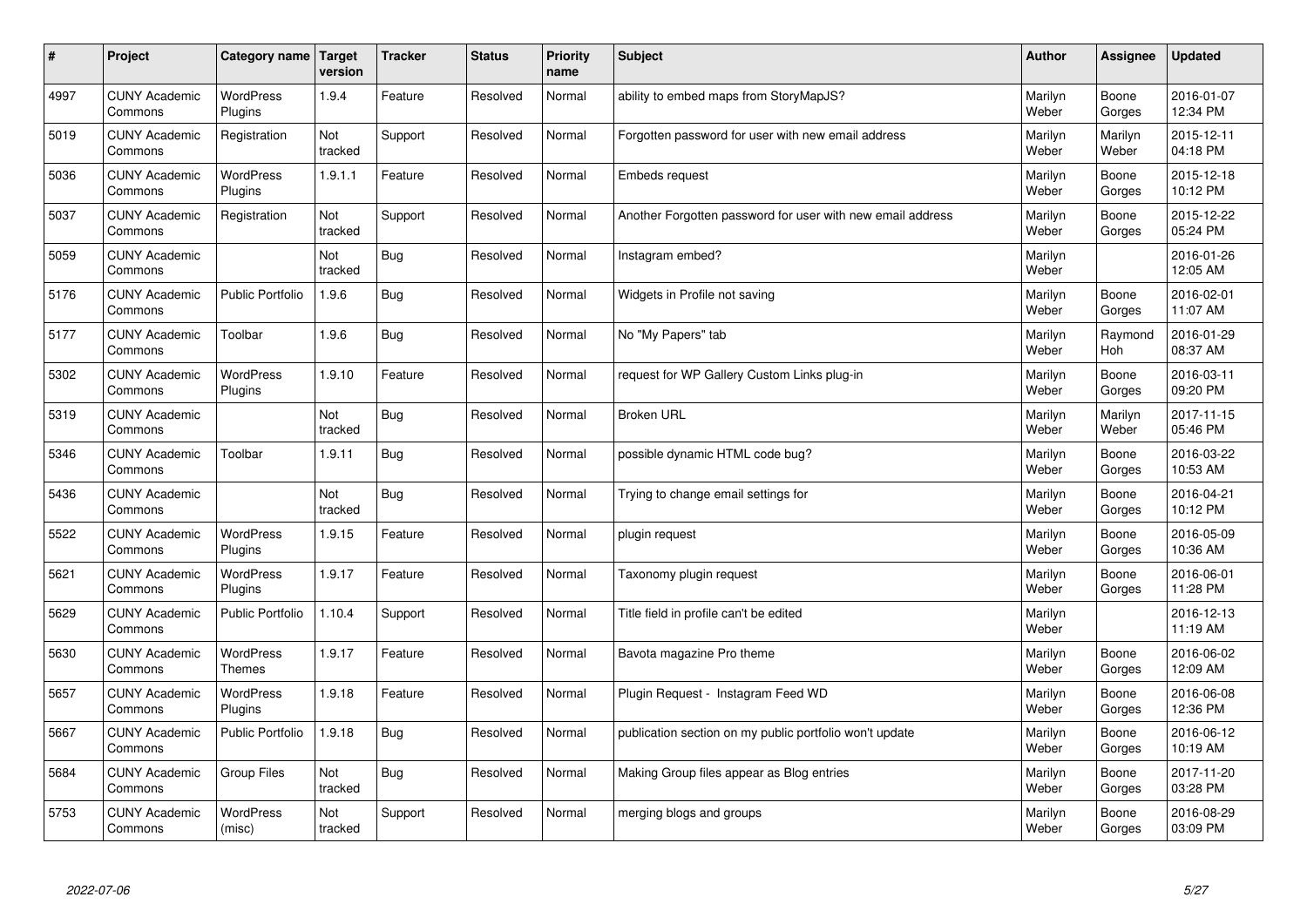| $\sharp$ | Project                         | Category name   Target       | version           | <b>Tracker</b> | <b>Status</b> | Priority<br>name | <b>Subject</b>                                      | <b>Author</b>    | Assignee         | <b>Updated</b>         |
|----------|---------------------------------|------------------------------|-------------------|----------------|---------------|------------------|-----------------------------------------------------|------------------|------------------|------------------------|
| 5772     | <b>CUNY Academic</b><br>Commons | Membership                   | Not<br>tracked    | Support        | Resolved      | Normal           | User email change and forgotten password            | Marilyn<br>Weber | <b>Matt Gold</b> | 2017-11-15<br>06:18 PM |
| 5799     | <b>CUNY Academic</b><br>Commons | <b>Blogs</b><br>(BuddyPress) | Not<br>tracked    | Feature        | Resolved      | Normal           | removing one's own access to sites?                 | Marilyn<br>Weber | Boone<br>Gorges  | 2016-07-26<br>01:55 PM |
| 5834     | <b>CUNY Academic</b><br>Commons |                              |                   | <b>Bug</b>     | Resolved      | Normal           | My access to cdev                                   | Marilyn<br>Weber | Boone<br>Gorges  | 2016-07-25<br>03:12 PM |
| 5844     | <b>CUNY Academic</b><br>Commons |                              | Not<br>tracked    | Support        | Resolved      | Normal           | edit Host Files on Windows 10 problems              | Marilyn<br>Weber |                  | 2016-07-27<br>09:08 AM |
| 5875     | <b>CUNY Academic</b><br>Commons | <b>WordPress</b><br>Plugins  | Not<br>tracked    | <b>Bug</b>     | Resolved      | Normal           | Events Calendar garbled in IE                       | Marilyn<br>Weber | Marilyn<br>Weber | 2017-11-15<br>05:45 PM |
| 5968     | <b>CUNY Academic</b><br>Commons | Membership                   | Not<br>tracked    | <b>Bug</b>     | Resolved      | Normal           | Deleting account without knowing password           | Marilyn<br>Weber | <b>Matt Gold</b> | 2017-11-15<br>06:19 PM |
| 5969     | <b>CUNY Academic</b><br>Commons | Registration                 | 1.9.27            | Bug            | Resolved      | Normal           | Queens students unable to join                      | Marilyn<br>Weber | Boone<br>Gorges  | 2016-09-04<br>09:41 PM |
| 5985     | <b>CUNY Academic</b><br>Commons | Support                      | Not<br>tracked    | Support        | Resolved      | Normal           | change user's email address (she cannot access old) | Marilyn<br>Weber | Boone<br>Gorges  | 2016-09-07<br>01:43 PM |
| 5991     | <b>CUNY Academic</b><br>Commons | Email<br>Notifications       | Future<br>release | Support        | Resolved      | Normal           | change format of autogenerated blog emails          | Marilyn<br>Weber | Paige<br>Dupont  | 2018-01-12<br>02:55 PM |
| 6025     | <b>CUNY Academic</b><br>Commons | Search                       | Not<br>tracked    | <b>Bug</b>     | Resolved      | Normal           | Search function not working                         | Marilyn<br>Weber | Boone<br>Gorges  | 2016-10-12<br>09:41 AM |
| 6091     | <b>CUNY Academic</b><br>Commons | Group<br>Invitations         | Not<br>tracked    | Bug            | Resolved      | Normal           | User cannot re-join a group                         | Marilyn<br>Weber | Boone<br>Gorges  | 2016-09-28<br>01:47 PM |
| 6106     | <b>CUNY Academic</b><br>Commons | Server                       | Not<br>tracked    | <b>Bug</b>     | Resolved      | Normal           | 504 error                                           | Marilyn<br>Weber |                  | 2017-11-15<br>01:55 PM |
| 6118     | <b>CUNY Academic</b><br>Commons | cuny.is                      |                   | Feature        | Resolved      | Normal           | Cuny. Is request from Javier Otero Peña             | Marilyn<br>Weber | Sarah<br>Morgano | 2016-10-04<br>07:02 PM |
| 6175     | <b>CUNY Academic</b><br>Commons | Account<br>settings          |                   | Support        | Resolved      | Normal           | Email address (user cannot access old)              | Marilyn<br>Weber | Matt Gold        | 2016-11-29<br>06:31 PM |
| 6626     | <b>CUNY Academic</b><br>Commons | <b>Group Files</b>           | 1.10.1            | Bug            | Resolved      | Normal           | Files from non-member showing up in private group   | Marilyn<br>Weber | Boone<br>Gorges  | 2016-11-07<br>03:54 PM |
| 6656     | <b>CUNY Academic</b><br>Commons | Support                      | Not<br>tracked    | Support        | Resolved      | Normal           | Remove user profile                                 | Marilyn<br>Weber | <b>Matt Gold</b> | 2016-11-10<br>02:18 PM |
| 6812     | <b>CUNY Academic</b><br>Commons |                              | Not<br>tracked    | Support        | Resolved      | Normal           | User cannot change email                            | Marilyn<br>Weber | Matt Gold        | 2016-12-01<br>06:24 PM |
| 6815     | <b>CUNY Academic</b><br>Commons | Password<br>Reset            | Not<br>tracked    | Support        | Resolved      | Normal           | password reset requested                            | Marilyn<br>Weber | <b>Matt Gold</b> | 2016-11-22<br>10:30 AM |
| 6818     | <b>CUNY Academic</b><br>Commons | Email<br>Notifications       | 1.10.3            | Support        | Resolved      | Normal           | No more email notifications?                        | Marilyn<br>Weber |                  | 2016-11-22<br>02:51 PM |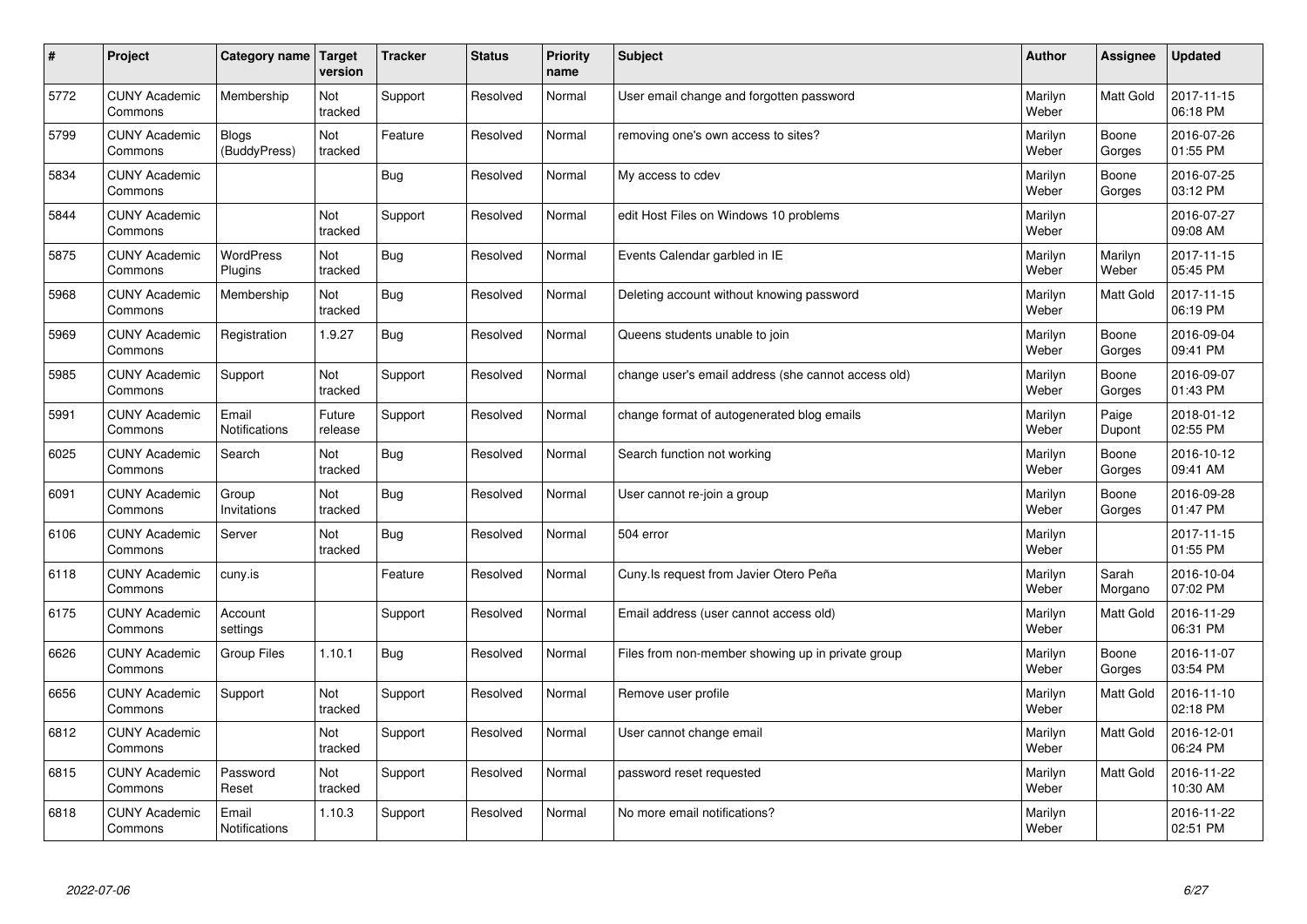| $\sharp$ | Project                         | Category name                     | Target<br>version | <b>Tracker</b> | <b>Status</b> | <b>Priority</b><br>name | <b>Subject</b>                                                              | <b>Author</b>    | <b>Assignee</b>  | <b>Updated</b>         |
|----------|---------------------------------|-----------------------------------|-------------------|----------------|---------------|-------------------------|-----------------------------------------------------------------------------|------------------|------------------|------------------------|
| 6851     | <b>CUNY Academic</b><br>Commons | Redmine                           | Not<br>tracked    | Support        | Resolved      | Normal                  | How do I help users join Redmine?                                           | Marilyn<br>Weber | <b>Matt Gold</b> | 2016-11-28<br>10:16 AM |
| 6857     | <b>CUNY Academic</b><br>Commons | Blogs<br>(BuddyPress)             | Not<br>tracked    | Support        | Resolved      | Normal                  | Committee on Religion website                                               | Marilyn<br>Weber | Boone<br>Gorges  | 2017-08-17<br>10:24 AM |
| 6860     | <b>CUNY Academic</b><br>Commons | User<br>Onboarding                | 1.12              | <b>Bug</b>     | Resolved      | Normal                  | Invitation to join a group is appearing as an invitiation to join the site! | Marilyn<br>Weber | Boone<br>Gorges  | 2017-10-30<br>10:03 AM |
| 6866     | <b>CUNY Academic</b><br>Commons |                                   | Not<br>tracked    | Support        | Resolved      | Normal                  | User would like to have her account deleted                                 | Marilyn<br>Weber | Matt Gold        | 2017-11-15<br>05:49 PM |
| 6893     | <b>CUNY Academic</b><br>Commons | Group Forums                      |                   | <b>Bug</b>     | Resolved      | Normal                  | Forum for CUNY Academic Commons Team is gone                                | Marilyn<br>Weber | Boone<br>Gorges  | 2016-12-01<br>08:08 AM |
| 6899     | <b>CUNY Academic</b><br>Commons | Account<br>settings               | Not<br>tracked    | Support        | Resolved      | Normal                  | New user has misspelled her own name                                        | Marilyn<br>Weber | Boone<br>Gorges  | 2016-12-01<br>05:10 PM |
| 7223     | <b>CUNY Academic</b><br>Commons | Membership                        | Not<br>tracked    | <b>Bug</b>     | Resolved      | Normal                  | User with two profiles would like to merge them                             | Marilyn<br>Weber | Boone<br>Gorges  | 2017-01-10<br>02:07 PM |
| 7310     | <b>CUNY Academic</b><br>Commons |                                   | 1.10.7            | Bug            | Resolved      | Normal                  | Friendship request mystery.                                                 | Marilyn<br>Weber | Boone<br>Gorges  | 2017-01-05<br>03:12 PM |
| 7328     | <b>CUNY Academic</b><br>Commons | <b>WordPress</b><br>Plugins       | Not<br>tracked    | Bug            | Resolved      | Normal                  | technical issue with the Events Manager plugin                              | Marilyn<br>Weber | Raymond<br>Hoh   | 2017-11-15<br>06:19 PM |
| 7337     | <b>CUNY Academic</b><br>Commons | Membership                        | Not<br>tracked    | Bug            | Resolved      | Normal                  | User with new email                                                         | Marilyn<br>Weber |                  | 2017-01-06<br>11:05 AM |
| 7349     | <b>CUNY Academic</b><br>Commons | Membership                        | Not<br>tracked    | <b>Bug</b>     | Resolved      | Normal                  | LACUNY Institute website                                                    | Marilyn<br>Weber | Boone<br>Gorges  | 2017-01-11<br>04:26 PM |
| 7460     | <b>CUNY Academic</b><br>Commons | <b>WordPress</b><br><b>Themes</b> | 1.10.8            | Support        | Resolved      | Normal                  | install Independent Publisher theme?                                        | Marilyn<br>Weber | Boone<br>Gorges  | 2017-01-21<br>09:34 PM |
| 7486     | <b>CUNY Academic</b><br>Commons | Membership                        | Not<br>tracked    | Support        | Resolved      | Normal                  | changed email address                                                       | Marilyn<br>Weber |                  | 2017-01-24<br>10:00 PM |
| 7607     | <b>CUNY Academic</b><br>Commons | <b>WordPress</b><br>(misc)        | Not<br>tracked    | Feature        | Resolved      | Normal                  | mp4 files                                                                   | Marilyn<br>Weber |                  | 2017-02-15<br>07:37 PM |
| 7608     | <b>CUNY Academic</b><br>Commons | Registration                      | Not<br>tracked    | Feature        | Resolved      | Normal                  | create an account                                                           | Marilyn<br>Weber |                  | 2017-02-15<br>10:45 PM |
| 7613     | <b>CUNY Academic</b><br>Commons | Registration                      | Not<br>tracked    | Support        | Resolved      | Normal                  | non-matriculated students                                                   | Marilyn<br>Weber | Boone<br>Gorges  | 2017-11-15<br>11:03 AM |
| 7619     | <b>CUNY Academic</b><br>Commons | Membership                        | Not<br>tracked    | Support        | Resolved      | Normal                  | outside users for a site that isn't a class?                                | Marilyn<br>Weber | <b>Matt Gold</b> | 2017-11-15<br>06:18 PM |
| 7678     | <b>CUNY Academic</b><br>Commons | Groups (misc)                     | Not<br>tracked    | Support        | Resolved      | Normal                  | add admin to student group                                                  | Marilyn<br>Weber | Boone<br>Gorges  | 2017-02-15<br>11:58 AM |
| 7685     | <b>CUNY Academic</b><br>Commons | Password<br>Reset                 | Not<br>tracked    | Support        | Resolved      | Normal                  | temporary password                                                          | Marilyn<br>Weber | Boone<br>Gorges  | 2017-02-15<br>07:36 PM |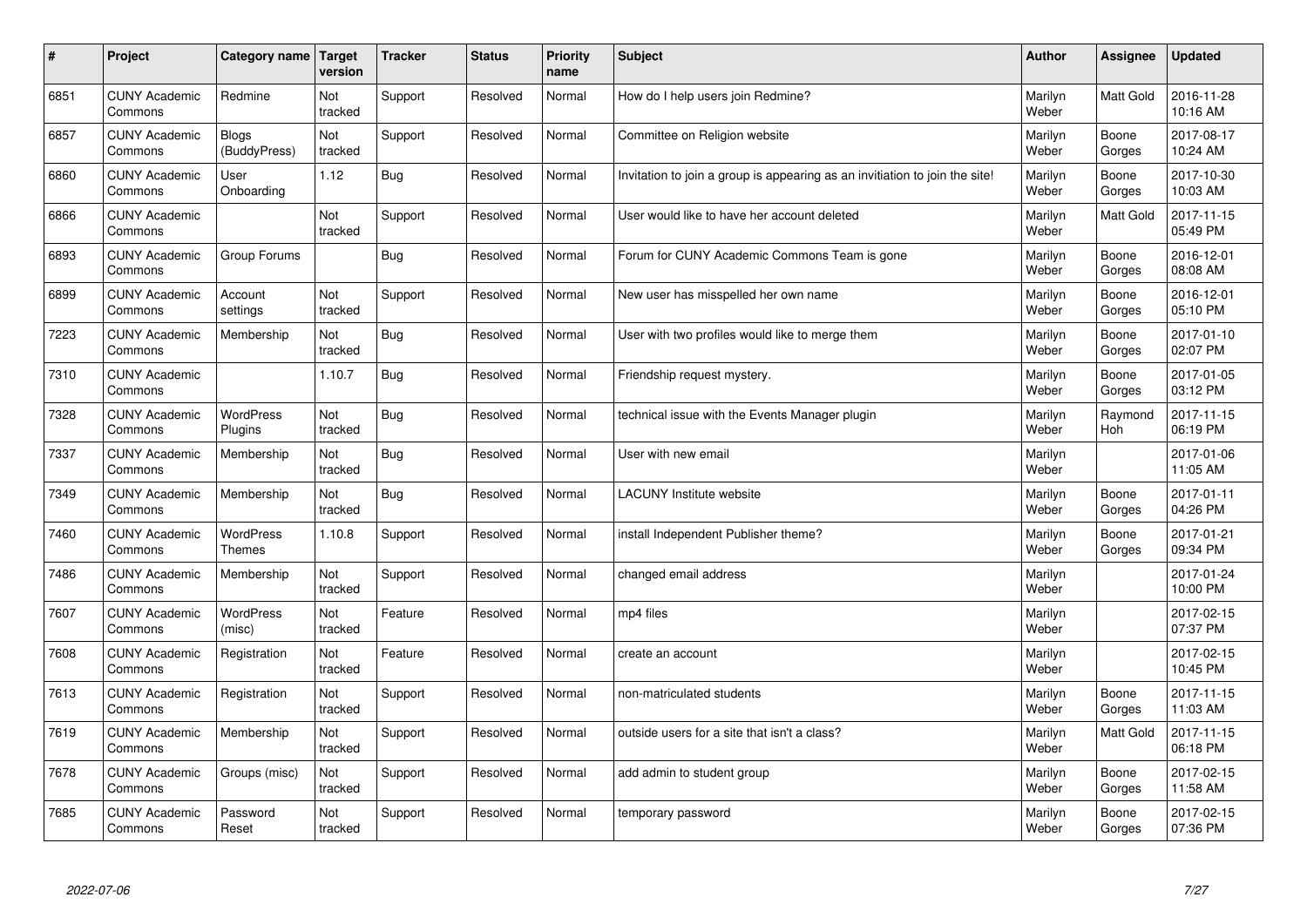| $\vert$ # | Project                         | <b>Category name</b>        | Target<br>version | <b>Tracker</b> | <b>Status</b> | <b>Priority</b><br>name | <b>Subject</b>                                              | <b>Author</b>    | Assignee        | <b>Updated</b>         |
|-----------|---------------------------------|-----------------------------|-------------------|----------------|---------------|-------------------------|-------------------------------------------------------------|------------------|-----------------|------------------------|
| 7745      | <b>CUNY Academic</b><br>Commons | <b>WordPress</b><br>Plugins | 1.10.13           | Support        | Resolved      | Normal                  | Featured Video Plus plugin requested                        | Marilyn<br>Weber |                 | 2017-03-03<br>01:51 PM |
| 7767      | <b>CUNY Academic</b><br>Commons |                             | Not<br>tracked    | Bug            | Resolved      | Normal                  | Site loading problems                                       | Marilyn<br>Weber |                 | 2017-03-21<br>09:57 PM |
| 7771      | <b>CUNY Academic</b><br>Commons | Membership                  | Not<br>tracked    | Support        | Resolved      | Normal                  | User would like to be uncoupled from sites                  | Marilyn<br>Weber | Boone<br>Gorges | 2017-03-09<br>12:38 PM |
| 7775      | <b>CUNY Academic</b><br>Commons | Membership                  | Not<br>tracked    | Support        | Resolved      | Normal                  | Email change                                                | Marilyn<br>Weber |                 | 2017-03-08<br>10:09 PM |
| 7785      | <b>CUNY Academic</b><br>Commons |                             | Not<br>tracked    | Support        | Resolved      | Normal                  | ftp access or files?                                        | Marilyn<br>Weber | Boone<br>Gorges | 2017-03-13<br>02:34 PM |
| 7803      | <b>CUNY Academic</b><br>Commons |                             |                   | Bug            | Resolved      | Normal                  | user email change                                           | Marilyn<br>Weber |                 | 2017-03-16<br>11:58 AM |
| 7836      | <b>CUNY Academic</b><br>Commons | Social Paper                | Not<br>tracked    | Support        | Resolved      | Normal                  | missing Social Paper                                        | Marilyn<br>Weber |                 | 2017-11-15<br>01:31 PM |
| 7922      | <b>CUNY Academic</b><br>Commons | Membership                  | Not<br>tracked    | Support        | Resolved      | Normal                  | add me as an admin to the MALs alumni site?                 | Marilyn<br>Weber |                 | 2017-04-06<br>05:19 PM |
| 7972      | <b>CUNY Academic</b><br>Commons |                             | Not<br>tracked    | Support        | Resolved      | Normal                  | expand the memory limit for videos?                         | Marilyn<br>Weber |                 | 2017-04-20<br>10:07 AM |
| 8120      | <b>CUNY Academic</b><br>Commons | Membership                  | Not<br>tracked    | Support        | Resolved      | Normal                  | add me as an admin to https://nyslavery.commons.gc.cuny.edu | Marilyn<br>Weber |                 | 2017-05-10<br>02:19 PM |
| 8131      | <b>CUNY Academic</b><br>Commons | WordPress<br>Plugins        | 1.11              | Bug            | Resolved      | Normal                  | Newsletters plug-in                                         | Marilyn<br>Weber | Boone<br>Gorges | 2017-05-11<br>09:42 PM |
| 8200      | <b>CUNY Academic</b><br>Commons | Groups (misc)               | Not<br>tracked    | <b>Bug</b>     | Resolved      | Normal                  | Announcements has disappeared                               | Marilyn<br>Weber | Boone<br>Gorges | 2017-05-26<br>04:04 PM |
| 8222      | <b>CUNY Academic</b><br>Commons | Membership                  | Not<br>tracked    | Support        | Resolved      | Normal                  | Admin for iletc.commons.gc.cuny.edu                         | Marilyn<br>Weber | Boone<br>Gorges | 2017-06-08<br>10:06 AM |
| 8259      | <b>CUNY Academic</b><br>Commons |                             | Not<br>tracked    | <b>Bug</b>     | Resolved      | Normal                  | missing dashboard                                           | Marilyn<br>Weber |                 | 2017-11-15<br>01:28 PM |
| 8289      | <b>CUNY Academic</b><br>Commons |                             | Not<br>tracked    | Support        | Resolved      | Normal                  | removing my access to sites                                 | Marilyn<br>Weber | Luke<br>Waltzer | 2017-06-19<br>12:40 PM |
| 8308      | <b>CUNY Academic</b><br>Commons | <b>WordPress</b><br>Plugins | Not<br>tracked    | Support        | Resolved      | Normal                  | <b>WP Migration plugin</b>                                  | Marilyn<br>Weber |                 | 2017-11-15<br>01:27 PM |
| 8379      | <b>CUNY Academic</b><br>Commons |                             | Not<br>tracked    | Support        | Resolved      | Normal                  | request for site build help                                 | Marilyn<br>Weber |                 | 2017-07-01<br>10:48 AM |
| 8401      | <b>CUNY Academic</b><br>Commons | Membership                  | Not<br>tracked    | Support        | Resolved      | Normal                  | add me as an admin                                          | Marilyn<br>Weber | Boone<br>Gorges | 2017-07-11<br>11:40 AM |
| 8429      | <b>CUNY Academic</b><br>Commons | Membership                  | Not<br>tracked    | Support        | Resolved      | Normal                  | Please make me an admin of https://arc.commons.gc.cuny.edu  | Marilyn<br>Weber | Boone<br>Gorges | 2017-07-24<br>03:33 PM |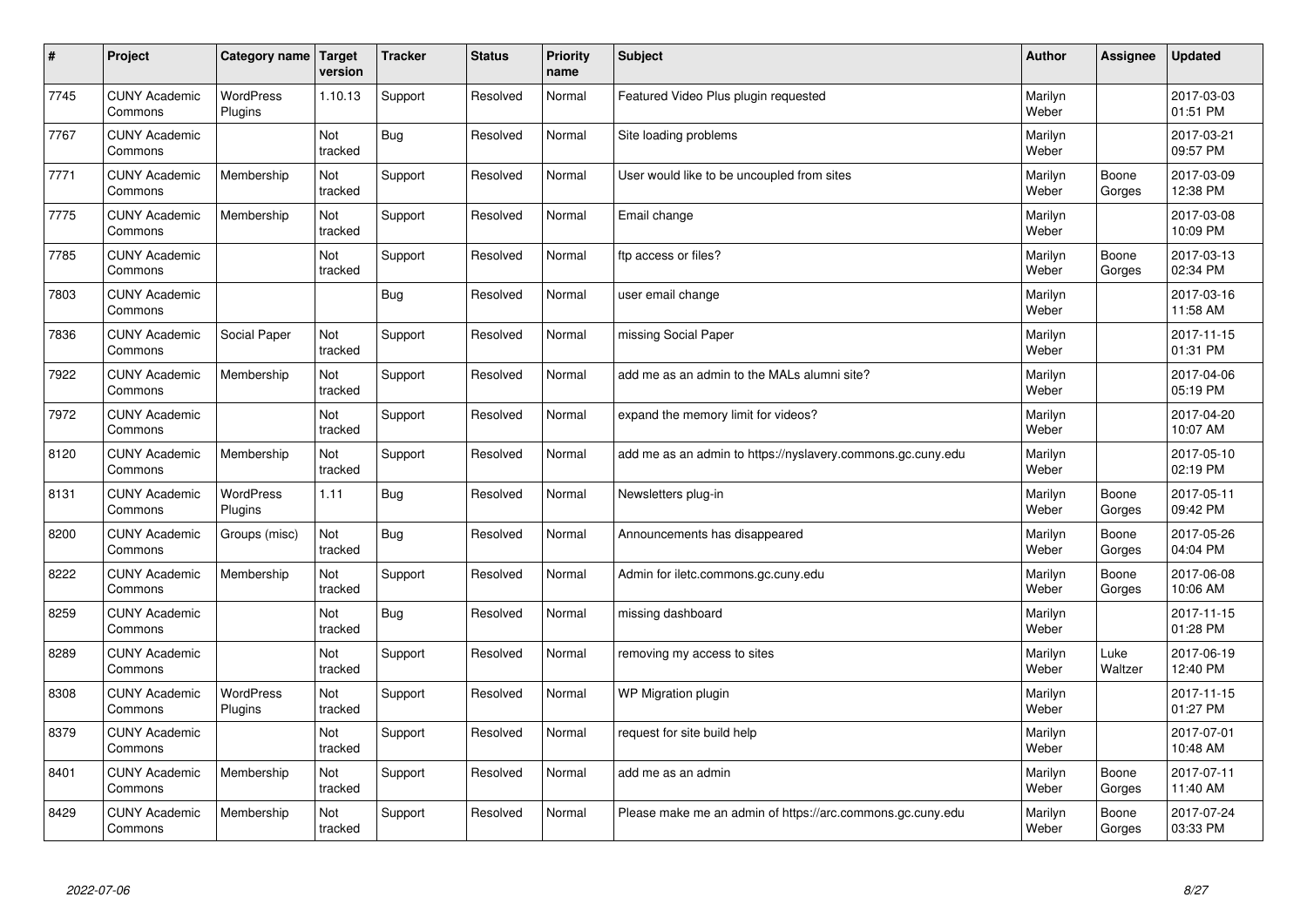| $\sharp$ | Project                         | Category name               | Target<br>version | <b>Tracker</b>     | <b>Status</b> | <b>Priority</b><br>name | <b>Subject</b>                                           | <b>Author</b>    | Assignee | <b>Updated</b>         |
|----------|---------------------------------|-----------------------------|-------------------|--------------------|---------------|-------------------------|----------------------------------------------------------|------------------|----------|------------------------|
| 8446     | <b>CUNY Academic</b><br>Commons | <b>WordPress</b><br>Plugins | 1.11.14           | Support            | Resolved      | Normal                  | request for multiple accordion menu plugins              | Marilyn<br>Weber |          | 2018-05-07<br>09:57 PM |
| 8459     | <b>CUNY Academic</b><br>Commons |                             | Not<br>tracked    | Documentatio<br>n. | Resolved      | Normal                  | comprehensive list of plugins?                           | Marilyn<br>Weber |          | 2017-10-11<br>11:24 AM |
| 8464     | <b>CUNY Academic</b><br>Commons |                             | Not<br>tracked    | Support            | Resolved      | Normal                  | WP UI                                                    | Marilyn<br>Weber |          | 2017-10-11<br>11:23 AM |
| 8471     | <b>CUNY Academic</b><br>Commons |                             | Not<br>tracked    | Support            | Resolved      | Normal                  | admin at https://commons.gc.cuny.edu/                    | Marilyn<br>Weber |          | 2017-09-06<br>01:50 PM |
| 8481     | <b>CUNY Academic</b><br>Commons | Membership                  | Not<br>tracked    | Support            | Resolved      | Normal                  | admin of http://swipanalytic.org/organizers/             | Marilyn<br>Weber |          | 2019-02-19<br>01:58 PM |
| 8529     | <b>CUNY Academic</b><br>Commons |                             | Not<br>tracked    | Support            | Resolved      | Normal                  | lframe regiest?                                          | Marilyn<br>Weber |          | 2017-08-16<br>04:40 PM |
| 8531     | <b>CUNY Academic</b><br>Commons | Membership                  | Not<br>tracked    | Support            | Resolved      | Normal                  | admin of https://admissions.commons.gc.cuny.edu          | Marilyn<br>Weber |          | 2017-08-15<br>04:20 PM |
| 8552     | <b>CUNY Academic</b><br>Commons | <b>WordPress</b><br>Plugins | 1.11.10           | <b>Bug</b>         | Resolved      | Normal                  | Events Calendar problem                                  | Marilyn<br>Weber |          | 2017-08-18<br>04:36 PM |
| 8553     | <b>CUNY Academic</b><br>Commons |                             | Not<br>tracked    | Support            | Resolved      | Normal                  | storage limits?                                          | Marilyn<br>Weber |          | 2017-08-18<br>04:36 PM |
| 8566     | <b>CUNY Academic</b><br>Commons | Membership                  | Not<br>tracked    | Support            | Resolved      | Normal                  | user email change                                        | Marilyn<br>Weber |          | 2017-11-15<br>01:27 PM |
| 8576     | <b>CUNY Academic</b><br>Commons | <b>WordPress</b><br>Plugins | 1.11.11           | Support            | Resolved      | Normal                  | Digital Measures plugin request                          | Marilyn<br>Weber |          | 2017-09-01<br>03:44 PM |
| 8577     | <b>CUNY Academic</b><br>Commons | Membership                  | Not<br>tracked    | Support            | Resolved      | Normal                  | another user email change                                | Marilyn<br>Weber |          | 2017-08-25<br>10:23 AM |
| 8630     | <b>CUNY Academic</b><br>Commons | Membership                  | Not<br>tracked    | Support            | Resolved      | Normal                  | Change in email/campus                                   | Marilyn<br>Weber |          | 2017-08-30<br>03:48 PM |
| 8638     | <b>CUNY Academic</b><br>Commons | Group Blogs                 | 1.11.11           | <b>Bug</b>         | Resolved      | Normal                  | members not syncing from group to site                   | Marilyn<br>Weber |          | 2017-09-01<br>03:50 PM |
| 8661     | <b>CUNY Academic</b><br>Commons | Group Blogs                 | Not<br>tracked    | <b>Bug</b>         | Resolved      | Normal                  | new group, old site, can't link?                         | Marilyn<br>Weber |          | 2017-11-15<br>01:26 PM |
| 8693     | <b>CUNY Academic</b><br>Commons | WordPress<br>Plugins        |                   | Support            | Resolved      | Normal                  | Existing blog wants to replace Mailpoet with Newsletters | Marilyn<br>Weber |          | 2017-09-12<br>02:24 PM |
| 8721     | <b>CUNY Academic</b><br>Commons | WordPress<br>Plugins        | 1.11.13           | <b>Bug</b>         | Resolved      | Normal                  | more problems with Events calendar                       | Marilyn<br>Weber |          | 2017-09-21<br>10:35 AM |
| 8726     | <b>CUNY Academic</b><br>Commons |                             |                   | Support            | Resolved      | Normal                  | Redirect problem                                         | Marilyn<br>Weber |          | 2017-09-21<br>12:14 PM |
| 8729     | <b>CUNY Academic</b><br>Commons |                             | Not<br>tracked    | Support            | Resolved      | Normal                  | email change                                             | Marilyn<br>Weber |          | 2017-09-25<br>02:14 PM |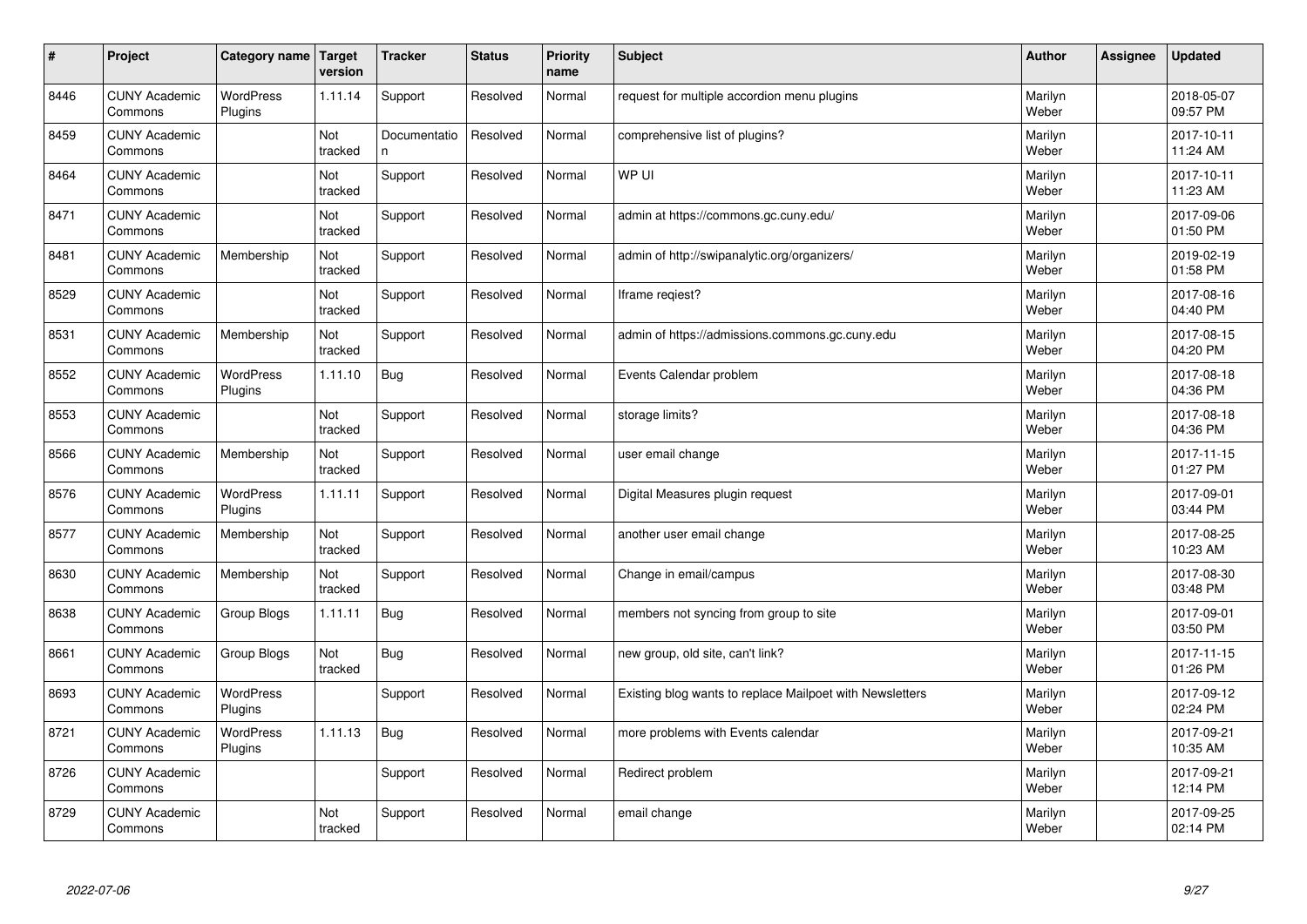| $\vert$ # | Project                         | Category name                     | Target<br>version | <b>Tracker</b> | <b>Status</b> | <b>Priority</b><br>name | <b>Subject</b>                                     | <b>Author</b>    | <b>Assignee</b>  | <b>Updated</b>         |
|-----------|---------------------------------|-----------------------------------|-------------------|----------------|---------------|-------------------------|----------------------------------------------------|------------------|------------------|------------------------|
| 8768      | <b>CUNY Academic</b><br>Commons |                                   | Not<br>tracked    | Support        | Resolved      | Normal                  | unsafe redirect?                                   | Marilyn<br>Weber |                  | 2017-10-06<br>12:14 PM |
| 8848      | <b>CUNY Academic</b><br>Commons |                                   | Not<br>tracked    | Support        | Resolved      | Normal                  | email change request                               | Marilyn<br>Weber |                  | 2017-10-24<br>11:19 AM |
| 8855      | <b>CUNY Academic</b><br>Commons |                                   | Not<br>tracked    | Support        | Resolved      | Normal                  | another email change request                       | Marilyn<br>Weber |                  | 2017-10-25<br>10:55 AM |
| 8873      | <b>CUNY Academic</b><br>Commons |                                   | Not<br>tracked    | Support        | Resolved      | Normal                  | maximum file upload size?                          | Marilyn<br>Weber |                  | 2017-10-30<br>11:23 AM |
| 8882      | <b>CUNY Academic</b><br>Commons |                                   | Not<br>tracked    | Support        | Resolved      | Normal                  | question about search engines                      | Marilyn<br>Weber |                  | 2017-11-01<br>03:26 PM |
| 8893      | <b>CUNY Academic</b><br>Commons | Social Paper                      | 1.12.1            | Support        | Resolved      | Normal                  | Social paper won't connect to group?               | Marilyn<br>Weber |                  | 2017-12-11<br>01:16 PM |
| 8906      | <b>CUNY Academic</b><br>Commons | Redmine                           | Not<br>tracked    | Support        | Resolved      | Normal                  | Redmine access?                                    | Marilyn<br>Weber | <b>Matt Gold</b> | 2017-11-13<br>06:02 PM |
| 8908      | <b>CUNY Academic</b><br>Commons | WordPress<br>Plugins              | 1.12.2            | Support        | Resolved      | Normal                  | Plugin request from Steve Brier                    | Marilyn<br>Weber |                  | 2017-11-27<br>11:39 AM |
| 8924      | <b>CUNY Academic</b><br>Commons | <b>WordPress</b><br>Plugins       | 1.12.4            | Bug            | Resolved      | Normal                  | auto-remove feature on http://pcp.gc.cuny.edu      | Marilyn<br>Weber | <b>Matt Gold</b> | 2017-12-04<br>10:18 AM |
| 8937      | <b>CUNY Academic</b><br>Commons |                                   | Not<br>tracked    | <b>Bug</b>     | Resolved      | Normal                  | videos gone                                        | Marilyn<br>Weber |                  | 2017-12-01<br>11:27 AM |
| 8941      | <b>CUNY Academic</b><br>Commons | <b>WordPress</b><br><b>Themes</b> | 1.13.1            | Support        | Resolved      | Normal                  | Theme request: ColorNews                           | Marilyn<br>Weber |                  | 2018-05-08<br>10:42 AM |
| 8978      | <b>CUNY Academic</b><br>Commons | Groups (misc)                     | Not<br>tracked    | Support        | Resolved      | Normal                  | removing old groups                                | Marilyn<br>Weber |                  | 2018-12-10<br>03:52 PM |
| 9004      | <b>CUNY Academic</b><br>Commons | Membership                        | Not<br>tracked    | Support        | Resolved      | Normal                  | email change request                               | Marilyn<br>Weber |                  | 2017-12-14<br>12:27 PM |
| 9026      | <b>CUNY Academic</b><br>Commons | WordPress<br>Plugins              | 1.12.6            | Support        | Resolved      | Normal                  | plugin request from Carlos Guevara                 | Marilyn<br>Weber |                  | 2018-01-03<br>09:33 AM |
| 9062      | <b>CUNY Academic</b><br>Commons |                                   | Not<br>tracked    | <b>Bug</b>     | Resolved      | Normal                  | re-add me as admin of https://commons.gc.cuny.edu/ | Marilyn<br>Weber |                  | 2018-01-08<br>12:03 PM |
| 9078      | <b>CUNY Academic</b><br>Commons | WordPress<br>Plugins              | 1.12.7            | Support        | Resolved      | Normal                  | arcgis web maps?                                   | Marilyn<br>Weber | Raymond<br>Hoh   | 2018-01-23<br>11:11 AM |
| 9087      | <b>CUNY Academic</b><br>Commons | WordPress<br>Plugins              | 1.12.7            | Support        | Resolved      | Normal                  | request for WP Social Sharing                      | Marilyn<br>Weber |                  | 2018-01-23<br>11:17 AM |
| 9130      | <b>CUNY Academic</b><br>Commons | Homepage<br>Slides                | Not<br>tracked    | <b>Bug</b>     | Resolved      | Normal                  | too many redirects                                 | Marilyn<br>Weber |                  | 2018-01-29<br>10:27 AM |
| 9131      | <b>CUNY Academic</b><br>Commons |                                   |                   | Support        | Resolved      | Normal                  | webrecorder.io via Firefox                         | Marilyn<br>Weber |                  | 2018-01-29<br>11:11 AM |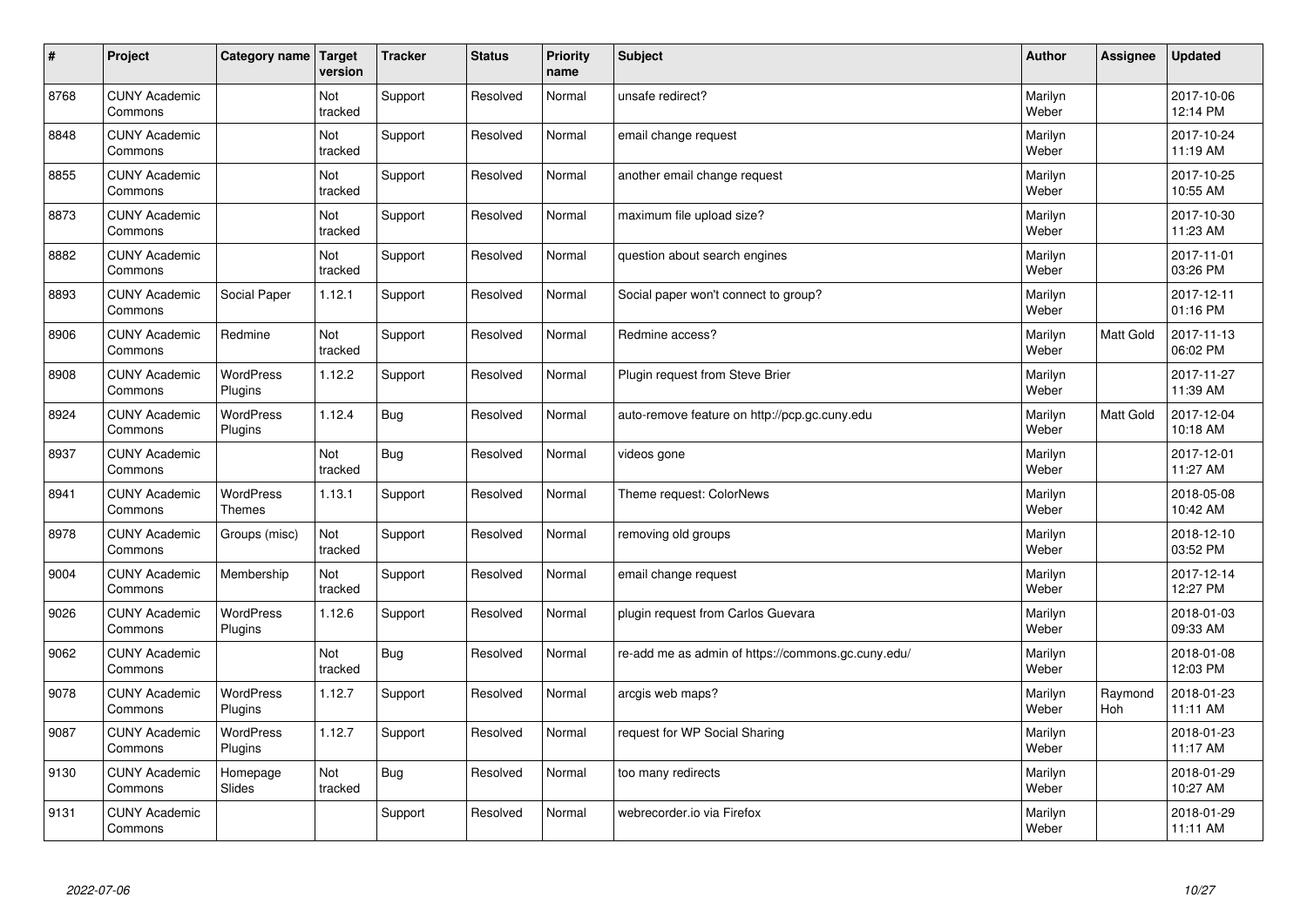| #    | Project                         | Category name   Target      | version        | <b>Tracker</b> | <b>Status</b> | <b>Priority</b><br>name | <b>Subject</b>                                      | <b>Author</b>    | <b>Assignee</b>       | <b>Updated</b>         |
|------|---------------------------------|-----------------------------|----------------|----------------|---------------|-------------------------|-----------------------------------------------------|------------------|-----------------------|------------------------|
| 9154 | <b>CUNY Academic</b><br>Commons | Events                      | 1.12.8         | Bug            | Resolved      | Normal                  | problem with group calendar                         | Marilyn<br>Weber | Raymond<br>Hoh        | 2018-02-13<br>10:49 AM |
| 9162 | <b>CUNY Academic</b><br>Commons | Registration                | Not<br>tracked | Support        | Resolved      | Normal                  | email change due to user error                      | Marilyn<br>Weber | Matt Gold             | 2018-02-13<br>11:11 AM |
| 9163 | <b>CUNY Academic</b><br>Commons | Layout                      | 1.12.8         | Support        | Resolved      | Normal                  | Mobile responsiveness issues                        | Marilyn<br>Weber | Raymond<br>Hoh        | 2018-02-13<br>10:49 AM |
| 9192 | <b>CUNY Academic</b><br>Commons | <b>WordPress</b><br>Plugins | 1.12.8         | Bug            | Resolved      | Normal                  | problems with the Leaflet plug -in                  | Marilyn<br>Weber | Boone<br>Gorges       | 2018-02-13<br>11:07 AM |
| 9223 | <b>CUNY Academic</b><br>Commons |                             | Not<br>tracked | Support        | Resolved      | Normal                  | moving wordpress sites                              | Marilyn<br>Weber |                       | 2018-02-18<br>08:44 PM |
| 9224 | <b>CUNY Academic</b><br>Commons | <b>Group Files</b>          | 1.13           | Feature        | Resolved      | Normal                  | attachments to forum posts clutter up Files area    | Marilyn<br>Weber | Boone<br>Gorges       | 2018-03-22<br>03:34 PM |
| 9282 | <b>CUNY Academic</b><br>Commons | Group Forums                | 1.12.9         | Bug            | Resolved      | Normal                  | 'Forum ID is missing" error?                        | Marilyn<br>Weber |                       | 2018-02-27<br>10:32 AM |
| 9330 | <b>CUNY Academic</b><br>Commons | WordPress<br>Plugins        | 1.12.10        | Bug            | Resolved      | Normal                  | part 2 of problems with the Leaflet plug -in        | Marilyn<br>Weber |                       | 2018-03-04<br>05:58 PM |
| 9335 | <b>CUNY Academic</b><br>Commons | WordPress<br><b>Themes</b>  | 1.12.10        | Bug            | Resolved      | Normal                  | clone http://digitalscholarship.ccny.cuny.edu site? | Marilyn<br>Weber | Boone<br>Gorges       | 2018-03-14<br>12:43 PM |
| 9340 | <b>CUNY Academic</b><br>Commons | <b>WordPress</b><br>Plugins | 1.12.10        | <b>Bug</b>     | Resolved      | Normal                  | change the web preview?                             | Marilyn<br>Weber | Raymond<br>Hoh        | 2018-03-13<br>11:50 AM |
| 9355 | <b>CUNY Academic</b><br>Commons |                             | Not<br>tracked | Support        | Resolved      | Normal                  | 14gb of video?                                      | Marilyn<br>Weber |                       | 2018-03-13<br>11:56 AM |
| 9470 | <b>CUNY Academic</b><br>Commons |                             |                | <b>Bug</b>     | Resolved      | Normal                  | Users not appearing via "Add New"                   | Marilyn<br>Weber |                       | 2018-03-22<br>07:44 PM |
| 9477 | <b>CUNY Academic</b><br>Commons | Account<br>settings         |                | Support        | Resolved      | Normal                  | email change request                                | Marilyn<br>Weber | <b>Matt Gold</b>      | 2018-03-24<br>08:53 AM |
| 9499 | <b>CUNY Academic</b><br>Commons | WordPress<br>(misc)         | Not<br>tracked | Support        | Resolved      | Normal                  | tiny question - preventing dates on posts?          | Marilyn<br>Weber | Raymond<br>Hoh        | 2018-04-04<br>03:55 PM |
| 9500 | <b>CUNY Academic</b><br>Commons | WordPress<br>Plugins        | 1.12.12        | Support        | Resolved      | Normal                  | PowerPoint in the media library?                    | Marilyn<br>Weber | Raymond<br>Hoh        | 2018-04-12<br>02:28 PM |
| 9535 | <b>CUNY Academic</b><br>Commons |                             | Not<br>tracked | Support        | Resolved      | Normal                  | admin for https://video.commons.gc.cuny.edu/?       | Marilyn<br>Weber | <b>Matt Gold</b>      | 2018-04-13<br>05:06 PM |
| 9541 | <b>CUNY Academic</b><br>Commons | <b>WordPress</b><br>(misc)  | Not<br>tracked | Support        | Resolved      | Normal                  | repeating header banner                             | Marilyn<br>Weber | Raymond<br><b>Hoh</b> | 2018-04-06<br>12:33 PM |
| 9604 | <b>CUNY Academic</b><br>Commons |                             | Not<br>tracked | Support        | Resolved      | Normal                  | l (Marilyn) can only log into cdev as teststudent   | Marilyn<br>Weber |                       | 2018-04-21<br>10:20 AM |
| 9659 | <b>CUNY Academic</b><br>Commons | Account<br>settings         |                | Support        | Resolved      | Normal                  | user email change                                   | Marilyn<br>Weber | Matt Gold             | 2018-04-24<br>12:08 PM |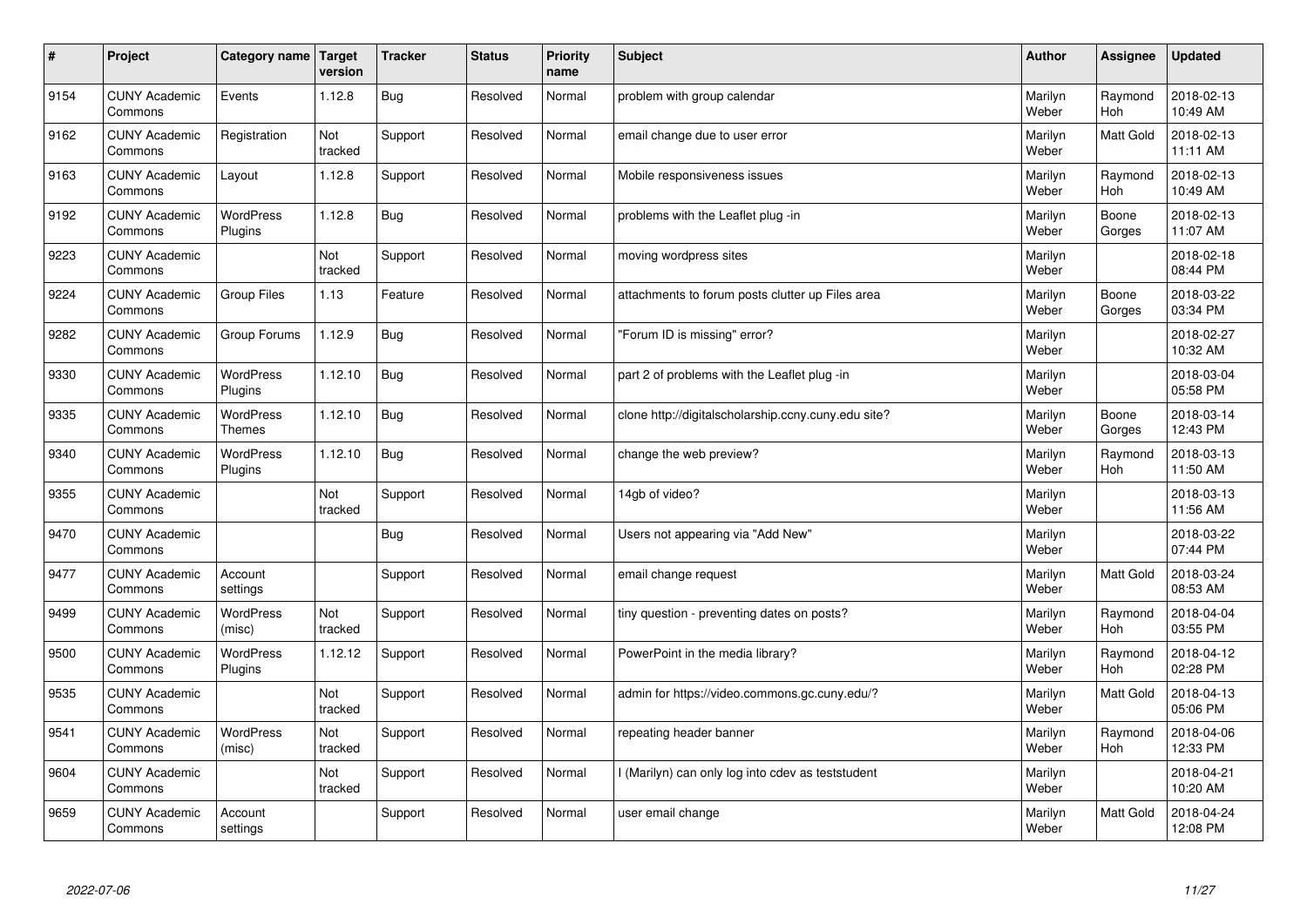| $\vert$ # | Project                         | Category name                     | Target<br>version | <b>Tracker</b> | <b>Status</b> | <b>Priority</b><br>name | <b>Subject</b>                                          | <b>Author</b>    | Assignee         | <b>Updated</b>         |
|-----------|---------------------------------|-----------------------------------|-------------------|----------------|---------------|-------------------------|---------------------------------------------------------|------------------|------------------|------------------------|
| 9725      | <b>CUNY Academic</b><br>Commons |                                   | Not<br>tracked    | Support        | Resolved      | Normal                  | problems with deleting a site                           | Marilyn<br>Weber |                  | 2018-05-07<br>10:24 PM |
| 9767      | <b>CUNY Academic</b><br>Commons | Registration                      | Not<br>tracked    | Support        | Resolved      | Normal                  | user deleted account but now needs one                  | Marilyn<br>Weber |                  | 2018-05-11<br>02:39 PM |
| 9779      | <b>CUNY Academic</b><br>Commons | Membership                        | Not<br>tracked    | Support        | Resolved      | Normal                  | user not sure if she is registered.                     | Marilyn<br>Weber |                  | 2018-12-10<br>03:53 PM |
| 9780      | <b>CUNY Academic</b><br>Commons |                                   | Not<br>tracked    | Support        | Resolved      | Normal                  | remove the phone number on this profile?                | Marilyn<br>Weber |                  | 2018-05-15<br>10:35 AM |
| 9787      | <b>CUNY Academic</b><br>Commons | Registration                      |                   | Support        | Resolved      | Normal                  | email change request                                    | Marilyn<br>Weber | <b>Matt Gold</b> | 2018-05-16<br>09:55 PM |
| 9823      | <b>CUNY Academic</b><br>Commons | Account<br>settings               | Not<br>tracked    | Support        | Resolved      | Normal                  | email change                                            | Marilyn<br>Weber | Matt Gold        | 2018-05-23<br>01:58 PM |
| 9886      | <b>CUNY Academic</b><br>Commons | cuny.is                           | Not<br>tracked    | Support        | Resolved      | Normal                  | cuny.is SSL                                             | Marilyn<br>Weber |                  | 2018-10-26<br>02:07 PM |
| 9888      | <b>CUNY Academic</b><br>Commons | WordPress<br>Plugins              | 1.13.3            | Support        | Resolved      | Normal                  | Business directory Plug-in request                      | Marilyn<br>Weber |                  | 2018-06-12<br>11:52 AM |
| 9889      | <b>CUNY Academic</b><br>Commons |                                   | Not<br>tracked    | Support        | Resolved      | Normal                  | remove comments from activity feed?                     | Marilyn<br>Weber |                  | 2018-12-10<br>03:53 PM |
| 9919      | <b>CUNY Academic</b><br>Commons |                                   | Not<br>tracked    | Bug            | Resolved      | Normal                  | admin of https://sphcurriculum.commons.gc.cuny.edu      | Marilyn<br>Weber |                  | 2018-06-12<br>09:37 PM |
| 9927      | <b>CUNY Academic</b><br>Commons | Membership                        | Not<br>tracked    | Support        | Resolved      | Normal                  | wrong email used                                        | Marilyn<br>Weber | Matt Gold        | 2018-06-14<br>10:21 AM |
| 9928      | <b>CUNY Academic</b><br>Commons | Account<br>settings               |                   | Support        | Resolved      | Normal                  | email change request from former student                | Marilyn<br>Weber | <b>Matt Gold</b> | 2018-06-14<br>10:20 AM |
| 9949      | <b>CUNY Academic</b><br>Commons |                                   | 1.13.4            | Support        | Resolved      | Normal                  | raise storage space limit?                              | Marilyn<br>Weber | Boone<br>Gorges  | 2018-06-26<br>12:00 PM |
| 9965      | <b>CUNY Academic</b><br>Commons | WordPress<br>Plugins              | 1.13.4            | Support        | Resolved      | Normal                  | plug-in request for OneTone Companion                   | Marilyn<br>Weber | Raymond<br>Hoh   | 2018-06-26<br>12:00 PM |
| 9992      | <b>CUNY Academic</b><br>Commons |                                   | 1.13.6            | <b>Bug</b>     | Resolved      | Normal                  | ACERT website down again                                | Marilyn<br>Weber |                  | 2018-07-10<br>12:15 PM |
| 10006     | <b>CUNY Academic</b><br>Commons | Membership                        | Not<br>tracked    | Support        | Resolved      | Normal                  | another email change request                            | Marilyn<br>Weber |                  | 2018-07-13<br>12:36 PM |
| 10035     | <b>CUNY Academic</b><br>Commons |                                   | Not<br>tracked    | <b>Bug</b>     | Resolved      | Normal                  | Reconnecting user to site                               | Marilyn<br>Weber |                  | 2018-07-23<br>11:55 AM |
| 10059     | <b>CUNY Academic</b><br>Commons | <b>WordPress</b><br><b>Themes</b> | Not<br>tracked    | Support        | Resolved      | Normal                  | Magazine Premium theme for new site                     | Marilyn<br>Weber |                  | 2020-02-17<br>03:39 PM |
| 10066     | <b>CUNY Academic</b><br>Commons | Membership                        | Not<br>tracked    | Support        | Resolved      | Normal                  | add me as an admin to https://pkms.commons.gc.cuny.edu/ | Marilyn<br>Weber |                  | 2018-07-26<br>11:54 AM |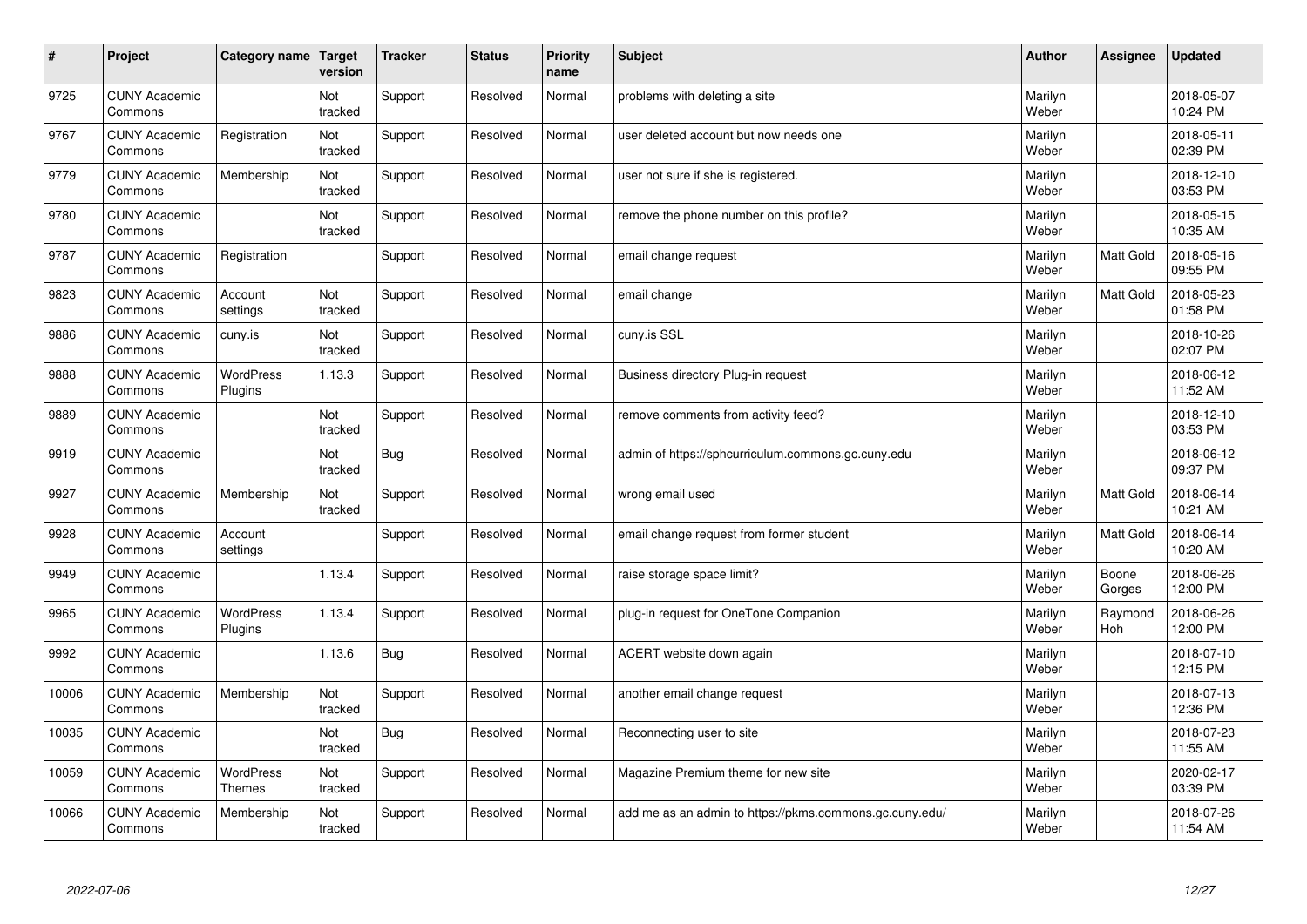| #     | Project                         | Category name               | Target<br>version     | <b>Tracker</b> | <b>Status</b> | <b>Priority</b><br>name | <b>Subject</b>                                       | <b>Author</b>    | Assignee         | <b>Updated</b>         |
|-------|---------------------------------|-----------------------------|-----------------------|----------------|---------------|-------------------------|------------------------------------------------------|------------------|------------------|------------------------|
| 10101 | <b>CUNY Academic</b><br>Commons |                             | 1.13.7                | Bug            | Resolved      | Normal                  | URL changes within Manage section of groups          | Marilyn<br>Weber |                  | 2018-08-03<br>01:54 PM |
| 10133 | <b>CUNY Academic</b><br>Commons | <b>WordPress</b><br>(misc)  | Not<br>tracked        | Support        | Resolved      | Normal                  | two Commons sites to be migrated elsewhere           | Marilyn<br>Weber |                  | 2018-12-10<br>03:54 PM |
| 10176 | <b>CUNY Academic</b><br>Commons | Documentation               | Not<br>tracked        | <b>Bug</b>     | Resolved      | Normal                  | domain mapping requests                              | Marilyn<br>Weber | scott voth       | 2018-08-29<br>05:30 PM |
| 10227 | <b>CUNY Academic</b><br>Commons |                             |                       | Support        | Resolved      | Normal                  | user incorrectly entered her email address           | Marilyn<br>Weber | Matt Gold        | 2018-08-26<br>08:55 PM |
| 10239 | <b>CUNY Academic</b><br>Commons |                             | Not<br>tracked        | Support        | Resolved      | Normal                  | musicroombooking.commons.gc.cuny.edu                 | Marilyn<br>Weber |                  | 2018-08-29<br>03:06 PM |
| 10240 | <b>CUNY Academic</b><br>Commons | <b>WordPress</b><br>Plugins | 1.13.8                | Support        | Resolved      | Normal                  | require-featured-image plug-in request               | Marilyn<br>Weber |                  | 2018-08-29<br>05:15 PM |
| 10256 | <b>CUNY Academic</b><br>Commons |                             |                       | Support        | Resolved      | Normal                  | email change requested                               | Marilyn<br>Weber | Matt Gold        | 2018-08-29<br>02:52 PM |
| 10257 | <b>CUNY Academic</b><br>Commons | Membership                  | Not<br>tracked        | Support        | Resolved      | Normal                  | change the email from @login.cuny.edu to campu email | Marilyn<br>Weber |                  | 2018-12-10<br>03:55 PM |
| 10266 | <b>CUNY Academic</b><br>Commons |                             |                       | Support        | Resolved      | Normal                  | GC email change requested                            | Marilyn<br>Weber | <b>Matt Gold</b> | 2018-08-30<br>03:07 PM |
| 10298 | <b>CUNY Academic</b><br>Commons |                             | Not<br>tracked        | Support        | Resolved      | Normal                  | RSS feed to itunes problem                           | Marilyn<br>Weber |                  | 2018-12-10<br>03:57 PM |
| 10361 | <b>CUNY Academic</b><br>Commons | Group Forums                | 1.13.10               | <b>Bug</b>     | Resolved      | Normal                  | forum post pending oddity                            | Marilyn<br>Weber |                  | 2018-09-25<br>10:45 AM |
| 10387 | <b>CUNY Academic</b><br>Commons | Membership                  | Not<br>tracked        | Support        | Resolved      | Normal                  | remove user page                                     | Marilyn<br>Weber |                  | 2018-09-28<br>02:26 PM |
| 10407 | <b>CUNY Academic</b><br>Commons |                             | Not<br>tracked        | Support        | Resolved      | Normal                  | toolbar problem                                      | Marilyn<br>Weber | Boone<br>Gorges  | 2018-10-23<br>10:52 AM |
| 10440 | <b>CUNY Academic</b><br>Commons |                             | Not<br>tracked        | Support        | Resolved      | Normal                  | Acert post problem                                   | Marilyn<br>Weber |                  | 2018-12-10<br>03:57 PM |
| 10537 | <b>CUNY Academic</b><br>Commons |                             | Not<br>tracked        | <b>Bug</b>     | Resolved      | Normal                  | jpegs not showing                                    | Marilyn<br>Weber |                  | 2018-10-23<br>10:51 AM |
| 10606 | <b>CUNY Academic</b><br>Commons | cdev.gc.cuny.ed<br>ū.       | <b>Not</b><br>tracked | Support        | Resolved      | Normal                  | problems with testing environment                    | Marilyn<br>Weber |                  | 2018-11-02<br>10:27 AM |
| 10772 | <b>CUNY Academic</b><br>Commons | Groups (misc)               | 1.14.2                | <b>Bug</b>     | Resolved      | Normal                  | can't create groups                                  | Marilyn<br>Weber |                  | 2018-12-04<br>10:42 AM |
| 10810 | <b>CUNY Academic</b><br>Commons | WordPress<br>(misc)         | 1.14.2                | <b>Bug</b>     | Resolved      | Normal                  | Sites set as public are becoming private             | Marilyn<br>Weber |                  | 2018-12-11<br>10:15 AM |
| 10820 | <b>CUNY Academic</b><br>Commons |                             | Not<br>tracked        | Support        | Resolved      | Normal                  | retrieve deleted pages/posts                         | Marilyn<br>Weber |                  | 2018-12-13<br>06:33 PM |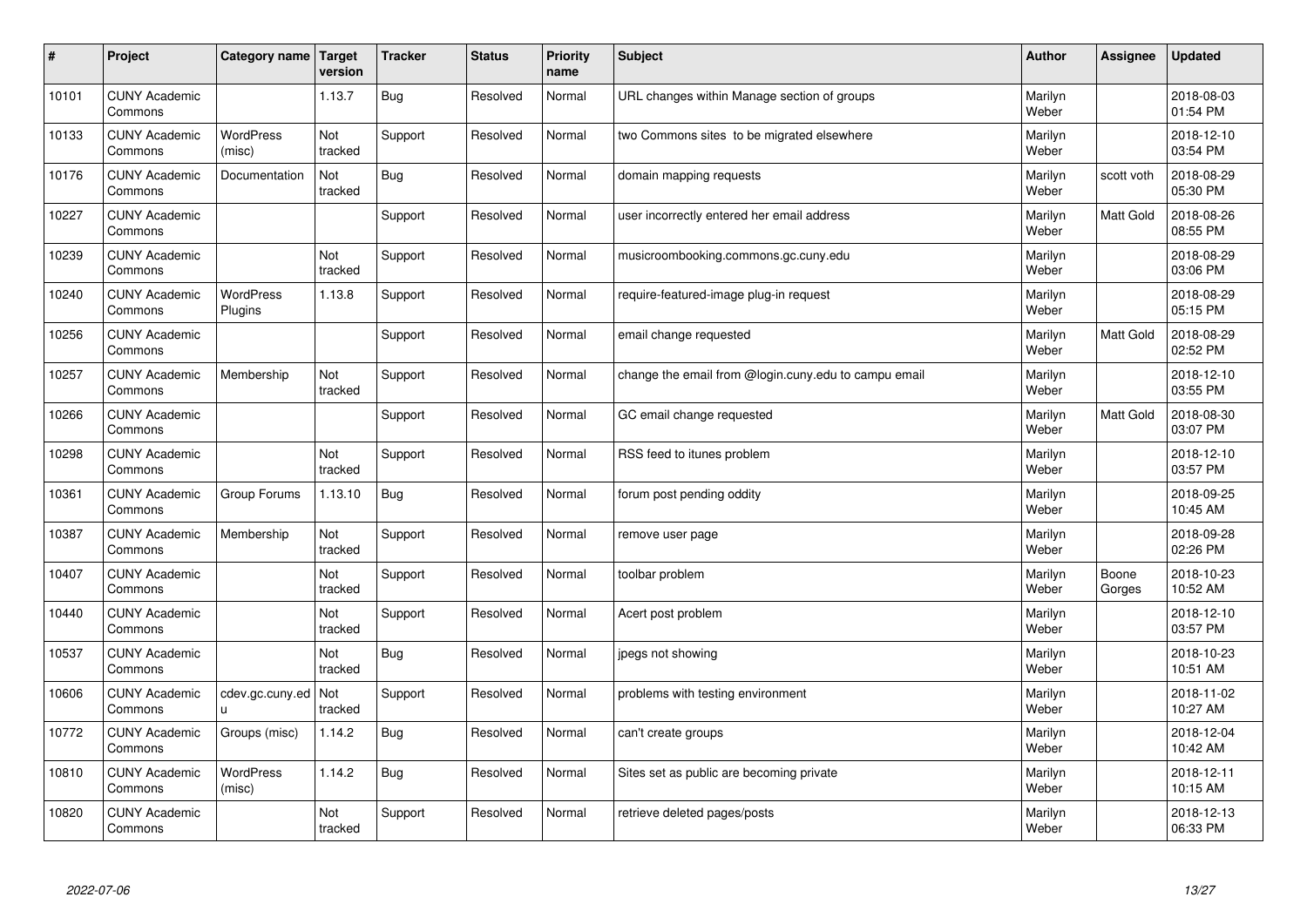| $\pmb{\#}$ | Project                         | <b>Category name</b>              | <b>Target</b><br>version | <b>Tracker</b> | <b>Status</b> | <b>Priority</b><br>name | <b>Subject</b>                              | <b>Author</b>    | Assignee       | <b>Updated</b>         |
|------------|---------------------------------|-----------------------------------|--------------------------|----------------|---------------|-------------------------|---------------------------------------------|------------------|----------------|------------------------|
| 10910      | <b>CUNY Academic</b><br>Commons | Membership                        | Not<br>tracked           | Support        | Resolved      | Normal                  | request to be an admin to a prof's site     | Marilyn<br>Weber |                | 2019-01-04<br>10:45 AM |
| 10932      | <b>CUNY Academic</b><br>Commons |                                   |                          | Support        | Resolved      | Normal                  | add me as admin to meenaalexander.com       | Marilyn<br>Weber | Matt Gold      | 2019-01-09<br>02:12 PM |
| 10941      | <b>CUNY Academic</b><br>Commons | Membership                        | Not<br>tracked           | Support        | Resolved      | Normal                  | update user email                           | Marilyn<br>Weber |                | 2019-02-13<br>02:24 PM |
| 10986      | <b>CUNY Academic</b><br>Commons |                                   | Not<br>tracked           | Support        | Resolved      | Normal                  | PDF embedder provoking error                | Marilyn<br>Weber |                | 2019-03-29<br>04:28 PM |
| 11002      | <b>CUNY Academic</b><br>Commons |                                   | Not<br>tracked           | Support        | Resolved      | Normal                  | open link in a new tab not working          | Marilyn<br>Weber |                | 2019-06-03<br>07:57 PM |
| 11003      | <b>CUNY Academic</b><br>Commons |                                   | Not<br>tracked           | Support        | Resolved      | Normal                  | user email change                           | Marilyn<br>Weber |                | 2019-01-24<br>02:50 PM |
| 11006      | <b>CUNY Academic</b><br>Commons | Groups (misc)                     | 1.14.6                   | Support        | Resolved      | Normal                  | removing members from a group isn't working | Marilyn<br>Weber |                | 2019-01-24<br>03:18 PM |
| 11017      | <b>CUNY Academic</b><br>Commons |                                   | Not<br>tracked           | Support        | Resolved      | Normal                  | site didn't save?                           | Marilyn<br>Weber |                | 2019-01-25<br>03:47 PM |
| 11029      | <b>CUNY Academic</b><br>Commons | Authentication                    | 1.14.9                   | Support        | Resolved      | Normal                  | Sujatha Fernandes cannot edit her site      | Marilyn<br>Weber | Raymond<br>Hoh | 2019-03-26<br>12:10 PM |
| 11031      | <b>CUNY Academic</b><br>Commons |                                   | Not<br>tracked           | Support        | Resolved      | Normal                  | new group with seemingly old topics         | Marilyn<br>Weber |                | 2019-02-11<br>12:17 PM |
| 11088      | <b>CUNY Academic</b><br>Commons | Group Blogs                       | Not<br>tracked           | Bug            | Resolved      | Normal                  | no notification for comments                | Marilyn<br>Weber |                | 2019-02-15<br>03:30 PM |
| 11091      | <b>CUNY Academic</b><br>Commons | <b>BuddyPress</b><br><b>Docs</b>  | 1.14.7                   | Support        | Resolved      | Normal                  | word limit for comments on a group doc?     | Marilyn<br>Weber |                | 2019-02-26<br>02:04 PM |
| 11127      | <b>CUNY Academic</b><br>Commons | Membership                        | Not<br>tracked           | Support        | Resolved      | Normal                  | user with new campus affiliation            | Marilyn<br>Weber |                | 2019-02-19<br>02:09 PM |
| 11147      | <b>CUNY Academic</b><br>Commons | Membership                        | Not<br>tracked           | Support        | Resolved      | Normal                  | employee email change                       | Marilyn<br>Weber |                | 2019-03-12<br>03:58 PM |
| 11198      | <b>CUNY Academic</b><br>Commons |                                   | Not<br>tracked           | Support        | Resolved      | Normal                  | former CUNY employee                        | Marilyn<br>Weber |                | 2019-03-07<br>02:21 PM |
| 11205      | <b>CUNY Academic</b><br>Commons | WordPress<br>Plugins              | Not<br>tracked           | Support        | Resolved      | Normal                  | problems with Google calendar               | Marilyn<br>Weber | Raymond<br>Hoh | 2019-03-11<br>02:17 PM |
| 11210      | <b>CUNY Academic</b><br>Commons | Membership                        | Not<br>tracked           | Support        | Resolved      | Normal                  | Please change the email                     | Marilyn<br>Weber |                | 2019-03-11<br>04:16 PM |
| 11211      | <b>CUNY Academic</b><br>Commons | <b>WordPress</b><br><b>Themes</b> | 1.14.8                   | Support        | Resolved      | Normal                  | user needs to edit the HTML coding          | Marilyn<br>Weber |                | 2019-03-12<br>11:20 AM |
| 11217      | <b>CUNY Academic</b><br>Commons | Membership                        | Not<br>tracked           | Support        | Resolved      | Normal                  | Another email update                        | Marilyn<br>Weber |                | 2019-03-12<br>03:37 PM |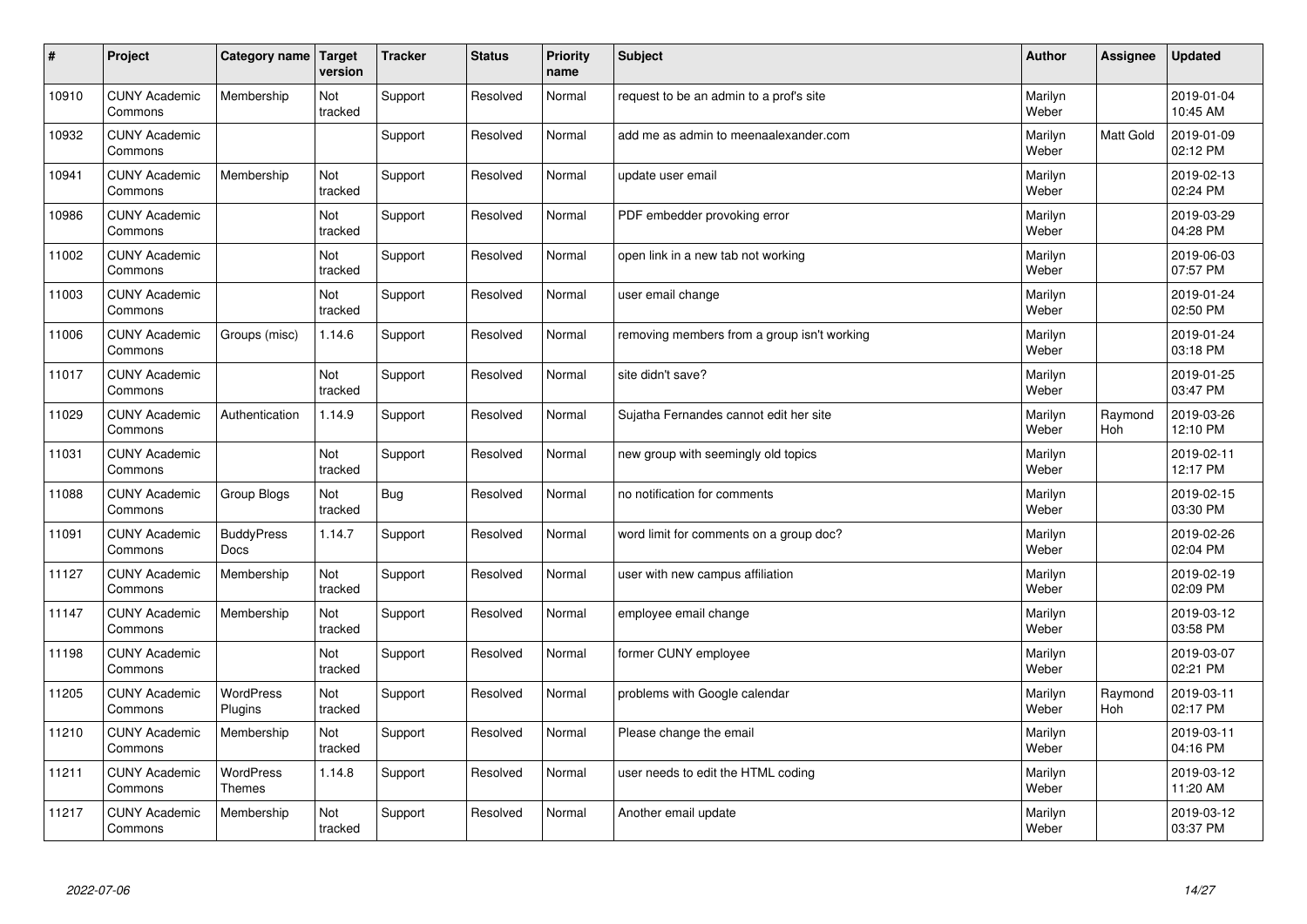| $\sharp$ | Project                         | Category name   Target            | version        | <b>Tracker</b> | <b>Status</b> | <b>Priority</b><br>name | <b>Subject</b>                                                                                         | <b>Author</b>    | Assignee              | <b>Updated</b>         |
|----------|---------------------------------|-----------------------------------|----------------|----------------|---------------|-------------------------|--------------------------------------------------------------------------------------------------------|------------------|-----------------------|------------------------|
| 11225    | <b>CUNY Academic</b><br>Commons |                                   | Not<br>tracked | Support        | Resolved      | Normal                  | bulk upload?                                                                                           | Marilyn<br>Weber |                       | 2019-09-18<br>10:31 AM |
| 11233    | <b>CUNY Academic</b><br>Commons |                                   | 1.14.9         | Support        | Resolved      | Normal                  | Hotjar ?                                                                                               | Marilyn<br>Weber |                       | 2019-03-26<br>12:10 PM |
| 11294    | <b>CUNY Academic</b><br>Commons | Account<br>settings               | Not<br>tracked | Support        | Resolved      | Normal                  | student emgail change                                                                                  | Marilyn<br>Weber | <b>Matt Gold</b>      | 2019-04-07<br>09:11 PM |
| 11448    | <b>CUNY Academic</b><br>Commons | <b>BuddyPress</b><br>(misc)       | 1.15.1         | Support        | Resolved      | Normal                  | sole administrator listed on sites is not an admin at all?                                             | Marilyn<br>Weber | Raymond<br>Hoh        | 2019-05-14<br>11:15 AM |
| 11453    | <b>CUNY Academic</b><br>Commons | <b>WordPress</b><br>(misc)        | 1.15.2         | Bug            | Resolved      | Normal                  | 403 error on Firefox                                                                                   | Marilyn<br>Weber | Raymond<br><b>Hoh</b> | 2019-05-28<br>11:46 AM |
| 11483    | <b>CUNY Academic</b><br>Commons |                                   | 1.15.2         | Bug            | Resolved      | Normal                  | 'Add New user" not working                                                                             | Marilyn<br>Weber |                       | 2019-05-21<br>02:26 PM |
| 11516    | <b>CUNY Academic</b><br>Commons | Membership                        | Not<br>tracked | Support        | Resolved      | Normal                  | request for email change                                                                               | Marilyn<br>Weber |                       | 2019-06-04<br>01:48 PM |
| 11567    | <b>CUNY Academic</b><br>Commons | <b>Group Files</b>                | 1.15.4         | Bug            | Resolved      | Normal                  | Group files pagination doesn't work properly in folders                                                | Marilyn<br>Weber | Boone<br>Gorges       | 2019-06-25<br>04:22 PM |
| 11609    | <b>CUNY Academic</b><br>Commons |                                   | 1.15.5         | Support        | Resolved      | Normal                  | <b>Mixed Content flag</b>                                                                              | Marilyn<br>Weber |                       | 2019-06-27<br>06:54 PM |
| 11647    | <b>CUNY Academic</b><br>Commons |                                   | 1.15.6         | Support        | Resolved      | Normal                  | <b>Tribulant Newsletters update</b>                                                                    | Marilyn<br>Weber |                       | 2019-07-18<br>02:27 PM |
| 11650    | <b>CUNY Academic</b><br>Commons |                                   | Not<br>tracked | Support        | Resolved      | Normal                  | https://commons.gc.cuny.edu/groups/introduction-to-literary-studies-engl<br>ish-252-at-hunter-college/ | Marilyn<br>Weber |                       | 2019-07-18<br>02:28 PM |
| 11813    | <b>CUNY Academic</b><br>Commons | <b>WordPress</b><br>Plugins       | 1.15.9         | Support        | Resolved      | Normal                  | Change Password Protected Message" plugin requests                                                     | Marilyn<br>Weber |                       | 2019-09-10<br>05:57 PM |
| 11832    | <b>CUNY Academic</b><br>Commons | <b>WordPress</b><br>Plugins       | 1.15.11        | Support        | Resolved      | Normal                  | Yoast SEO premium for sexgenlab.org                                                                    | Marilyn<br>Weber |                       | 2019-10-08<br>11:22 AM |
| 11865    | <b>CUNY Academic</b><br>Commons | Onboarding                        | 1.15.10        | <b>Bug</b>     | Resolved      | Normal                  | Site name not appearing in "Membership" lists of Invitation modal                                      | Marilyn<br>Weber | Boone<br>Gorges       | 2019-09-24<br>11:09 AM |
| 11866    | <b>CUNY Academic</b><br>Commons | <b>WordPress</b><br><b>Themes</b> | 1.15.10        | Support        | Resolved      | Normal                  | problem with project widget and the 'skills' to generate tags                                          | Marilyn<br>Weber | Raymond<br><b>Hoh</b> | 2019-09-19<br>03:20 PM |
| 11896    | <b>CUNY Academic</b><br>Commons |                                   | Not<br>tracked | Support        | Resolved      | Normal                  | https://thenurseswritingproject.commons.gc.cuny.edu                                                    | Marilyn<br>Weber |                       | 2019-09-24<br>08:09 AM |
| 11907    | <b>CUNY Academic</b><br>Commons | <b>Public Portfolio</b>           | 1.15.13        | Support        | Resolved      | Normal                  | more publications problems (in profile)                                                                | Marilyn<br>Weber |                       | 2019-11-04<br>11:16 AM |
| 11908    | <b>CUNY Academic</b><br>Commons | Spam/Spam<br>Prevention           | 1.17.7         | Support        | Resolved      | Normal                  | overeager spam filter                                                                                  | Marilyn<br>Weber | Raymond<br>Hoh        | 2020-11-05<br>04:36 PM |
| 11912    | <b>CUNY Academic</b><br>Commons |                                   |                | Support        | Resolved      | Normal                  | influence search results?                                                                              | Marilyn<br>Weber |                       | 2020-02-11<br>10:51 AM |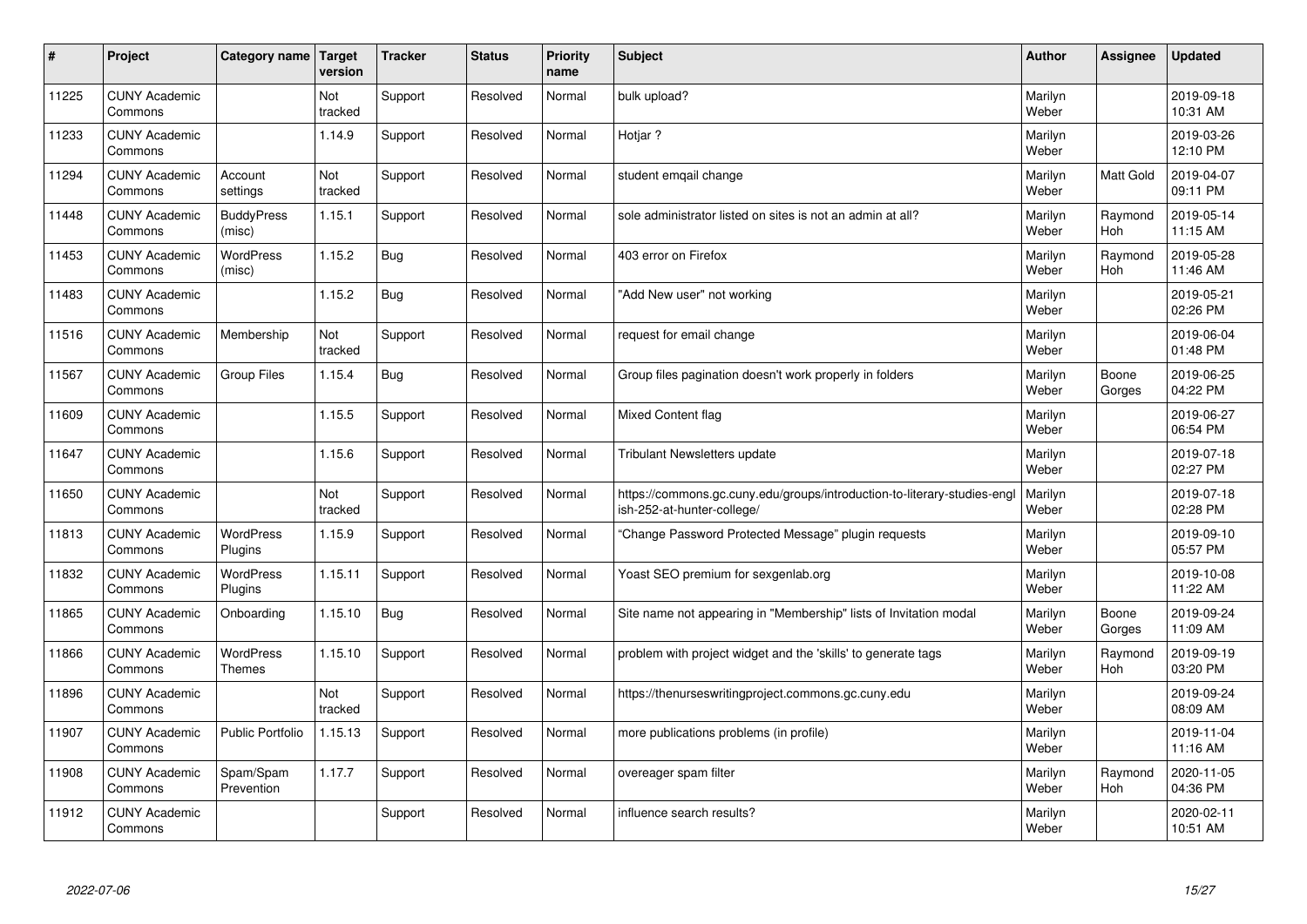| $\sharp$ | Project                         | Category name                     | <b>Target</b><br>version | <b>Tracker</b> | <b>Status</b> | <b>Priority</b><br>name | <b>Subject</b>                                                                       | <b>Author</b>    | Assignee              | <b>Updated</b>         |
|----------|---------------------------------|-----------------------------------|--------------------------|----------------|---------------|-------------------------|--------------------------------------------------------------------------------------|------------------|-----------------------|------------------------|
| 11915    | <b>CUNY Academic</b><br>Commons |                                   | Not<br>tracked           | Support        | Resolved      | Normal                  | User not in list                                                                     | Marilyn<br>Weber |                       | 2019-10-28<br>10:13 AM |
| 11922    | <b>CUNY Academic</b><br>Commons | Membership                        | Not<br>tracked           | Support        | Resolved      | Normal                  | https://commons.gc.cuny.edu/members/cunyhealthequity/                                | Marilyn<br>Weber |                       | 2019-10-02<br>04:05 PM |
| 11961    | <b>CUNY Academic</b><br>Commons | Membership                        | Not<br>tracked           | Support        | Resolved      | Normal                  | switch email for student user                                                        | Marilyn<br>Weber |                       | 2019-10-09<br>01:56 PM |
| 11964    | <b>CUNY Academic</b><br>Commons | Layout                            | 1.15.12                  | <b>Bug</b>     | Resolved      | Normal                  | https://commons.gc.cuny.edu/create/ not displaying correctly in Edge                 | Marilyn<br>Weber | Raymond<br><b>Hoh</b> | 2019-10-22<br>11:54 AM |
| 11976    | <b>CUNY Academic</b><br>Commons | <b>WordPress</b><br><b>Themes</b> | Not<br>tracked           | Support        | Resolved      | Normal                  | ColorMag request                                                                     | Marilyn<br>Weber |                       | 2021-02-01<br>10:25 AM |
| 11977    | <b>CUNY Academic</b><br>Commons |                                   | Not<br>tracked           | Support        | Resolved      | Normal                  | please remove me from many sites                                                     | Marilyn<br>Weber |                       | 2019-11-21<br>01:05 PM |
| 12038    | <b>CUNY Academic</b><br>Commons |                                   | 1.15.13                  | <b>Bug</b>     | Resolved      | Normal                  | admin visibility problem at careerplan.commons.gc.cuny.edu                           | Marilyn<br>Weber |                       | 2019-11-12<br>10:20 AM |
| 12137    | <b>CUNY Academic</b><br>Commons | <b>WordPress</b><br><b>Themes</b> | Not<br>tracked           | Support        | Resolved      | Normal                  | media player problem                                                                 | Marilyn<br>Weber |                       | 2019-12-12<br>08:52 PM |
| 12156    | <b>CUNY Academic</b><br>Commons | <b>Blogs</b><br>(BuddyPress)      | Not<br>tracked           | Support        | Resolved      | Normal                  | My Sites list (Commons Profile or Sites directory) doesn't match toolbar<br>dropdown | Marilyn<br>Weber |                       | 2019-12-11<br>10:20 AM |
| 12165    | <b>CUNY Academic</b><br>Commons | <b>BuddyPress</b><br>(misc)       | Not<br>tracked           | Support        | Resolved      | Normal                  | two reports of Profile problems                                                      | Marilyn<br>Weber | Boone<br>Gorges       | 2019-12-04<br>05:06 PM |
| 12176    | <b>CUNY Academic</b><br>Commons |                                   | Not<br>tracked           | Support        | Resolved      | Normal                  | Mp4s?                                                                                | Marilyn<br>Weber |                       | 2019-12-05<br>11:04 AM |
| 12190    | <b>CUNY Academic</b><br>Commons | <b>Blogs</b><br>(BuddyPress)      | Not<br>tracked           | Support        | Resolved      | Normal                  | Site avatar in directory is not what user expects                                    | Marilyn<br>Weber |                       | 2019-12-12<br>08:51 PM |
| 12302    | <b>CUNY Academic</b><br>Commons | <b>WordPress</b><br><b>Themes</b> | 1.16.4                   | Support        | Resolved      | Normal                  | Pictorio theme request                                                               | Marilyn<br>Weber | Raymond<br>Hoh        | 2020-01-28<br>11:44 AM |
| 12334    | <b>CUNY Academic</b><br>Commons |                                   |                          | Support        | Resolved      | Normal                  | request for a Redmine account                                                        | Marilyn<br>Weber | Matt Gold             | 2020-01-30<br>12:01 PM |
| 12346    | <b>CUNY Academic</b><br>Commons | Redmine                           |                          | Support        | Resolved      | Normal                  | another Redmine request                                                              | Marilyn<br>Weber | Matt Gold             | 2020-01-30<br>08:20 PM |
| 12395    | <b>CUNY Academic</b><br>Commons | Spam/Spam<br>Prevention           | Not<br>tracked           | Support        | Resolved      | Normal                  | comments again being blocked                                                         | Marilyn<br>Weber | Raymond<br>Hoh        | 2020-03-10<br>11:13 AM |
| 12427    | <b>CUNY Academic</b><br>Commons |                                   | Not<br>tracked           | Support        | Resolved      | Normal                  | organizing PDF on a site?                                                            | Marilyn<br>Weber | scott voth            | 2020-03-10<br>11:11 AM |
| 12487    | <b>CUNY Academic</b><br>Commons | Group Forums                      | 1.16.7                   | <b>Bug</b>     | Resolved      | Normal                  | group posting problems?                                                              | Marilyn<br>Weber | Raymond<br>Hoh        | 2020-03-10<br>11:40 AM |
| 12515    | <b>CUNY Academic</b><br>Commons | cuny.is                           | 1.16.7                   | Support        | Resolved      | Normal                  | AJAX actions on cuny is admin page are failing                                       | Marilyn<br>Weber |                       | 2020-03-10<br>11:57 AM |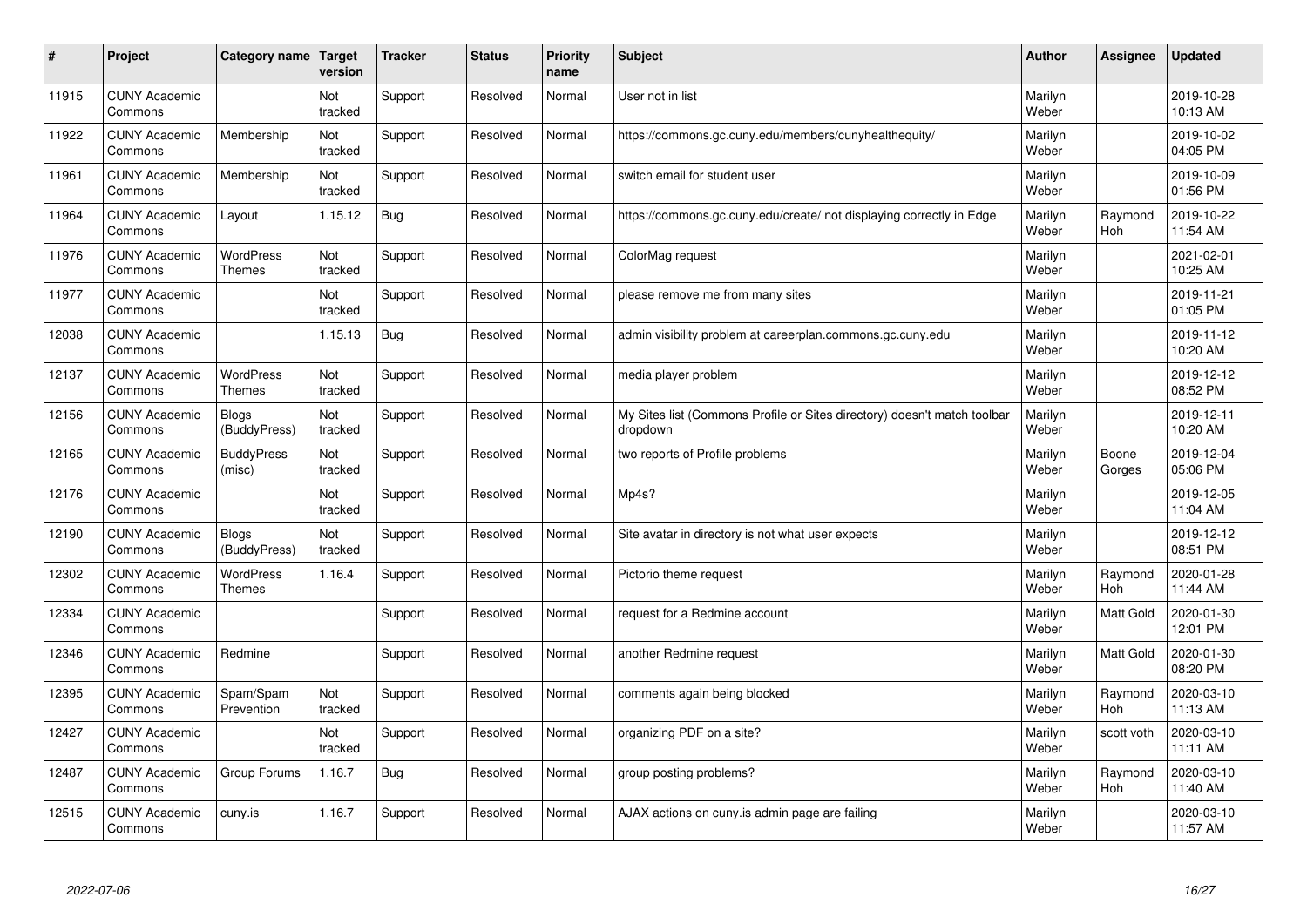| $\sharp$ | Project                         | Category name   Target            | version        | <b>Tracker</b> | <b>Status</b> | <b>Priority</b><br>name | <b>Subject</b>                                                  | <b>Author</b>    | Assignee              | <b>Updated</b>         |
|----------|---------------------------------|-----------------------------------|----------------|----------------|---------------|-------------------------|-----------------------------------------------------------------|------------------|-----------------------|------------------------|
| 12543    | <b>CUNY Academic</b><br>Commons | <b>Public Portfolio</b>           | Not<br>tracked | Support        | Resolved      | Normal                  | User cannot find profile edit button                            | Marilyn<br>Weber | scott voth            | 2020-03-22<br>02:49 PM |
| 12676    | <b>CUNY Academic</b><br>Commons | <b>WordPress</b><br>Plugins       | 1.16.10        | Support        | Resolved      | Normal                  | request for Require Post Category plug-in                       | Marilyn<br>Weber |                       | 2020-04-28<br>11:03 AM |
| 12777    | <b>CUNY Academic</b><br>Commons |                                   | 1.16.14        | Support        | Resolved      | Normal                  | request to include custom javascript into a Commons-hosted site | Marilyn<br>Weber |                       | 2020-06-16<br>04:03 PM |
| 12861    | <b>CUNY Academic</b><br>Commons |                                   |                | Support        | Resolved      | Normal                  | trouble with YouTube                                            | Marilyn<br>Weber | Raymond<br><b>Hoh</b> | 2020-06-09<br>11:16 AM |
| 12905    | <b>CUNY Academic</b><br>Commons |                                   | 1.16.14        | Support        | Resolved      | Normal                  | trouble embedding a flipbook from Flipsnack                     | Marilyn<br>Weber | Boone<br>Gorges       | 2020-06-23<br>10:53 AM |
| 12960    | <b>CUNY Academic</b><br>Commons |                                   | 1.16.14        | Support        | Resolved      | Normal                  | mutiple plugin in requests                                      | Marilyn<br>Weber | Boone<br>Gorges       | 2020-06-23<br>10:53 AM |
| 12999    | <b>CUNY Academic</b><br>Commons |                                   | 1.18.1         | Support        | Resolved      | Normal                  | request for Dentist theme                                       | Marilyn<br>Weber | Boone<br>Gorges       | 2020-12-22<br>03:31 PM |
| 13013    | <b>CUNY Academic</b><br>Commons |                                   | Not<br>tracked | Bug            | Resolved      | Normal                  | an invite to Group Admins from Brian Foote?!                    | Marilyn<br>Weber |                       | 2020-07-07<br>02:36 PM |
| 13016    | <b>CUNY Academic</b><br>Commons | Shortcodes and<br>embeds          | 1.16.15        | Support        | Resolved      | Normal                  | possible to run code examples, like in Jupyter Notebooks?       | Marilyn<br>Weber |                       | 2020-07-16<br>11:52 AM |
| 13065    | <b>CUNY Academic</b><br>Commons |                                   | Not<br>tracked | Support        | Resolved      | Normal                  | can't invite new user to group                                  | Marilyn<br>Weber |                       | 2020-07-22<br>04:24 PM |
| 13085    | <b>CUNY Academic</b><br>Commons | Domain<br>Mapping                 | Not<br>tracked | Support        | Resolved      | Normal                  | domain mapping request                                          | Marilyn<br>Weber | <b>Matt Gold</b>      | 2020-07-28<br>03:33 PM |
| 13091    | <b>CUNY Academic</b><br>Commons |                                   | 1.17.0         | Support        | Resolved      | Normal                  | problem with latex (math equations)                             | Marilyn<br>Weber |                       | 2020-07-28<br>11:09 AM |
| 13116    | <b>CUNY Academic</b><br>Commons | ZenDesk                           | 1.17.1         | Support        | Resolved      | Normal                  | support/send us a message link obscured                         | Marilyn<br>Weber | Raymond<br>Hoh        | 2020-07-29<br>09:33 PM |
| 13134    | <b>CUNY Academic</b><br>Commons | Site cloning                      | 1.17.1         | Support        | Resolved      | Normal                  | New site (a clone) point to old dashboard                       | Marilyn<br>Weber |                       | 2020-08-12<br>03:22 PM |
| 13138    | <b>CUNY Academic</b><br>Commons | Group Library                     | Not<br>tracked | Support        | Resolved      | Normal                  | moving Library contents for Steve Brier                         | Marilyn<br>Weber |                       | 2020-08-03<br>04:00 PM |
| 13159    | <b>CUNY Academic</b><br>Commons | Group Library                     | Not<br>tracked | Support        | Resolved      | Normal                  | changing folder names?                                          | Marilyn<br>Weber | Boone<br>Gorges       | 2020-08-27<br>08:59 AM |
| 13184    | <b>CUNY Academic</b><br>Commons | WordPress<br>Plugins              | 1.17.2         | Support        | Resolved      | Normal                  | google translate plugin                                         | Marilyn<br>Weber |                       | 2020-08-25<br>11:36 AM |
| 13185    | <b>CUNY Academic</b><br>Commons | <b>WordPress</b><br><b>Themes</b> | 1.17.2         | Support        | Resolved      | Normal                  | Less theme?                                                     | Marilyn<br>Weber |                       | 2020-08-25<br>11:26 AM |
| 13238    | <b>CUNY Academic</b><br>Commons | WordPress -<br>Media              | 1.17.3         | Support        | Resolved      | Normal                  | allow ppsx file?                                                | Marilyn<br>Weber | Raymond<br>Hoh        | 2020-09-10<br>11:46 AM |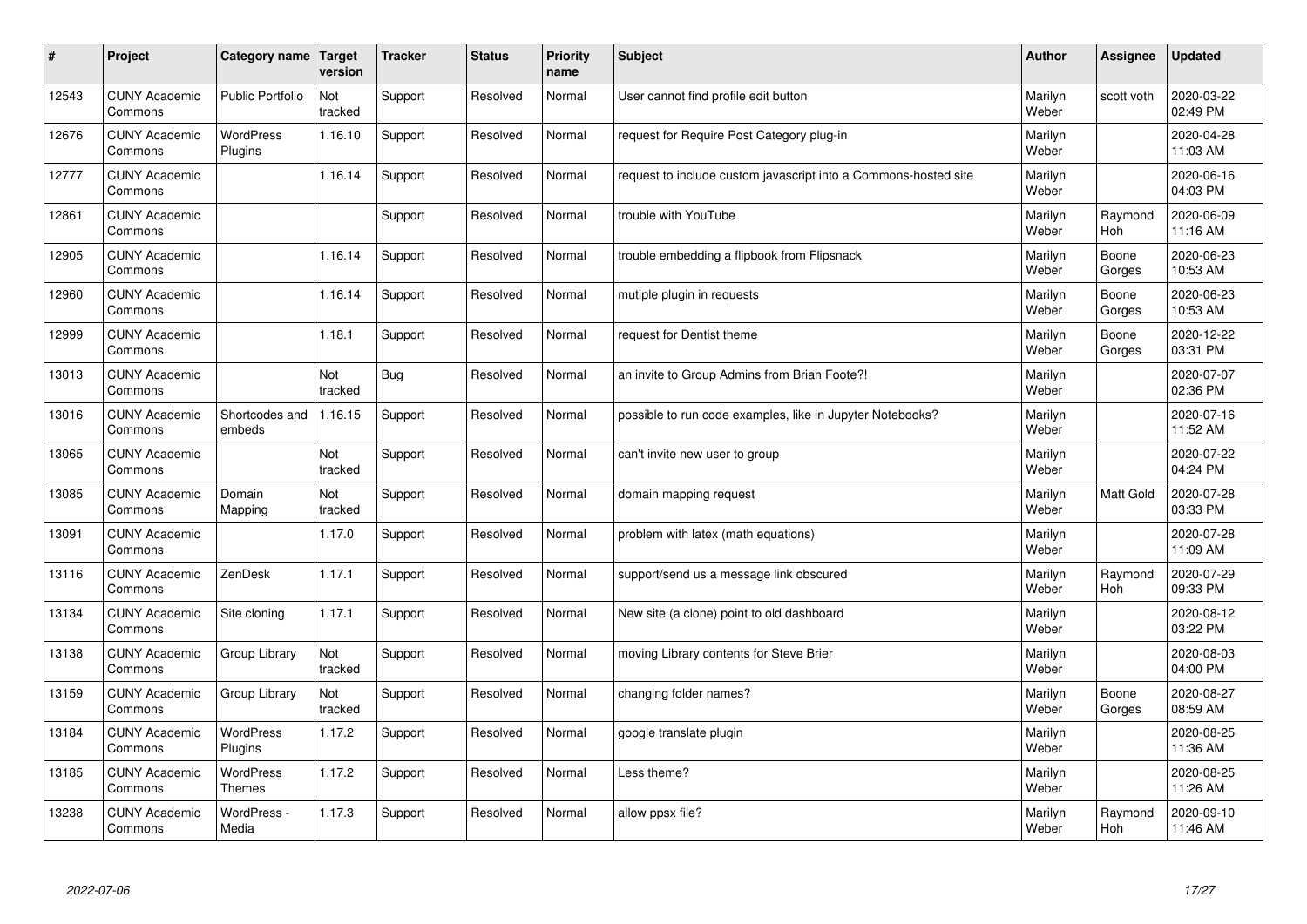| $\sharp$ | Project                         | Category name   Target            | version        | <b>Tracker</b> | <b>Status</b> | <b>Priority</b><br>name | <b>Subject</b>                           | <b>Author</b>    | <b>Assignee</b>       | <b>Updated</b>         |
|----------|---------------------------------|-----------------------------------|----------------|----------------|---------------|-------------------------|------------------------------------------|------------------|-----------------------|------------------------|
| 13295    | <b>CUNY Academic</b><br>Commons |                                   | Not<br>tracked | Support        | Resolved      | Normal                  | can't find new user                      | Marilyn<br>Weber |                       | 2020-09-08<br>10:18 AM |
| 13341    | <b>CUNY Academic</b><br>Commons | Group Forums                      | 1.17.4         | <b>Bug</b>     | Resolved      | Normal                  | Forum reply problems                     | Marilyn<br>Weber | Raymond<br><b>Hoh</b> | 2020-09-22<br>12:08 PM |
| 13378    | <b>CUNY Academic</b><br>Commons |                                   | 1.17.5         | <b>Bug</b>     | Resolved      | Normal                  | problem on one of my sites               | Marilyn<br>Weber |                       | 2020-09-24<br>05:27 PM |
| 13441    | <b>CUNY Academic</b><br>Commons |                                   | 1.17.5         | Support        | Resolved      | Normal                  | ongoing user problems with daily digests | Marilyn<br>Weber |                       | 2020-10-13<br>10:02 AM |
| 13512    | <b>CUNY Academic</b><br>Commons | <b>WordPress</b><br><b>Themes</b> | 1.17.7         | Support        | Resolved      | Normal                  | theme update                             | Marilyn<br>Weber |                       | 2020-11-16<br>04:46 PM |
| 13521    | <b>CUNY Academic</b><br>Commons | Onboarding                        | 1.17.7         | Support        | Resolved      | Normal                  | sent invitations page                    | Marilyn<br>Weber | Raymond<br>Hoh        | 2020-11-10<br>10:31 AM |
| 13541    | <b>CUNY Academic</b><br>Commons |                                   | Not<br>tracked | Support        | Resolved      | Normal                  | add a page template to OER site.         | Marilyn<br>Weber |                       | 2020-11-11<br>11:12 AM |
| 13641    | <b>CUNY Academic</b><br>Commons |                                   | 1.18.2         | Support        | Resolved      | Normal                  | follow up to migration request           | Marilyn<br>Weber | Boone<br>Gorges       | 2021-01-12<br>10:59 AM |
| 13699    | <b>CUNY Academic</b><br>Commons |                                   | Not<br>tracked | Support        | Resolved      | Normal                  | Martin Segal Center site down            | Marilyn<br>Weber | Raymond<br>Hoh        | 2020-12-22<br>03:03 PM |
| 13710    | <b>CUNY Academic</b><br>Commons |                                   | Not<br>tracked | Support        | Resolved      | Normal                  | small change to Hosting Partner Handbook | Marilyn<br>Weber |                       | 2020-12-16<br>04:29 PM |
| 13738    | <b>CUNY Academic</b><br>Commons |                                   | 1.18.1         | Support        | Resolved      | Normal                  | theme requests from a non-CUY person     | Marilyn<br>Weber |                       | 2020-12-23<br>11:34 AM |
| 13741    | <b>CUNY Academic</b><br>Commons | <b>WordPress</b><br>Plugins       | 1.18.3         | Support        | Resolved      | Normal                  | Ensemble Video Plugin                    | Marilyn<br>Weber |                       | 2021-01-26<br>04:43 PM |
| 13768    | <b>CUNY Academic</b><br>Commons | Domain<br>Mapping                 | Not<br>tracked | Bug            | Resolved      | Normal                  | patricksweeney.commons.gc.cuny.edu down  | Marilyn<br>Weber | Raymond<br>Hoh        | 2021-01-12<br>10:47 AM |
| 13783    | <b>CUNY Academic</b><br>Commons |                                   | 1.18.2         | Support        | Resolved      | Normal                  | new CUNY OneSearch url                   | Marilyn<br>Weber |                       | 2021-01-14<br>04:53 PM |
| 13826    | <b>CUNY Academic</b><br>Commons |                                   |                | Support        | Resolved      | Normal                  | January 14th                             | Marilyn<br>Weber |                       | 2021-01-26<br>04:26 PM |
| 13827    | <b>CUNY Academic</b><br>Commons | Group Forums                      | 1.18.3         | Bug            | Resolved      | Normal                  | more forum post problems                 | Marilyn<br>Weber | Raymond<br>Hoh        | 2021-01-22<br>08:19 PM |
| 13841    | <b>CUNY Academic</b><br>Commons | WordPress<br>Plugins              | 1.18.3         | Support        | Resolved      | Normal                  | Folders plugin request                   | Marilyn<br>Weber | Boone<br>Gorges       | 2021-01-26<br>04:43 PM |
| 13846    | <b>CUNY Academic</b><br>Commons | WordPress<br>Plugins              | 1.18.3         | Support        | Resolved      | Normal                  | Yoast SEO plugin problem                 | Marilyn<br>Weber |                       | 2021-01-19<br>05:34 PM |
| 13929    | <b>CUNY Academic</b><br>Commons |                                   | 1.18.4         | Support        | Resolved      | Normal                  | update error message                     | Marilyn<br>Weber | Boone<br>Gorges       | 2021-02-09<br>11:05 AM |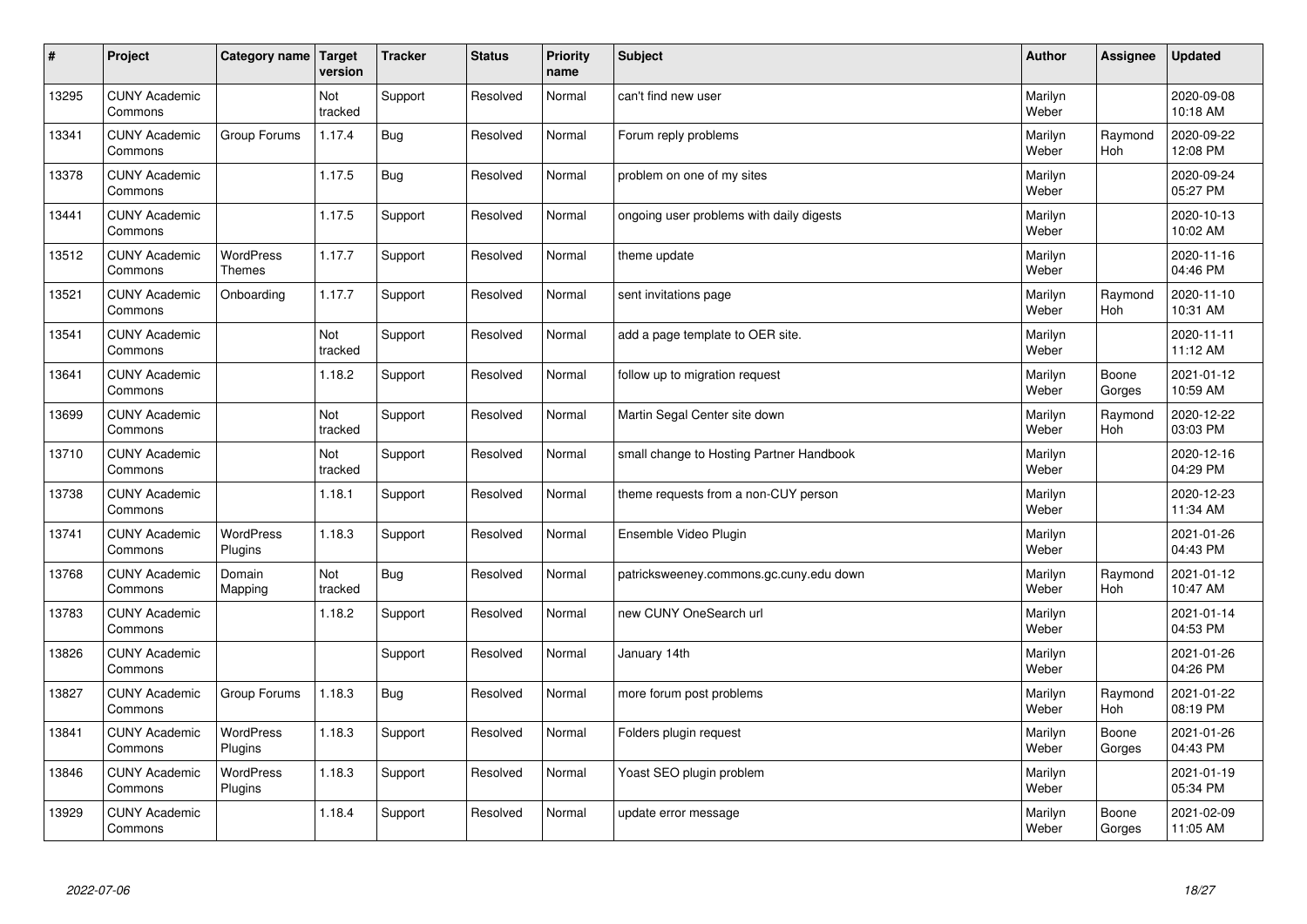| $\sharp$ | Project                         | Category name   Target            | version        | <b>Tracker</b> | <b>Status</b> | <b>Priority</b><br>name | <b>Subject</b>                                                              | <b>Author</b>    | <b>Assignee</b>       | <b>Updated</b>         |
|----------|---------------------------------|-----------------------------------|----------------|----------------|---------------|-------------------------|-----------------------------------------------------------------------------|------------------|-----------------------|------------------------|
| 13944    | <b>CUNY Academic</b><br>Commons | <b>WordPress</b><br>Plugins       | 1.18.4         | Support        | Resolved      | Normal                  | 3D FlipBook request                                                         | Marilyn<br>Weber |                       | 2021-02-09<br>11:05 AM |
| 13947    | <b>CUNY Academic</b><br>Commons | <b>WordPress</b><br>Plugins       | 1.18.4         | Bug            | Resolved      | Normal                  | Elementor plugin problem                                                    | Marilyn<br>Weber | Raymond<br>Hoh        | 2021-02-08<br>09:34 PM |
| 13958    | <b>CUNY Academic</b><br>Commons |                                   | 1.18.4         | Support        | Resolved      | Normal                  | calendar widget problem                                                     | Marilyn<br>Weber |                       | 2021-02-09<br>11:05 AM |
| 14012    | <b>CUNY Academic</b><br>Commons | <b>WordPress</b><br>Plugins       | 1.18.5         | Support        | Resolved      | Normal                  | Open External Links in a New Window plugin?                                 | Marilyn<br>Weber | Boone<br>Gorges       | 2021-03-02<br>02:07 PM |
| 14019    | <b>CUNY Academic</b><br>Commons | <b>WordPress</b><br>Plugins       | 1.18.5         | Bug            | Resolved      | Normal                  | smorales.commons.gc.cuny.edu                                                | Marilyn<br>Weber | Boone<br>Gorges       | 2021-02-23<br>11:06 AM |
| 14075    | <b>CUNY Academic</b><br>Commons | WordPress<br>Plugins              | Not<br>tracked | Bug            | Resolved      | Normal                  | sludigitalportfolios.commons.gc.cuny.edu                                    | Marilyn<br>Weber | Boone<br>Gorges       | 2021-03-01<br>10:46 AM |
| 14077    | <b>CUNY Academic</b><br>Commons | WordPress<br>Plugins              | 1.18.7         | Support        | Resolved      | Normal                  | Elementor Pro plugin for the slider                                         | Marilyn<br>Weber | Raymond<br>Hoh        | 2021-03-23<br>11:43 AM |
| 14129    | <b>CUNY Academic</b><br>Commons | Onboarding                        | 1.18.6         | Support        | Resolved      | Normal                  | can only see some invites sent                                              | Marilyn<br>Weber | Raymond<br>Hoh        | 2021-04-09<br>09:00 AM |
| 14242    | <b>CUNY Academic</b><br>Commons |                                   |                | Support        | Resolved      | Normal                  | LAILAC site missing content                                                 | Marilyn<br>Weber |                       | 2021-03-27<br>08:40 AM |
| 14246    | <b>CUNY Academic</b><br>Commons |                                   | 1.18.8         | Support        | Resolved      | Normal                  | 'Weekly jQuery Migrate Status Update"                                       | Marilyn<br>Weber |                       | 2021-04-13<br>11:08 AM |
| 14265    | <b>CUNY Academic</b><br>Commons | WordPress<br>Plugins              | 1.18.10        | Support        | Resolved      | Normal                  | separate the tag cloud in the blog sidebar                                  | Marilyn<br>Weber | Boone<br>Gorges       | 2021-05-12<br>05:19 PM |
| 14270    | <b>CUNY Academic</b><br>Commons | <b>WordPress</b><br><b>Themes</b> | 1.18.8         | Support        | Resolved      | Normal                  | grid theme?                                                                 | Marilyn<br>Weber |                       | 2021-04-13<br>11:20 AM |
| 14304    | <b>CUNY Academic</b><br>Commons | Group Library                     | 1.18.8         | Bug            | Resolved      | Normal                  | Library items change folders when adding subsequent items in new<br>folders | Marilyn<br>Weber | Boone<br>Gorges       | 2021-04-13<br>11:21 AM |
| 14344    | <b>CUNY Academic</b><br>Commons | Domain<br>Mapping                 | Not<br>tracked | Support        | Resolved      | Normal                  | arabstages.org site down                                                    | Marilyn<br>Weber | Raymond<br><b>Hoh</b> | 2021-04-19<br>01:42 PM |
| 14369    | <b>CUNY Academic</b><br>Commons | WordPress -<br>Media              | Not<br>tracked | Support        | Resolved      | Normal                  | renewed problem with ppsx files                                             | Marilyn<br>Weber |                       | 2021-04-27<br>12:44 PM |
| 14378    | <b>CUNY Academic</b><br>Commons |                                   | Not<br>tracked | Support        | Resolved      | Normal                  | PPTX files unfetchable                                                      | Marilyn<br>Weber |                       | 2021-05-11<br>11:25 AM |
| 14404    | <b>CUNY Academic</b><br>Commons |                                   | Not<br>tracked | Support        | Resolved      | Normal                  | blocked IP of user?                                                         | Marilyn<br>Weber |                       | 2021-05-10<br>01:00 PM |
| 14410    | <b>CUNY Academic</b><br>Commons |                                   | 1.18.10        | <b>Bug</b>     | Resolved      | Normal                  | events calendar problem?                                                    | Marilyn<br>Weber |                       | 2021-05-10<br>04:45 PM |
| 14411    | <b>CUNY Academic</b><br>Commons | <b>WordPress</b><br><b>Themes</b> | 1.18.10        | Bug            | Resolved      | Normal                  | logo problems                                                               | Marilyn<br>Weber |                       | 2021-05-03<br>04:37 PM |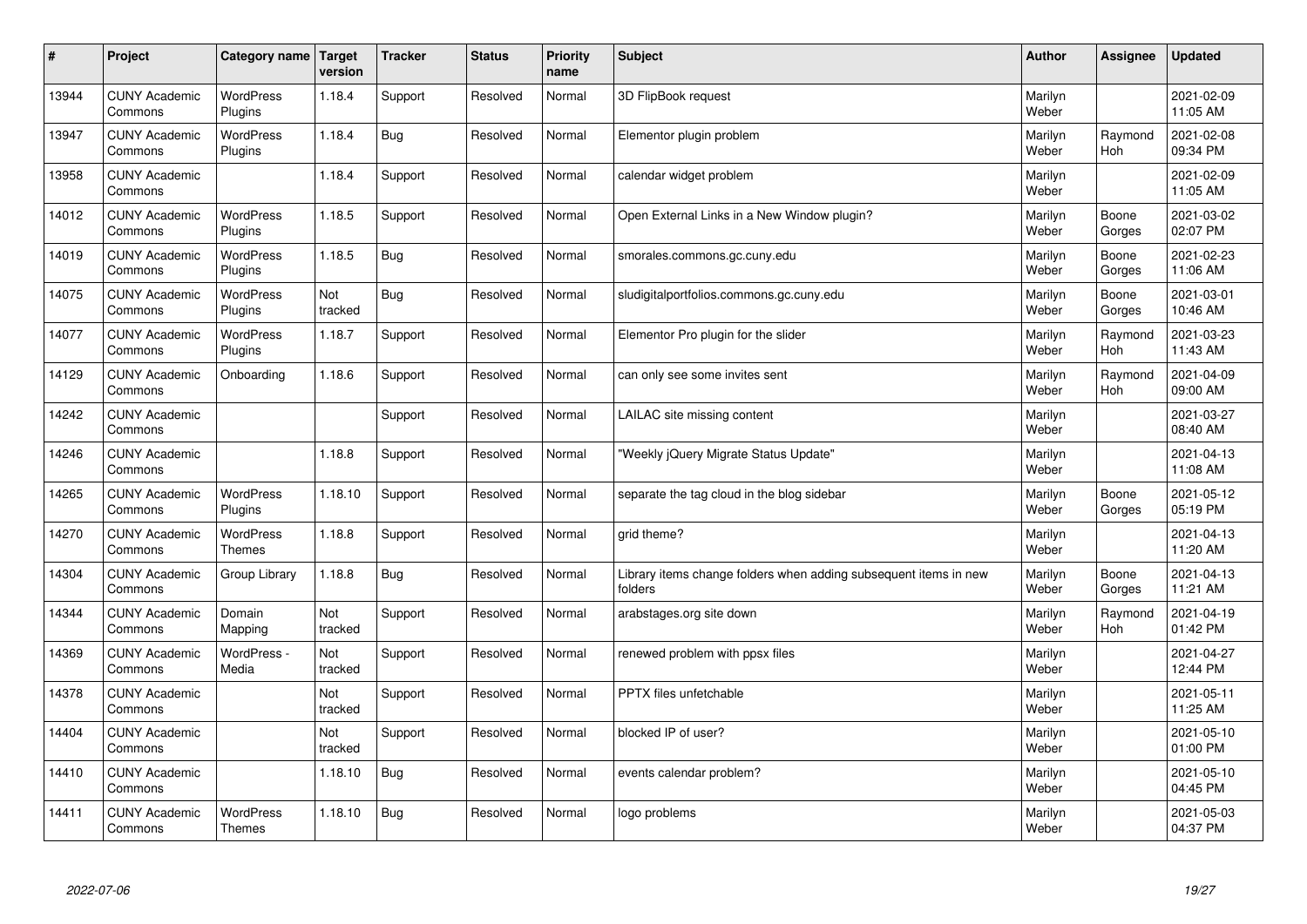| $\sharp$ | Project                         | Category name                     | Target<br>version | <b>Tracker</b> | <b>Status</b> | <b>Priority</b><br>name | <b>Subject</b>                                                                          | <b>Author</b>    | Assignee              | <b>Updated</b>         |
|----------|---------------------------------|-----------------------------------|-------------------|----------------|---------------|-------------------------|-----------------------------------------------------------------------------------------|------------------|-----------------------|------------------------|
| 14509    | <b>CUNY Academic</b><br>Commons | <b>WordPress</b><br>Plugins       | 1.18.12           | <b>Bug</b>     | Resolved      | Normal                  | Elementor Editor problem                                                                | Marilyn<br>Weber |                       | 2021-06-08<br>09:55 AM |
| 14534    | <b>CUNY Academic</b><br>Commons | <b>WordPress</b><br>Plugins       | 1.18.12           | Support        | Resolved      | Normal                  | Share This Image plugin?                                                                | Marilyn<br>Weber |                       | 2021-06-08<br>11:50 AM |
| 14594    | <b>CUNY Academic</b><br>Commons |                                   | Not<br>tracked    | Support        | Resolved      | Normal                  | Administration email verification?                                                      | Marilyn<br>Weber |                       | 2021-07-12<br>11:40 AM |
| 14718    | <b>CUNY Academic</b><br>Commons |                                   | Not<br>tracked    | Support        | Resolved      | Normal                  | User wants to recover deleted account                                                   | Marilyn<br>Weber |                       | 2021-08-30<br>02:46 PM |
| 14734    | <b>CUNY Academic</b><br>Commons | <b>WordPress</b><br><b>Themes</b> | 1.18.18           | Support        | Resolved      | Normal                  | missing section of Sujatha Fernandes' site                                              | Marilyn<br>Weber | Raymond<br>Hoh        | 2021-09-06<br>04:15 PM |
| 14812    | <b>CUNY Academic</b><br>Commons |                                   | Not<br>tracked    | Support        | Resolved      | Normal                  | Custom Sidebars and Wordpress 5.6                                                       | Marilyn<br>Weber |                       | 2021-09-30<br>10:43 AM |
| 14813    | <b>CUNY Academic</b><br>Commons |                                   | Not<br>tracked    | Support        | Resolved      | Normal                  | raise the file size limit                                                               | Marilyn<br>Weber |                       | 2021-09-30<br>12:02 PM |
| 14885    | <b>CUNY Academic</b><br>Commons | <b>WordPress</b><br>Plugins       | 1.18.22           | Bug            | Resolved      | Normal                  | Long Loading Times -- Wordpress Admin Site                                              | Marilyn<br>Weber | Raymond<br>Hoh        | 2021-10-26<br>12:28 PM |
| 14889    | <b>CUNY Academic</b><br>Commons | Events                            | 1.19.0            | Support        | Resolved      | Normal                  | events in group - can they be edited by all admins?                                     | Marilyn<br>Weber | Raymond<br><b>Hoh</b> | 2021-12-13<br>03:31 PM |
| 14891    | <b>CUNY Academic</b><br>Commons |                                   | Not<br>tracked    | Support        | Resolved      | Normal                  | changing site template after creation?                                                  | Marilyn<br>Weber |                       | 2022-04-27<br>04:58 PM |
| 14973    | <b>CUNY Academic</b><br>Commons |                                   |                   | Support        | Resolved      | Normal                  | Mail Poet                                                                               | Marilyn<br>Weber |                       | 2021-12-06<br>10:20 AM |
| 15120    | <b>CUNY Academic</b><br>Commons |                                   |                   | Support        | Resolved      | Normal                  | embed Zoom recordings in a post?                                                        | Marilyn<br>Weber |                       | 2021-12-29<br>08:15 AM |
| 15211    | <b>CUNY Academic</b><br>Commons | <b>Blogs</b><br>(BuddyPress)      | 1.19.2            | Support        | Resolved      | Normal                  | No good error reporting for already-used domain name when creating a<br>site in Firefox | Marilyn<br>Weber | Boone<br>Gorges       | 2022-01-25<br>11:33 AM |
| 15241    | <b>CUNY Academic</b><br>Commons | Onboarding                        | 1.19.3            | Design/UX      | Resolved      | Normal                  | white on gray                                                                           | Marilyn<br>Weber | Boone<br>Gorges       | 2022-02-08<br>02:38 PM |
| 15252    | <b>CUNY Academic</b><br>Commons | Layout                            | Not<br>tracked    | Bug            | Resolved      | Normal                  | visual glitch with the Segal Center webpage                                             | Marilyn<br>Weber | Raymond<br>Hoh        | 2022-02-03<br>04:56 PM |
| 15266    | <b>CUNY Academic</b><br>Commons |                                   |                   | Support        | Resolved      | Normal                  | Just an appreciation                                                                    | Marilyn<br>Weber |                       | 2022-02-07<br>10:42 AM |
| 15269    | <b>CUNY Academic</b><br>Commons | Redmine                           | Not<br>tracked    | Support        | Resolved      | Normal                  | Segal Theater sites                                                                     | Marilyn<br>Weber |                       | 2022-02-07<br>04:11 PM |
| 15545    | <b>CUNY Academic</b><br>Commons | <b>WordPress</b><br>Plugins       | 1.19.5            | Feature        | Resolved      | Normal                  | "ZI Hide Featured Image" plugin request                                                 | Marilyn<br>Weber | Boone<br>Gorges       | 2022-03-09<br>10:09 AM |
| 15654    | <b>CUNY Academic</b><br>Commons | WordPress<br>Plugins              | 1.19.6            | Support        | Resolved      | Normal                  | Numerous Copies of Events showing up                                                    | Marilyn<br>Weber | Boone<br>Gorges       | 2022-03-22<br>11:30 AM |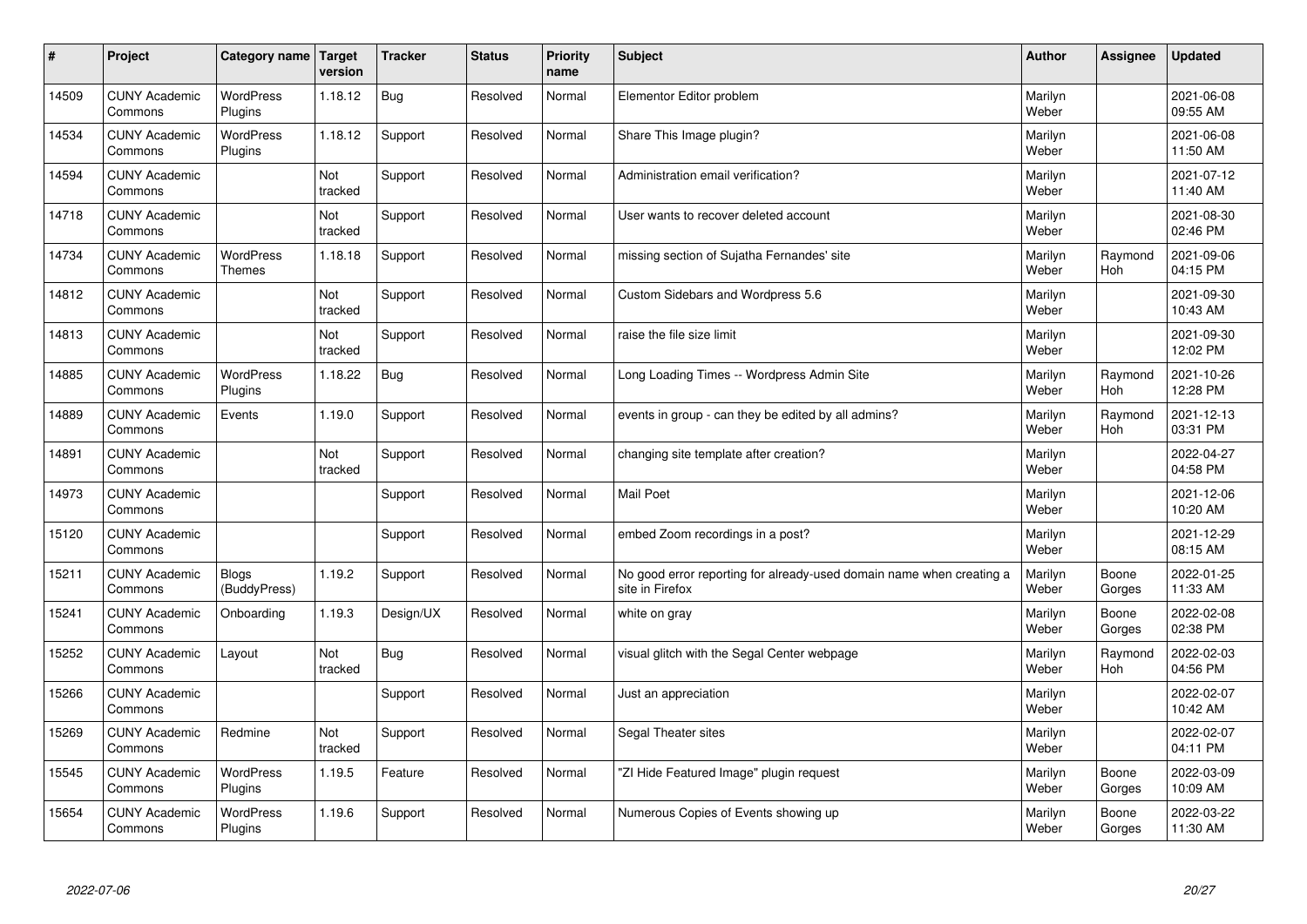| #     | Project                         | Category name   Target      | version        | <b>Tracker</b> | <b>Status</b> | Priority<br>name | <b>Subject</b>                                        | <b>Author</b>    | <b>Assignee</b>       | <b>Updated</b>         |
|-------|---------------------------------|-----------------------------|----------------|----------------|---------------|------------------|-------------------------------------------------------|------------------|-----------------------|------------------------|
| 15978 | <b>CUNY Academic</b><br>Commons | WordPress -<br>Media        | 2.0.2          | Support        | Resolved      | Normal           | tex files?                                            | Marilyn<br>Weber | Raymond<br><b>Hoh</b> | 2022-06-28<br>09:09 PM |
| 16172 | <b>CUNY Academic</b><br>Commons | <b>WordPress</b><br>(misc)  | 2.0.2          | <b>Bug</b>     | Resolved      | Normal           | 'Lost your password" link not in error messge         | Marilyn<br>Weber | Raymond<br>Hoh        | 2022-06-14<br>09:21 PM |
| 16198 | <b>CUNY Academic</b><br>Commons |                             | 2.0.1          | <b>Bug</b>     | Resolved      | Normal           | Change role to                                        | Marilyn<br>Weber | Boone<br>Gorges       | 2022-06-14<br>11:35 AM |
| 16291 | <b>CUNY Academic</b><br>Commons | Site cloning                | 2.0.2          | Support        | Resolved      | Normal           | Images coming up blank in Media Library               | Marilyn<br>Weber | Raymond<br><b>Hoh</b> | 2022-06-29<br>11:31 AM |
| 2994  | <b>CUNY Academic</b><br>Commons | <b>BuddyPress</b><br>(misc) | 1.5.16         | <b>Bug</b>     | Resolved      | High             | "My forums" link gives "page not found" error         | Marilyn<br>Weber | Boone<br>Gorges       | 2014-01-29<br>03:44 PM |
| 3121  | <b>CUNY Academic</b><br>Commons | <b>WordPress</b><br>Themes  | 1.5.21         | <b>Bug</b>     | Resolved      | High             | Add Academica theme?                                  | Marilyn<br>Weber | Boone<br>Gorges       | 2014-03-24<br>11:04 AM |
| 3530  | <b>CUNY Academic</b><br>Commons | Server                      | Not<br>tracked | Bug            | Resolved      | High             | Commons running very slowly/ "connection lost"        | Marilyn<br>Weber | <b>Matt Gold</b>      | 2014-10-08<br>09:34 AM |
| 3593  | <b>CUNY Academic</b><br>Commons | Registration                | 1.7.2          | <b>Bug</b>     | Resolved      | High             | registration problems                                 | Marilyn<br>Weber | Boone<br>Gorges       | 2014-11-01<br>02:57 PM |
| 4657  | <b>CUNY Academic</b><br>Commons | Group Forums                | 1.8.18         | <b>Bug</b>     | Resolved      | High             | Submit button disappears in new post mode in forum    | Marilyn<br>Weber | Raymond<br>Hoh        | 2015-12-01<br>11:15 PM |
| 4734  | <b>CUNY Academic</b><br>Commons | <b>BuddyPress</b><br>Docs   | 1.8.13         | <b>Bug</b>     | Resolved      | High             | Problems with "Create New Doc"                        | Marilyn<br>Weber | Boone<br>Gorges       | 2015-10-09<br>07:53 AM |
| 4880  | <b>CUNY Academic</b><br>Commons | Password<br>Reset           | Not<br>tracked | Support        | Resolved      | High             | CUNY Central person having password trouble           | Marilyn<br>Weber |                       | 2015-11-10<br>12:40 PM |
| 4918  | <b>CUNY Academic</b><br>Commons | ZenDesk                     | Not<br>tracked | Bug            | Resolved      | High             | Re-directing Help Requests                            | Marilyn<br>Weber | Raymond<br><b>Hoh</b> | 2015-11-23<br>11:15 AM |
| 4962  | <b>CUNY Academic</b><br>Commons | Events                      | 1.8.18         | <b>Bug</b>     | Resolved      | High             | Problems with text entry field in the Events Calendar | Marilyn<br>Weber | Raymond<br>Hoh        | 2015-12-01<br>06:57 PM |
| 6039  | <b>CUNY Academic</b><br>Commons | Membership                  | 1.9.28         | <b>Bug</b>     | Resolved      | High             | User cannot change her email                          | Marilyn<br>Weber |                       | 2016-09-19<br>03:03 PM |
| 6101  | <b>CUNY Academic</b><br>Commons | <b>Public Portfolio</b>     |                | Bug            | Resolved      | High             | Profile update problems                               | Marilyn<br>Weber | Boone<br>Gorges       | 2016-12-01<br>03:50 PM |
| 6107  | <b>CUNY Academic</b><br>Commons |                             |                | Bug            | Resolved      | High             | site redirect?                                        | Marilyn<br>Weber | Boone<br>Gorges       | 2016-09-29<br>03:45 PM |
| 6602  | <b>CUNY Academic</b><br>Commons | ZenDesk                     | 1.10           | <b>Bug</b>     | Resolved      | High             | Add Friend button not working                         | Marilyn<br>Weber | Raymond<br><b>Hoh</b> | 2016-11-04<br>12:14 PM |
| 7100  | <b>CUNY Academic</b><br>Commons | WordPress<br>Plugins        | 1.10.5         | <b>Bug</b>     | Resolved      | High             | Cincopa plugin problem                                | Marilyn<br>Weber | Boone<br>Gorges       | 2016-12-19<br>10:32 AM |
| 7684  | <b>CUNY Academic</b><br>Commons | Reply By Email              | 1.10.12        | Bug            | Resolved      | High             | trying to post too often error                        | Marilyn<br>Weber | Raymond<br>Hoh        | 2017-02-28<br>12:43 PM |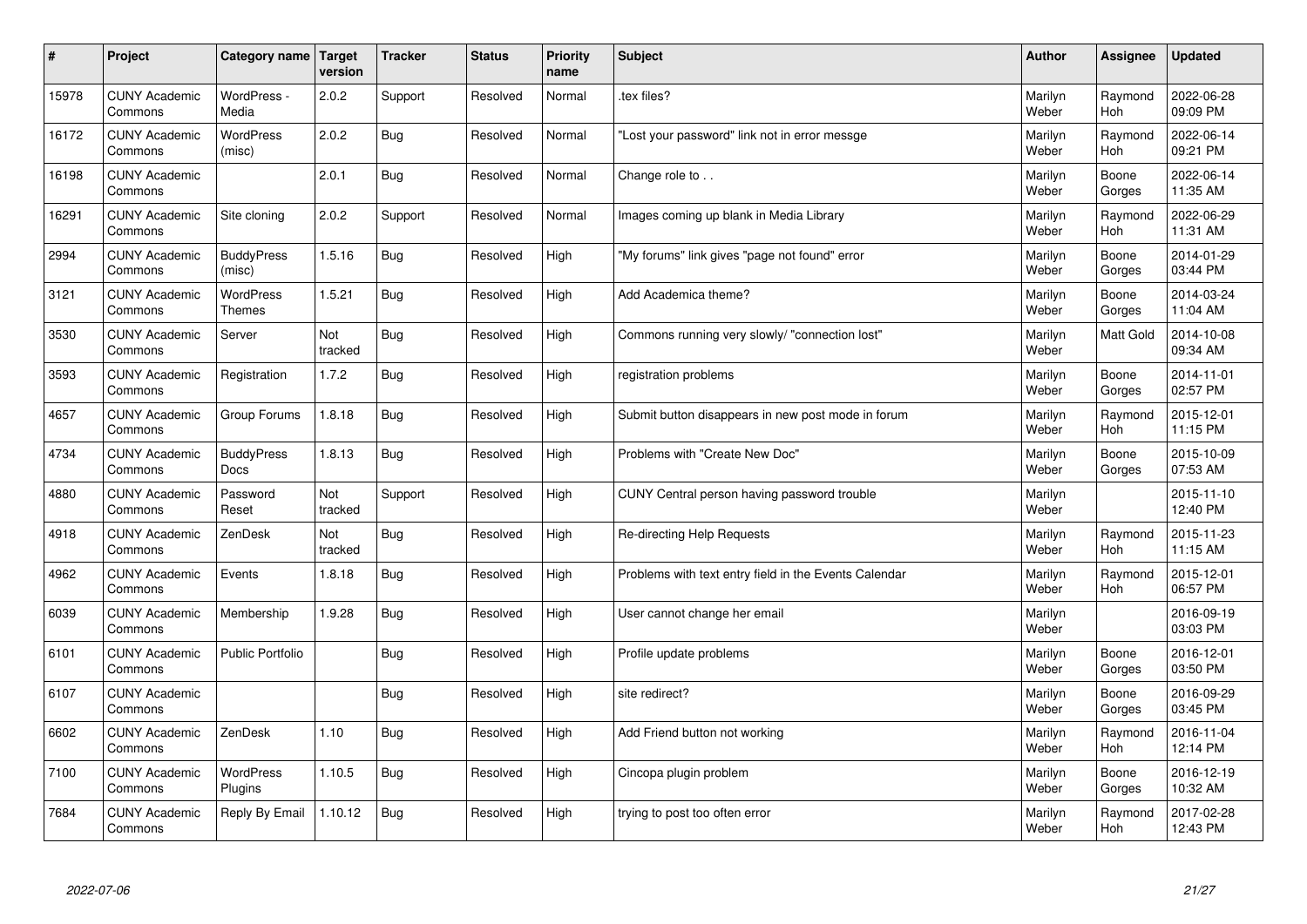| $\sharp$ | Project                         | Category name Target              | version        | <b>Tracker</b> | <b>Status</b> | <b>Priority</b><br>name | <b>Subject</b>                                                                          | <b>Author</b>    | <b>Assignee</b>       | <b>Updated</b>         |
|----------|---------------------------------|-----------------------------------|----------------|----------------|---------------|-------------------------|-----------------------------------------------------------------------------------------|------------------|-----------------------|------------------------|
| 8125     | <b>CUNY Academic</b><br>Commons | <b>WordPress</b><br><b>Themes</b> | 1.10.19        | Bug            | Resolved      | High                    | careerplan admin page failing to load with "currently unable to handle<br>this request" | Marilyn<br>Weber |                       | 2017-07-13<br>12:54 PM |
| 8620     | <b>CUNY Academic</b><br>Commons | ZenDesk                           | 1.11.11        | Bug            | Resolved      | High                    | 'Send us a message" not working                                                         | Marilyn<br>Weber | Raymond<br>Hoh        | 2017-08-29<br>04:13 PM |
| 8917     | <b>CUNY Academic</b><br>Commons | Group Files                       | 1.12.3         | Bug            | Resolved      | High                    | Files not downloading from Groups properly                                              | Marilyn<br>Weber | Boone<br>Gorges       | 2017-11-29<br>10:04 PM |
| 8934     | <b>CUNY Academic</b><br>Commons | Reply By Email                    | 1.12.4         | Support        | Resolved      | High                    | RBE "could not post" email should have info about attempted From<br>address             | Marilyn<br>Weber | Raymond<br><b>Hoh</b> | 2017-12-12<br>11:25 AM |
| 9276     | <b>CUNY Academic</b><br>Commons |                                   |                | Bug            | Resolved      | High                    | problem adding a member to a group - wrong username?                                    | Marilyn<br>Weber |                       | 2018-02-25<br>12:47 PM |
| 9768     | <b>CUNY Academic</b><br>Commons |                                   | 1.13.2         | Bug            | Resolved      | High                    | search function on the Directory page                                                   | Marilyn<br>Weber | Boone<br>Gorges       | 2018-05-14<br>08:45 PM |
| 9828     | <b>CUNY Academic</b><br>Commons | Domain<br>Mapping                 | 1.13.3         | Bug            | Resolved      | High                    | redirecting problem                                                                     | Marilyn<br>Weber | Raymond<br>Hoh        | 2018-05-24<br>02:39 PM |
| 12393    | <b>CUNY Academic</b><br>Commons | <b>WordPress</b><br>(misc)        |                | Support        | Resolved      | High                    | size limit for files                                                                    | Marilyn<br>Weber |                       | 2020-02-18<br>10:13 AM |
| 12483    | <b>CUNY Academic</b><br>Commons |                                   | 1.16.7         | Bug            | Resolved      | High                    | post error                                                                              | Marilyn<br>Weber |                       | 2020-02-28<br>02:44 PM |
| 13173    | <b>CUNY Academic</b><br>Commons | Group Library                     | 1.17.1         | Support        | Resolved      | High                    | all uploads to the library are silent                                                   | Marilyn<br>Weber |                       | 2020-08-10<br>04:12 PM |
| 13227    | <b>CUNY Academic</b><br>Commons | Group Library                     | 1.17.2         | Bug            | Resolved      | High                    | folder not appearing in library                                                         | Marilyn<br>Weber |                       | 2020-08-21<br>04:22 PM |
| 13633    | <b>CUNY Academic</b><br>Commons |                                   | Not<br>tracked | <b>Bug</b>     | Resolved      | High                    | PublicsLab site down                                                                    | Marilyn<br>Weber |                       | 2020-11-30<br>02:01 PM |
| 13656    | <b>CUNY Academic</b><br>Commons |                                   |                | Bug            | Resolved      | High                    | site down                                                                               | Marilyn<br>Weber |                       | 2020-12-11<br>12:50 PM |
| 13675    | <b>CUNY Academic</b><br>Commons | Group Library                     | 1.18.1         | Bug            | Resolved      | High                    | broken Library                                                                          | Marilyn<br>Weber |                       | 2020-12-09<br>05:02 PM |
| 13715    | <b>CUNY Academic</b><br>Commons |                                   | Not<br>tracked | Bug            | Resolved      | High                    | https://ulysses.commons.gc.cuny.edu down                                                | Marilyn<br>Weber |                       | 2020-12-22<br>03:02 PM |
| 13878    | <b>CUNY Academic</b><br>Commons | Group cloning                     | 1.18.4         | Support        | Resolved      | High                    | When creating Group + Site and choosing 'Clone existing', cannot<br>advance to step 2   | Marilyn<br>Weber | Jeremy<br>Felt        | 2021-02-02<br>11:02 AM |
| 14008    | <b>CUNY Academic</b><br>Commons |                                   |                | Bug            | Resolved      | High                    | invisible user                                                                          | Marilyn<br>Weber |                       | 2021-02-18<br>05:53 PM |
| 14526    | <b>CUNY Academic</b><br>Commons | Registration                      | 1.18.12        | Bug            | Resolved      | High                    | registration interface won't show a space to enter nonCUNY code                         | Marilyn<br>Weber |                       | 2021-06-03<br>04:02 PM |
| 14799    | <b>CUNY Academic</b><br>Commons |                                   | 1.18.19        | Support        | Resolved      | High                    | install the official Classic Widgets?                                                   | Marilyn<br>Weber |                       | 2021-09-22<br>02:17 PM |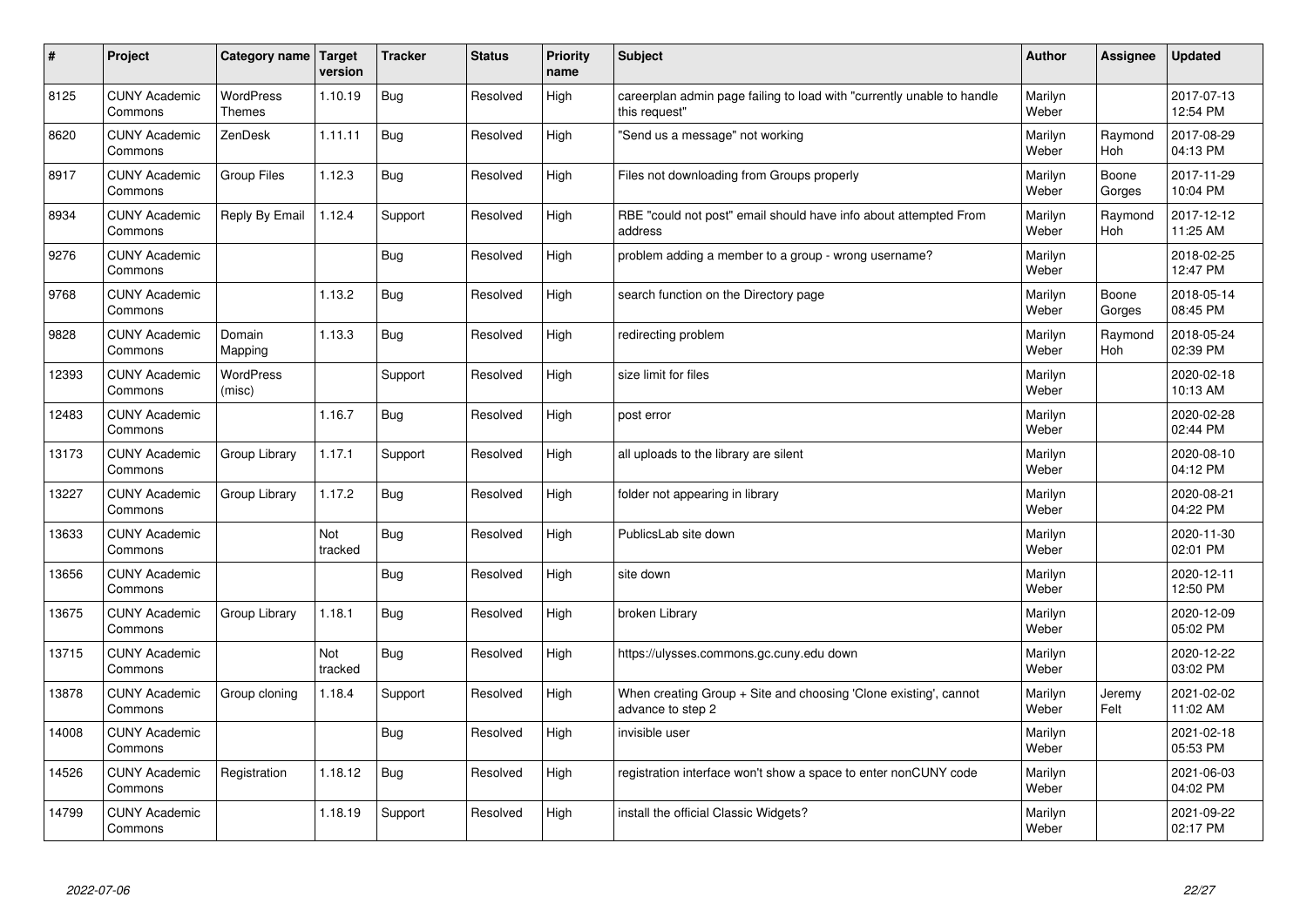| $\vert$ # | Project                         | Category name   Target      | version        | <b>Tracker</b> | <b>Status</b> | <b>Priority</b><br>name | <b>Subject</b>                                                                           | <b>Author</b>    | <b>Assignee</b>       | <b>Updated</b>         |
|-----------|---------------------------------|-----------------------------|----------------|----------------|---------------|-------------------------|------------------------------------------------------------------------------------------|------------------|-----------------------|------------------------|
| 4649      | <b>CUNY Academic</b><br>Commons | Registration                | Not<br>tracked | <b>Bug</b>     | Resolved      | Urgent                  | Submit button has disappeared                                                            | Marilyn<br>Weber | Boone<br>Gorges       | 2015-09-22<br>11:47 AM |
| 5396      | <b>CUNY Academic</b><br>Commons |                             |                | Outreach       | Resolved      | Urgent                  | Add CUNY Central to the survey choices?                                                  | Marilyn<br>Weber | Samantha<br>Raddatz   | 2016-03-31<br>01:38 PM |
| 5435      | <b>CUNY Academic</b><br>Commons |                             | Not<br>tracked | <b>Bug</b>     | Resolved      | Urgent                  | Can't see the dashboard                                                                  | Marilyn<br>Weber |                       | 2016-04-12<br>11:33 AM |
| 7994      | <b>CUNY Academic</b><br>Commons | <b>WordPress</b><br>(misc)  | 1.10.17        | Bug            | Resolved      | Urgent                  | Comments not appearing                                                                   | Marilyn<br>Weber |                       | 2017-04-20<br>11:16 AM |
| 7995      | <b>CUNY Academic</b><br>Commons | Domain<br>Mapping           | Not<br>tracked | Bug            | Resolved      | Urgent                  | http://on.socialpaper.gc.cuny.edu down?                                                  | Marilyn<br>Weber |                       | 2017-04-21<br>11:07 AM |
| 8878      | <b>CUNY Academic</b><br>Commons | cuny.is                     | Not<br>tracked | Bug            | Resolved      | Urgent                  | cuny is site link won't work                                                             | Marilyn<br>Weber | Boone<br>Gorges       | 2017-11-01<br>03:06 PM |
| 10245     | <b>CUNY Academic</b><br>Commons | Email<br>Notifications      | 1.13.8         | Support        | Resolved      | Urgent                  | Placeholders in action emails (activation, password reset) not being<br>properly swapped | Marilyn<br>Weber | Raymond<br>Hoh        | 2018-08-30<br>04:02 PM |
| 12354     | <b>CUNY Academic</b><br>Commons | <b>WordPress</b><br>Plugins | 1.16.5         | Bug            | Resolved      | Urgent                  | sites (including Net-Art) are reporting critical issues                                  | Marilyn<br>Weber | Raymond<br>Hoh        | 2020-02-02<br>03:16 PM |
| 12363     | <b>CUNY Academic</b><br>Commons | <b>WordPress</b><br>Plugins | 1.16.5         | Bug            | Resolved      | Urgent                  | more bbPress problems - now students unable to post either a new<br>thread or a comment  | Marilyn<br>Weber | Raymond<br><b>Hoh</b> | 2020-03-17<br>03:07 PM |
| 12584     | <b>CUNY Academic</b><br>Commons |                             | Not<br>tracked | <b>Bug</b>     | Resolved      | Urgent                  | No way to register                                                                       | Marilyn<br>Weber |                       | 2020-03-27<br>02:38 PM |
| 5872      | <b>CUNY Academic</b><br>Commons | Server                      | Not<br>tracked | Bug            | Resolved      | Immediate               | Whole Commons is down                                                                    | Marilyn<br>Weber | Boone<br>Gorges       | 2016-08-12<br>12:04 AM |
| 6286      | <b>CUNY Academic</b><br>Commons | Groups (misc)               | Not<br>tracked | <b>Bug</b>     | Resolved      | Immediate               | Groups pages not displaying at all!                                                      | Marilyn<br>Weber | Boone<br>Gorges       | 2017-11-15<br>10:57 AM |
| 11665     | <b>CUNY Academic</b><br>Commons |                             |                | Support        | Resolved      | Immediate               | "My Groups" conflating two groups                                                        | Marilyn<br>Weber |                       | 2019-07-24<br>10:43 PM |
| 12006     | <b>CUNY Academic</b><br>Commons | Group<br>Invitations        | 1.15.13        | <b>Bug</b>     | Resolved      | Immediate               | Invite system is broken.                                                                 | Marilyn<br>Weber | Boone<br>Gorges       | 2019-10-23<br>10:16 AM |
| 5051      | <b>CUNY Academic</b><br>Commons | Social Paper                |                | Feature        | Rejected      | Low                     | Visual cues for comments (SP suggestion #2)                                              | Marilyn<br>Weber | Samantha<br>Raddatz   | 2016-02-10<br>10:01 AM |
| 13201     | <b>CUNY Academic</b><br>Commons |                             |                | Support        | Rejected      | Low                     | PDF embedder                                                                             | Marilyn<br>Weber |                       | 2020-09-29<br>11:37 AM |
| 3093      | <b>CUNY Academic</b><br>Commons | <b>WordPress</b><br>Plugins |                | Bug            | Rejected      | Normal                  | <b>Custom Google Maps</b>                                                                | Marilyn<br>Weber | Boone<br>Gorges       | 2014-05-02<br>10:52 AM |
| 3136      | <b>CUNY Academic</b><br>Commons | WordPress<br>Plugins        |                | <b>Bug</b>     | Rejected      | Normal                  | The Easy Rotator                                                                         | Marilyn<br>Weber | Boone<br>Gorges       | 2014-04-01<br>10:26 PM |
| 3673      | <b>CUNY Academic</b><br>Commons |                             |                | <b>Bug</b>     | Rejected      | Normal                  | CBox pagination issue with the Wiki                                                      | Marilyn<br>Weber |                       | 2014-11-20<br>04:08 PM |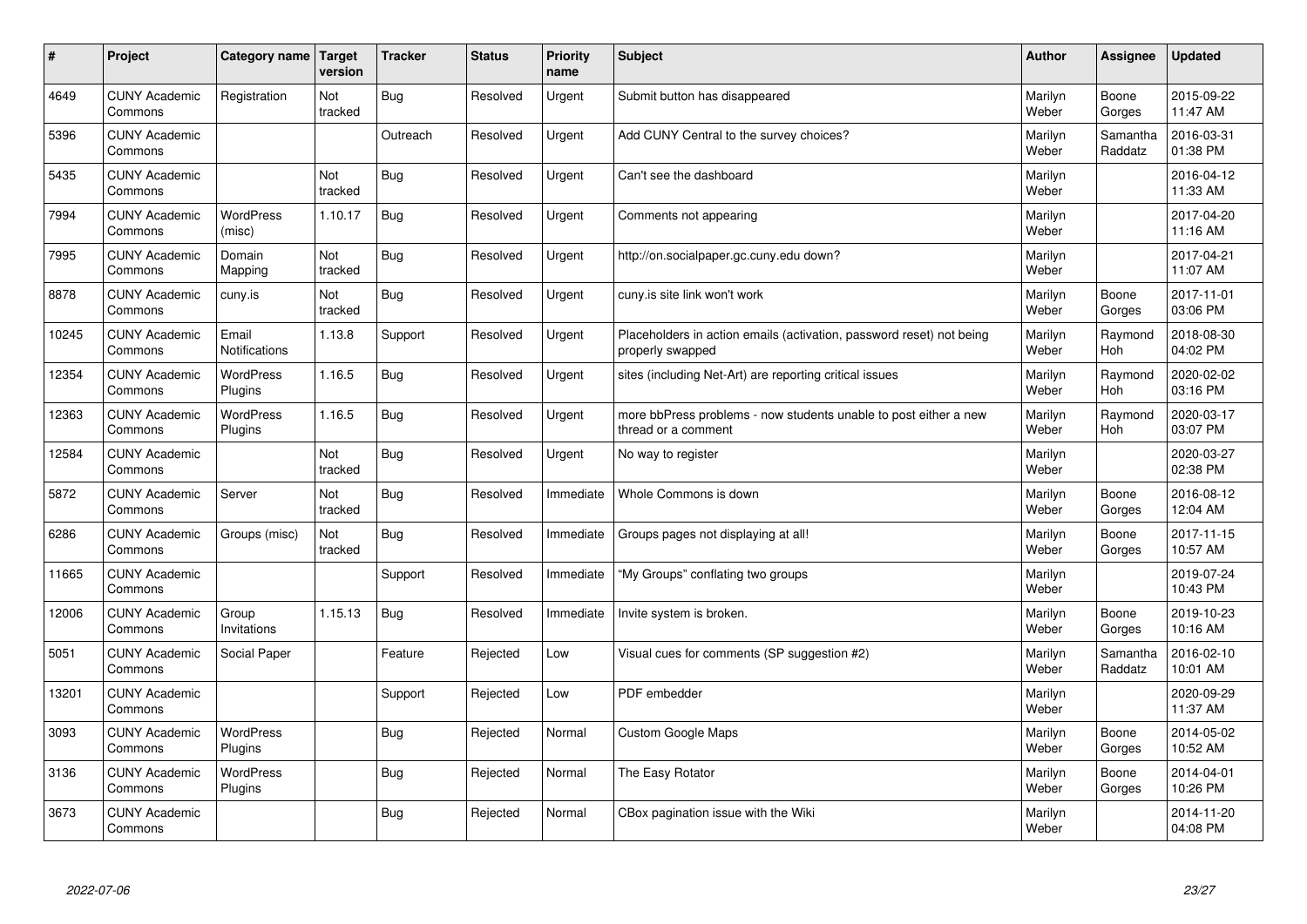| $\vert$ # | Project                         | Category name   Target        | version        | <b>Tracker</b> | <b>Status</b> | <b>Priority</b><br>name | <b>Subject</b>                                              | <b>Author</b>    | Assignee          | <b>Updated</b>         |
|-----------|---------------------------------|-------------------------------|----------------|----------------|---------------|-------------------------|-------------------------------------------------------------|------------------|-------------------|------------------------|
| 3674      | <b>CUNY Academic</b><br>Commons |                               |                | Bug            | Rejected      | Normal                  | CBox pagination issue with the Wiki                         | Marilyn<br>Weber |                   | 2014-11-20<br>05:03 PM |
| 5083      | <b>CUNY Academic</b><br>Commons | <b>WordPress</b><br>Plugins   | 1.9.5          | Support        | Rejected      | Normal                  | creating a shortcode for the iframe code of the google form | Marilyn<br>Weber | Marilyn<br>Weber  | 2016-01-12<br>04:25 PM |
| 5184      | <b>CUNY Academic</b><br>Commons | Social Paper                  |                | Bug            | Rejected      | Normal                  | Problem linking SP to a group                               | Marilyn<br>Weber | Boone<br>Gorges   | 2016-02-21<br>12:27 PM |
| 5345      | <b>CUNY Academic</b><br>Commons | Social Paper                  | 1.9.17         | Feature        | Rejected      | Normal                  | Plus symbol problem in SP                                   | Marilyn<br>Weber | Christian<br>Wach | 2016-05-27<br>04:26 AM |
| 5448      | <b>CUNY Academic</b><br>Commons | Email<br><b>Notifications</b> | 1.10.2         | <b>Bug</b>     | Rejected      | Normal                  | garbled CAC activity digests                                | Marilyn<br>Weber | Raymond<br>Hoh    | 2016-11-20<br>02:38 AM |
| 5988      | <b>CUNY Academic</b><br>Commons | Support                       |                | Support        | Rejected      | Normal                  | Forbidden error when trying to join                         | Marilyn<br>Weber | Boone<br>Gorges   | 2016-09-08<br>01:42 PM |
| 6338      | <b>CUNY Academic</b><br>Commons |                               |                | Bug            | Rejected      | Normal                  | Multiple email notifications for each blog post             | Marilyn<br>Weber | Boone<br>Gorges   | 2016-10-18<br>08:45 PM |
| 6575      | <b>CUNY Academic</b><br>Commons | Groups (misc)                 |                | Bug            | Rejected      | Normal                  | No papers link for the group "social paper"                 | Marilyn<br>Weber |                   | 2016-11-02<br>10:39 PM |
| 7376      | <b>CUNY Academic</b><br>Commons | Email<br>Notifications        |                | Bug            | Rejected      | Normal                  | automatic forwarding of blog posts not working              | Marilyn<br>Weber | Boone<br>Gorges   | 2017-05-01<br>10:36 PM |
| 7668      | <b>CUNY Academic</b><br>Commons | WordPress<br>Plugins          |                | Support        | Rejected      | Normal                  | Iframes question                                            | Marilyn<br>Weber |                   | 2017-04-11<br>09:29 PM |
| 8071      | <b>CUNY Academic</b><br>Commons | <b>WordPress</b><br>Plugins   | Not<br>tracked | Support        | Rejected      | Normal                  | Anthologize                                                 | Marilyn<br>Weber |                   | 2017-05-10<br>10:15 AM |
| 8195      | <b>CUNY Academic</b><br>Commons |                               |                | Support        | Rejected      | Normal                  | possible to make the Profile pic semi-hidden?               | Marilyn<br>Weber |                   | 2017-05-24<br>11:00 PM |
| 9033      | <b>CUNY Academic</b><br>Commons |                               |                | Support        | Rejected      | Normal                  | Site search terms                                           | Marilyn<br>Weber |                   | 2017-12-22<br>01:10 PM |
| 9275      | <b>CUNY Academic</b><br>Commons |                               |                | Support        | Rejected      | Normal                  | soft chalk page?                                            | Marilyn<br>Weber | Boone<br>Gorges   | 2018-04-09<br>10:37 AM |
| 9518      | <b>CUNY Academic</b><br>Commons |                               | Not<br>tracked | Support        | Rejected      | Normal                  | problems with site on Internet Explorer                     | Marilyn<br>Weber | Raymond<br>Hoh    | 2019-03-11<br>11:18 PM |
| 9587      | <b>CUNY Academic</b><br>Commons |                               |                | Support        | Rejected      | Normal                  | possible request for the "PDF Poster" plugin                | Marilyn<br>Weber |                   | 2018-04-24<br>10:52 AM |
| 9684      | <b>CUNY Academic</b><br>Commons |                               |                | Support        | Rejected      | Normal                  | SEO cleanup for newlaborforum.cuny.edu                      | Marilyn<br>Weber |                   | 2018-04-30<br>10:29 AM |
| 9885      | <b>CUNY Academic</b><br>Commons |                               |                | Support        | Rejected      | Normal                  | Publications field problem                                  | Marilyn<br>Weber |                   | 2018-06-06<br>01:18 PM |
| 9955      | <b>CUNY Academic</b><br>Commons | <b>WordPress</b><br>Plugins   | 1.13.4         | Support        | Rejected      | Normal                  | docx converter plugin?                                      | Marilyn<br>Weber |                   | 2018-06-26<br>11:39 AM |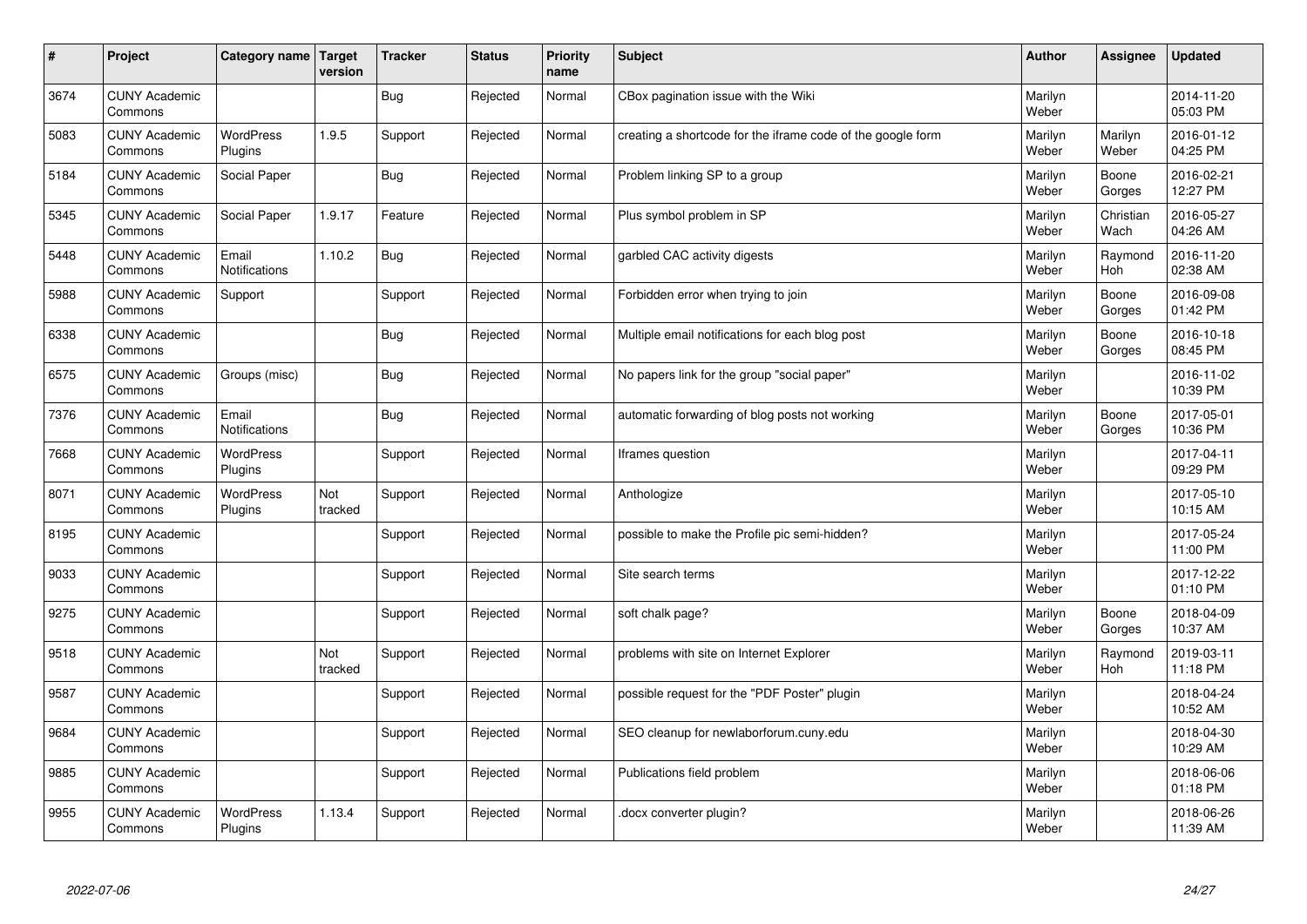| $\vert$ # | Project                         | Category name   Target     | version        | <b>Tracker</b> | <b>Status</b> | <b>Priority</b><br>name | <b>Subject</b>                                                                 | <b>Author</b>    | Assignee       | <b>Updated</b>         |
|-----------|---------------------------------|----------------------------|----------------|----------------|---------------|-------------------------|--------------------------------------------------------------------------------|------------------|----------------|------------------------|
| 9996      | <b>CUNY Academic</b><br>Commons | Membership                 | Not<br>tracked | Support        | Rejected      | Normal                  | user email change request                                                      | Marilyn<br>Weber |                | 2018-07-16<br>10:49 AM |
| 10260     | <b>CUNY Academic</b><br>Commons |                            |                | Bug            | Rejected      | Normal                  | bad activation email                                                           | Marilyn<br>Weber |                | 2018-08-30<br>01:25 PM |
| 10562     | <b>CUNY Academic</b><br>Commons |                            |                | <b>Bug</b>     | Rejected      | Normal                  | Commons is down                                                                | Marilyn<br>Weber |                | 2018-10-23<br>10:49 AM |
| 10838     | <b>CUNY Academic</b><br>Commons |                            | 1.15.3         | Support        | Rejected      | Normal                  | two plugin/theme requests from a digital fellow                                | Marilyn<br>Weber |                | 2019-06-11<br>10:31 AM |
| 10850     | <b>CUNY Academic</b><br>Commons |                            |                | Support        | Rejected      | Normal                  | Gravity form being resent                                                      | Marilyn<br>Weber |                | 2018-12-20<br>10:18 PM |
| 11267     | <b>CUNY Academic</b><br>Commons |                            |                | Support        | Rejected      | Normal                  | signing up with a nonCUNY signup code from the Register page                   | Marilyn<br>Weber |                | 2019-03-26<br>03:00 PM |
| 11634     | <b>CUNY Academic</b><br>Commons | <b>WordPress</b><br>(misc) | Not<br>tracked | Bug            | Rejected      | Normal                  | "Insert Read More Tag" working oddly                                           | Marilyn<br>Weber | Raymond<br>Hoh | 2019-07-15<br>11:48 PM |
| 12205     | <b>CUNY Academic</b><br>Commons |                            |                | Support        | Rejected      | Normal                  | possible update to the 2019 theme?                                             | Marilyn<br>Weber |                | 2020-01-14<br>12:08 PM |
| 12986     | <b>CUNY Academic</b><br>Commons |                            |                | Support        | Rejected      | Normal                  | Someone is trying to create accounts using random CUNY entity emails           | Marilyn<br>Weber |                | 2020-07-02<br>09:47 PM |
| 13012     | <b>CUNY Academic</b><br>Commons | <b>WordPress</b><br>(misc) |                | Support        | Rejected      | Normal                  | icon image associated with the teaching template's Creative Commons<br>License | Marilyn<br>Weber | Raymond<br>Hoh | 2020-08-25<br>10:56 AM |
| 13121     | <b>CUNY Academic</b><br>Commons |                            |                | Support        | Rejected      | Normal                  | embed a DropBox Paper file                                                     | Marilyn<br>Weber |                | 2020-08-25<br>10:56 AM |
| 13160     | <b>CUNY Academic</b><br>Commons |                            |                | Support        | Rejected      | Normal                  | site not working on iphone                                                     | Marilyn<br>Weber |                | 2020-08-25<br>10:58 AM |
| 13169     | <b>CUNY Academic</b><br>Commons |                            | 1.17.4         | Support        | Rejected      | Normal                  | footer logo image has no alt-text                                              | Marilyn<br>Weber |                | 2020-09-22<br>10:18 AM |
| 13217     | <b>CUNY Academic</b><br>Commons |                            |                | Support        | Rejected      | Normal                  | upload recordings of our past webinars?                                        | Marilyn<br>Weber |                | 2020-08-25<br>07:56 AM |
| 13916     | <b>CUNY Academic</b><br>Commons |                            |                | Support        | Rejected      | Normal                  | <b>Custom Sidebars</b>                                                         | Marilyn<br>Weber |                | 2021-02-23<br>10:45 AM |
| 13918     | <b>CUNY Academic</b><br>Commons |                            | Not<br>tracked | Support        | Rejected      | Normal                  | MailPoet Newsletters Premium plugin                                            | Marilyn<br>Weber |                | 2021-02-09<br>11:01 AM |
| 14016     | <b>CUNY Academic</b><br>Commons |                            |                | Support        | Rejected      | Normal                  | PDFs not downloading                                                           | Marilyn<br>Weber |                | 2021-02-22<br>11:00 AM |
| 14360     | <b>CUNY Academic</b><br>Commons |                            |                | Support        | Rejected      | Normal                  | danielgerouldarchives.org?                                                     | Marilyn<br>Weber |                | 2021-04-27<br>10:42 AM |
| 14448     | <b>CUNY Academic</b><br>Commons | Password<br>Reset          | Not<br>tracked | <b>Bug</b>     | Rejected      | Normal                  | password reset weirdness                                                       | Marilyn<br>Weber | Raymond<br>Hoh | 2021-05-12<br>01:34 PM |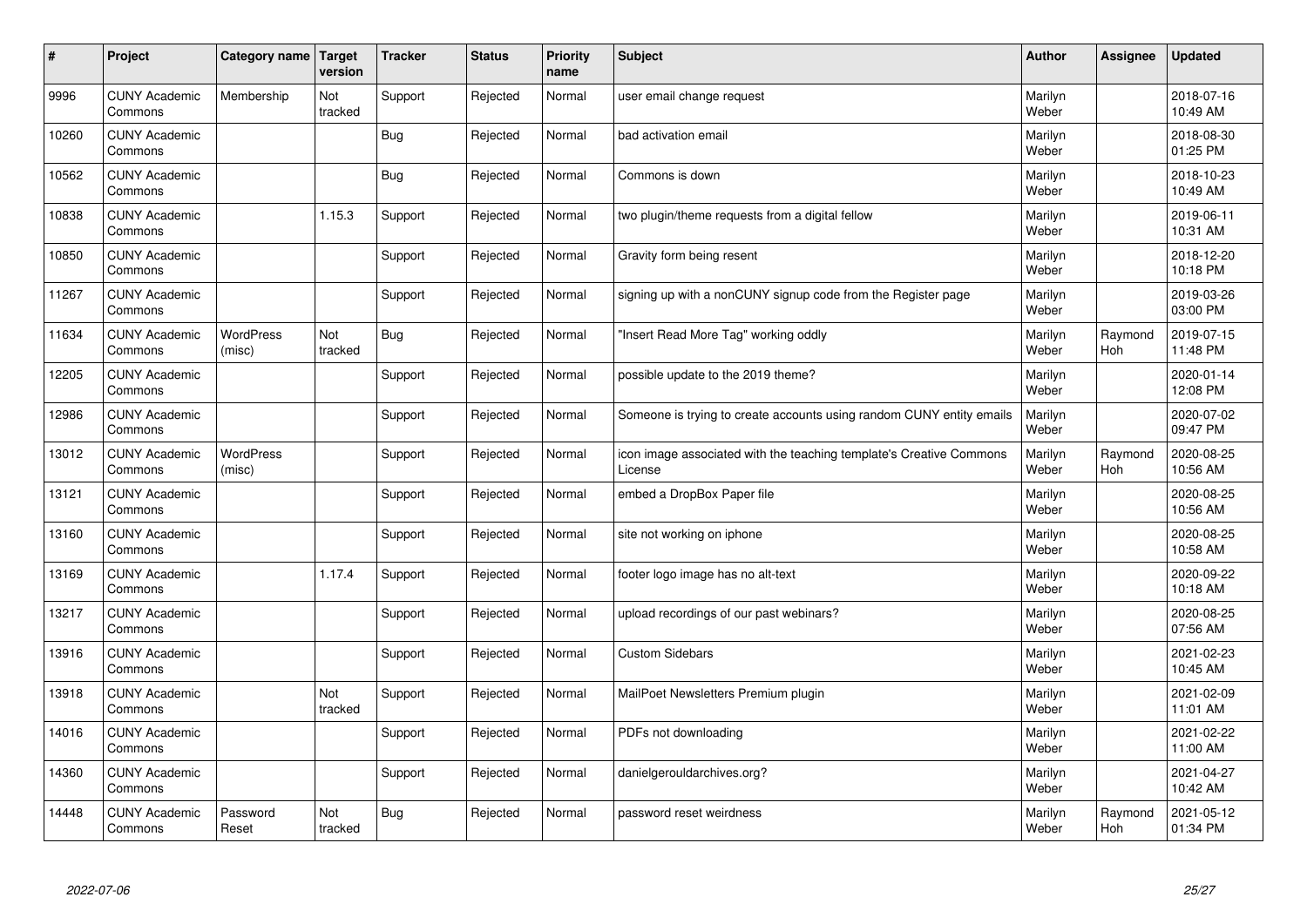| $\sharp$ | Project                         | Category name   Target      | version        | <b>Tracker</b> | <b>Status</b> | <b>Priority</b><br>name | <b>Subject</b>                             | <b>Author</b>    | Assignee              | <b>Updated</b>         |
|----------|---------------------------------|-----------------------------|----------------|----------------|---------------|-------------------------|--------------------------------------------|------------------|-----------------------|------------------------|
| 14606    | <b>CUNY Academic</b><br>Commons | <b>WordPress</b><br>(misc)  | Not<br>tracked | Support        | Rejected      | Normal                  | calendar wrong month                       | Marilyn<br>Weber |                       | 2021-07-23<br>12:11 PM |
| 14625    | <b>CUNY Academic</b><br>Commons |                             | Not<br>tracked | Support        | Rejected      | Normal                  | image won't appear in slideshow.           | Marilyn<br>Weber |                       | 2021-07-27<br>10:33 AM |
| 14711    | <b>CUNY Academic</b><br>Commons |                             |                | Support        | Rejected      | Normal                  | Custom Facebook Feed plugin problem        | Marilyn<br>Weber |                       | 2022-04-27<br>04:29 PM |
| 14972    | <b>CUNY Academic</b><br>Commons |                             |                | Support        | Rejected      | Normal                  | Mailchimp plugin                           | Marilyn<br>Weber |                       | 2021-11-17<br>02:13 PM |
| 15279    | <b>CUNY Academic</b><br>Commons |                             |                | Bug            | Rejected      | Normal                  | big delay - cloning the history site       | Marilyn<br>Weber |                       | 2022-02-09<br>01:49 PM |
| 15610    | <b>CUNY Academic</b><br>Commons | <b>WordPress</b><br>Plugins | Not<br>tracked | Support        | Rejected      | Normal                  | Loops & Logic plugin                       | Marilyn<br>Weber | Raymond<br><b>Hoh</b> | 2022-03-19<br>11:16 AM |
| 3417     | <b>CUNY Academic</b><br>Commons | <b>BuddyPress</b><br>(misc) | Not<br>tracked | Bug            | Rejected      | High                    | copying two commons groups                 | Marilyn<br>Weber | Marilyn<br>Weber      | 2014-11-05<br>09:56 AM |
| 15022    | <b>CUNY Academic</b><br>Commons |                             |                | Support        | Rejected      | High                    | ArabStages                                 | Marilyn<br>Weber |                       | 2021-12-06<br>10:16 AM |
| 6800     | <b>CUNY Academic</b><br>Commons |                             |                | Bug            | Rejected      | Immediate               | Is something going on?                     | Marilyn<br>Weber |                       | 2016-11-18<br>04:40 PM |
| 7226     | <b>CUNY Academic</b><br>Commons | Registration                | Not<br>tracked | <b>Bug</b>     | Abandoned     | Normal                  | Community college student cannot register? | Marilyn<br>Weber |                       | 2017-11-15<br>01:55 PM |
| 7700     | <b>CUNY Academic</b><br>Commons |                             | Not<br>tracked | Support        | Abandoned     | Normal                  | slow loading Page on site                  | Marilyn<br>Weber | Boone<br>Gorges       | 2017-11-15<br>11:02 AM |
| 7724     | <b>CUNY Academic</b><br>Commons |                             | Not<br>tracked | Support        | Abandoned     | Normal                  | User name confusion                        | Marilyn<br>Weber | Boone<br>Gorges       | 2017-11-15<br>11:12 AM |
| 7770     | <b>CUNY Academic</b><br>Commons | <b>WordPress</b><br>Plugins | Not<br>tracked | <b>Bug</b>     | Abandoned     | Normal                  | Timeline.js problem                        | Marilyn<br>Weber |                       | 2017-11-15<br>01:43 PM |
| 8098     | <b>CUNY Academic</b><br>Commons | Public Portfolio            | Not<br>tracked | <b>Bug</b>     | Abandoned     | Normal                  | Widget in profile not working              | Marilyn<br>Weber |                       | 2017-11-15<br>01:28 PM |
| 9134     | <b>CUNY Academic</b><br>Commons | Membership                  | Not<br>tracked | Support        | Abandoned     | Normal                  | former user                                | Marilyn<br>Weber | <b>Matt Gold</b>      | 2019-09-18<br>10:26 AM |
| 9726     | <b>CUNY Academic</b><br>Commons | <b>WordPress</b><br>Plugins | Not<br>tracked | Support        | Abandoned     | Normal                  | technical error on Contact page            | Marilyn<br>Weber |                       | 2018-12-10<br>03:53 PM |
| 10571    | <b>CUNY Academic</b><br>Commons |                             | Not<br>tracked | Support        | Abandoned     | Normal                  | newsletter queue problem                   | Marilyn<br>Weber |                       | 2018-12-10<br>03:58 PM |
| 13288    | <b>CUNY Academic</b><br>Commons |                             |                | Support        | Abandoned     | Normal                  | log in problems on iPhone 6                | Marilyn<br>Weber |                       | 2020-10-27<br>10:26 AM |
| 13584    | <b>CUNY Academic</b><br>Commons |                             |                | Support        | Abandoned     | Normal                  | Graphy theme question                      | Marilyn<br>Weber |                       | 2021-09-14<br>10:41 AM |